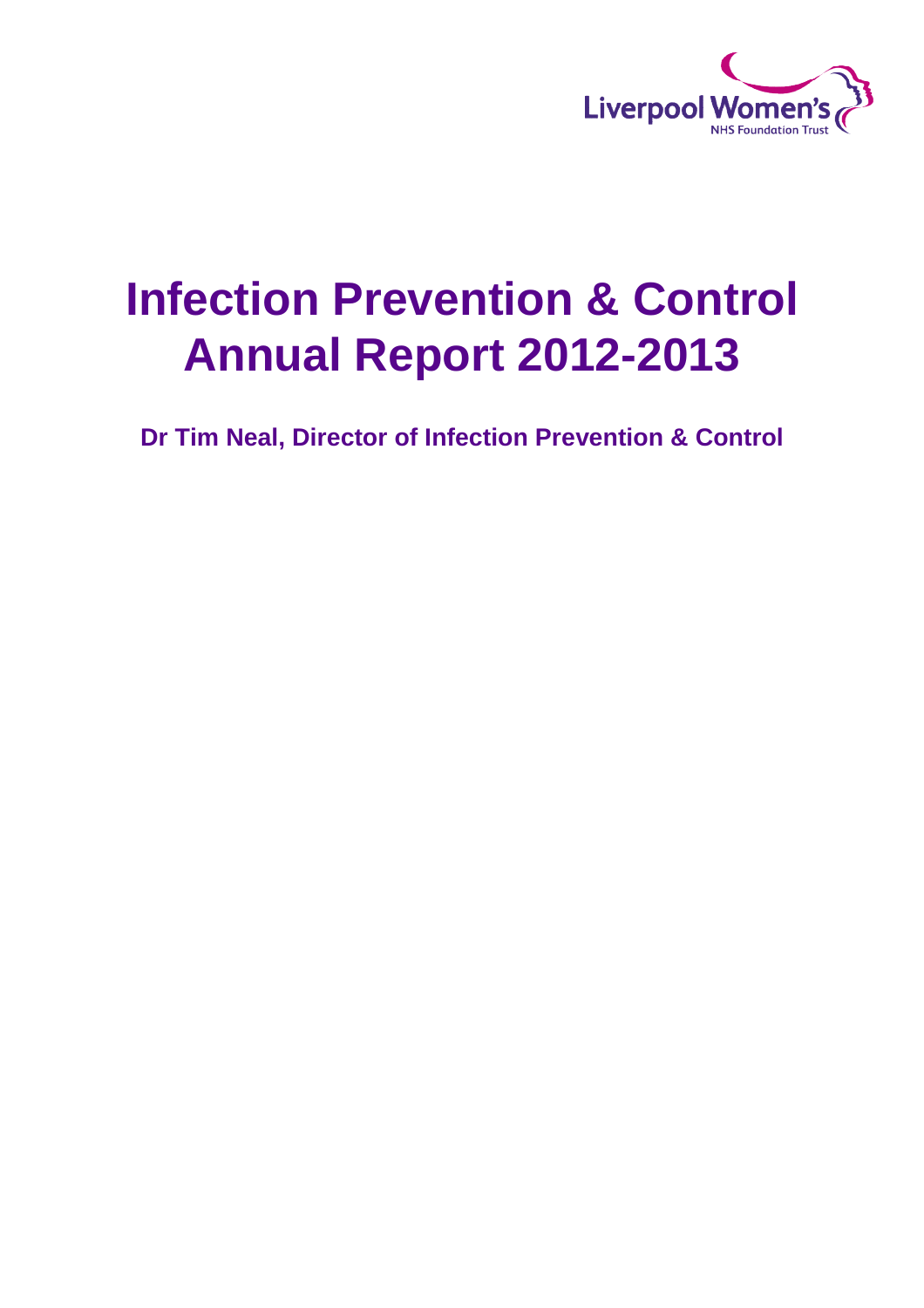#### **Contents Page**

| 1.               |                  |  |
|------------------|------------------|--|
| 1.1              |                  |  |
| 1.2              |                  |  |
|                  | 1.2.1            |  |
|                  | 1.2.2            |  |
|                  | 1.2.3<br>1.2.4   |  |
|                  | 1.2.5            |  |
|                  | 1.2.6            |  |
|                  | 1.2.7<br>1.2.8   |  |
|                  | 1.2.9            |  |
| 2.               |                  |  |
| 3 <sub>r</sub>   |                  |  |
|                  |                  |  |
| $\overline{4}$ . |                  |  |
| 5.               |                  |  |
| 5.1              |                  |  |
| 5.2              |                  |  |
| 6.               |                  |  |
| 7.               |                  |  |
| 8.               |                  |  |
| 8.1              |                  |  |
| 8.2              |                  |  |
| 8.3              |                  |  |
| 9.               |                  |  |
| 9.1              |                  |  |
|                  |                  |  |
| 9.2              |                  |  |
|                  | 9.2.1<br>9.2.2   |  |
|                  | 9.2.3            |  |
|                  | 9.2.4            |  |
|                  | 9.2.5            |  |
|                  | 9.2.6            |  |
| 10.              |                  |  |
| 10.1             |                  |  |
|                  | 10.1.1           |  |
|                  | 10.1.2           |  |
|                  | 10.1.3<br>10.1.4 |  |
| 10.2             |                  |  |
| 10.3             |                  |  |
|                  | 10.3.1           |  |
|                  | 10.3.2           |  |
| 10.4             |                  |  |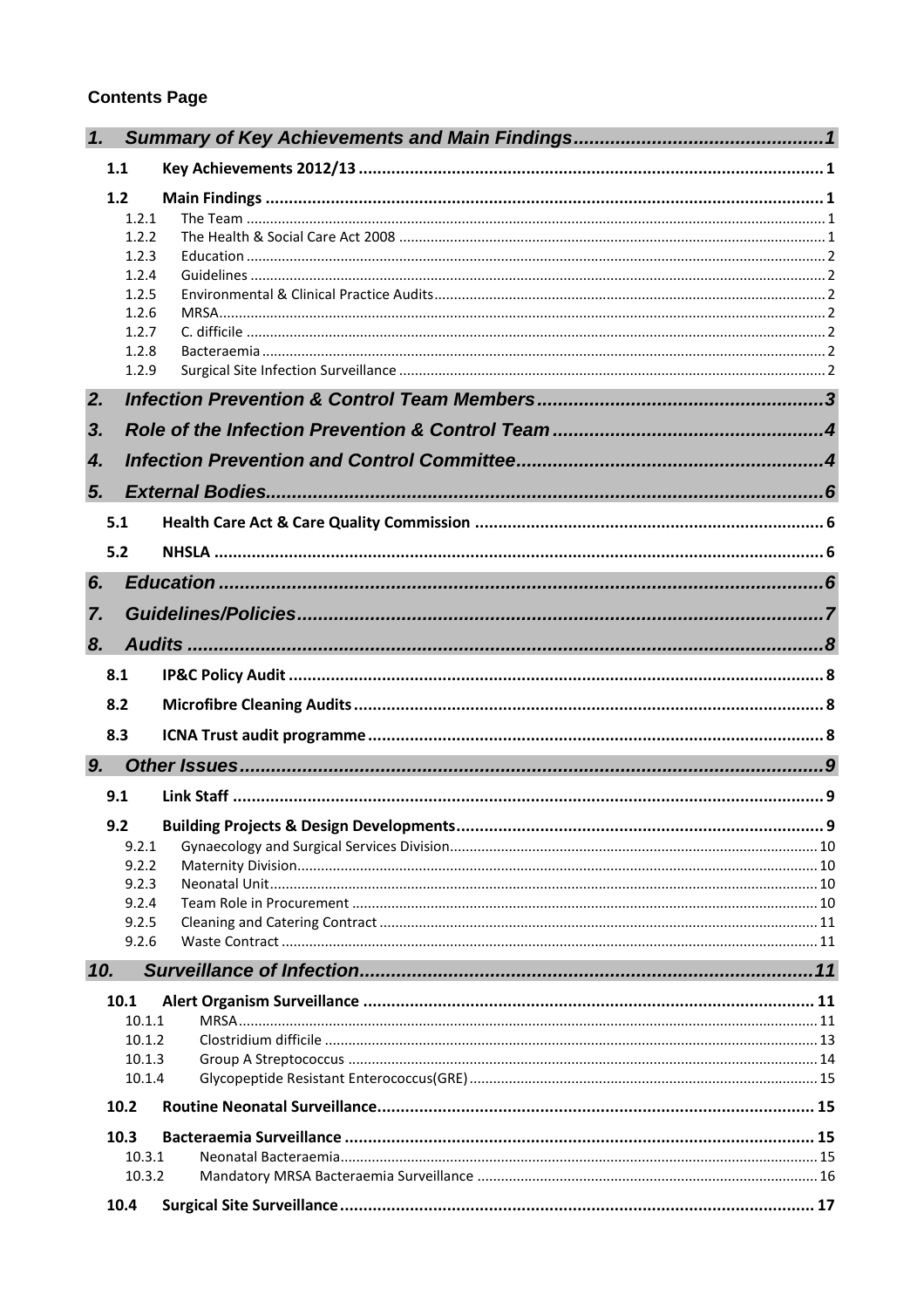| 11.   |  |
|-------|--|
| 11.1  |  |
| 11.2  |  |
| 11.3  |  |
| 11.4  |  |
| 12.   |  |
| 13.   |  |
| 13.1  |  |
| 13.2  |  |
| 14.   |  |
| 14.1  |  |
| 14.2  |  |
| 14.3  |  |
| 14.4  |  |
| 14.5  |  |
| 14.6  |  |
| 14.7  |  |
| 14.8  |  |
| 14.9  |  |
| 14.10 |  |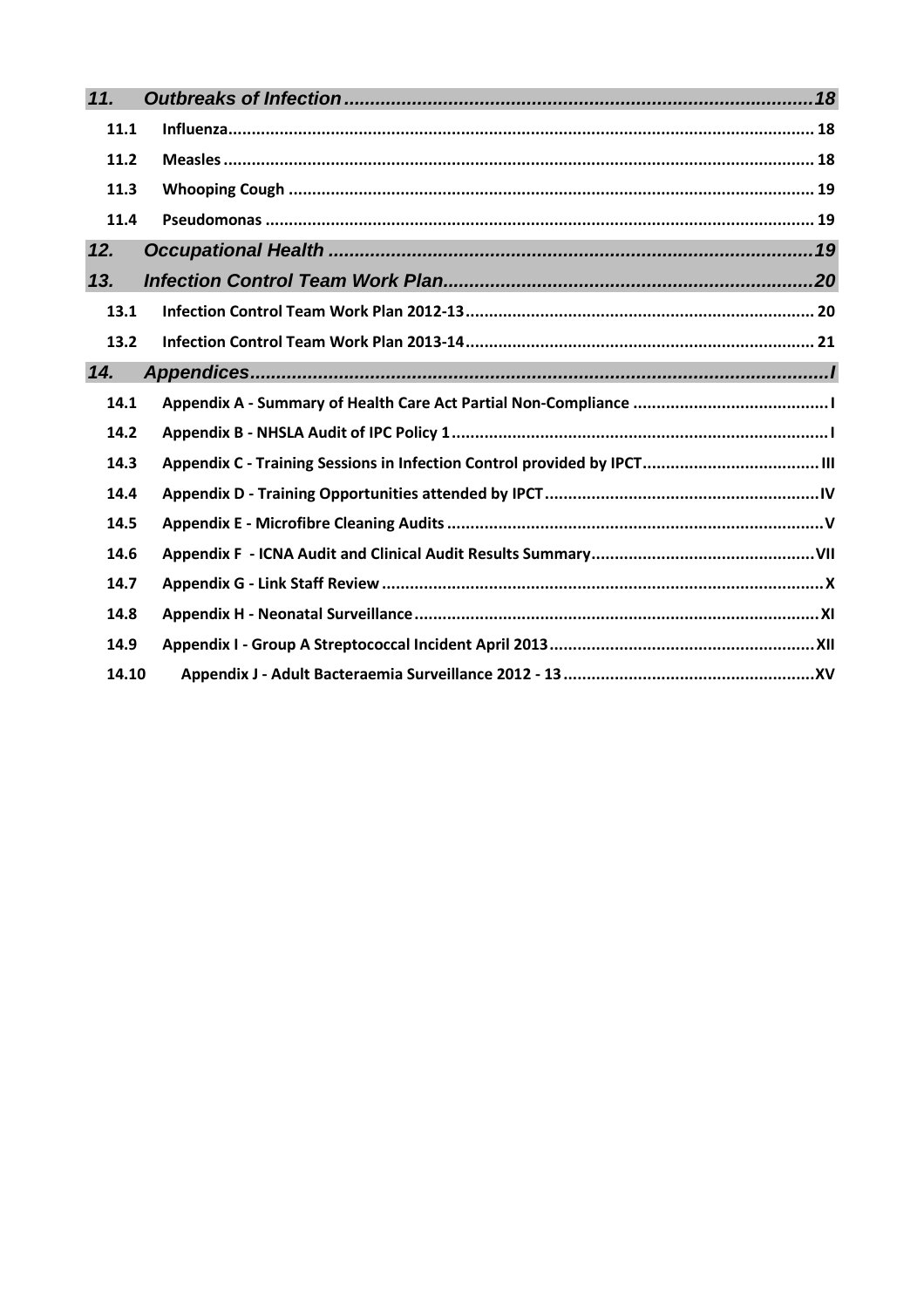## **TABLE OF ABBREVIATIONS**

| <b>CGC</b>             | <b>Clinical Governance Committee</b>                                                                   |
|------------------------|--------------------------------------------------------------------------------------------------------|
|                        |                                                                                                        |
| <b>CHKS</b>            | Caspe Healthcare Knowledge Systems                                                                     |
| <b>CQC</b>             | <b>Care Quality Commission</b>                                                                         |
| <b>DIPC</b>            | Director of Infection Prevention and Control                                                           |
| <b>DNMPE</b>           | Director of Nursing Midwifery & Patient Experience                                                     |
| <b>HCAI</b>            | <b>Health Care Associated Infection</b>                                                                |
| <b>HPA/PHE</b>         | Health Protection Agency now Public Health England                                                     |
| <b>IPC</b>             | Infection Prevention & Control                                                                         |
| <b>IPCC</b>            | <b>Infection Prevention and Control Committee</b>                                                      |
| <b>IPCN</b>            | <b>Infection Prevention and Control Nurse</b>                                                          |
| <b>IPCT</b>            | Infection Prevention & Control Team                                                                    |
| <b>IPS (ICNA)</b>      | Infection Prevention Society (Formerly known as Infection Control<br><b>Nurses Association - ICNA)</b> |
| <b>LWFT</b>            | <b>Liverpool Women's NHS Foundation Trust</b>                                                          |
| <b>MRSA &amp; MSSA</b> | Meticillin Resistant (Sensitive) Staphylococcus Aureus                                                 |
| <b>NHSLA</b>           | National Health Service Litigation Authority                                                           |
| <b>OLM</b>             | Oracle Learning Management System                                                                      |
| <b>RLBUHT</b>          | Royal Liverpool and Broadgreen University Hospital Trust                                               |
| <b>SHA</b>             | <b>Strategic Health Authority</b>                                                                      |
| <b>SSI</b>             | <b>Surgical Site Infection</b>                                                                         |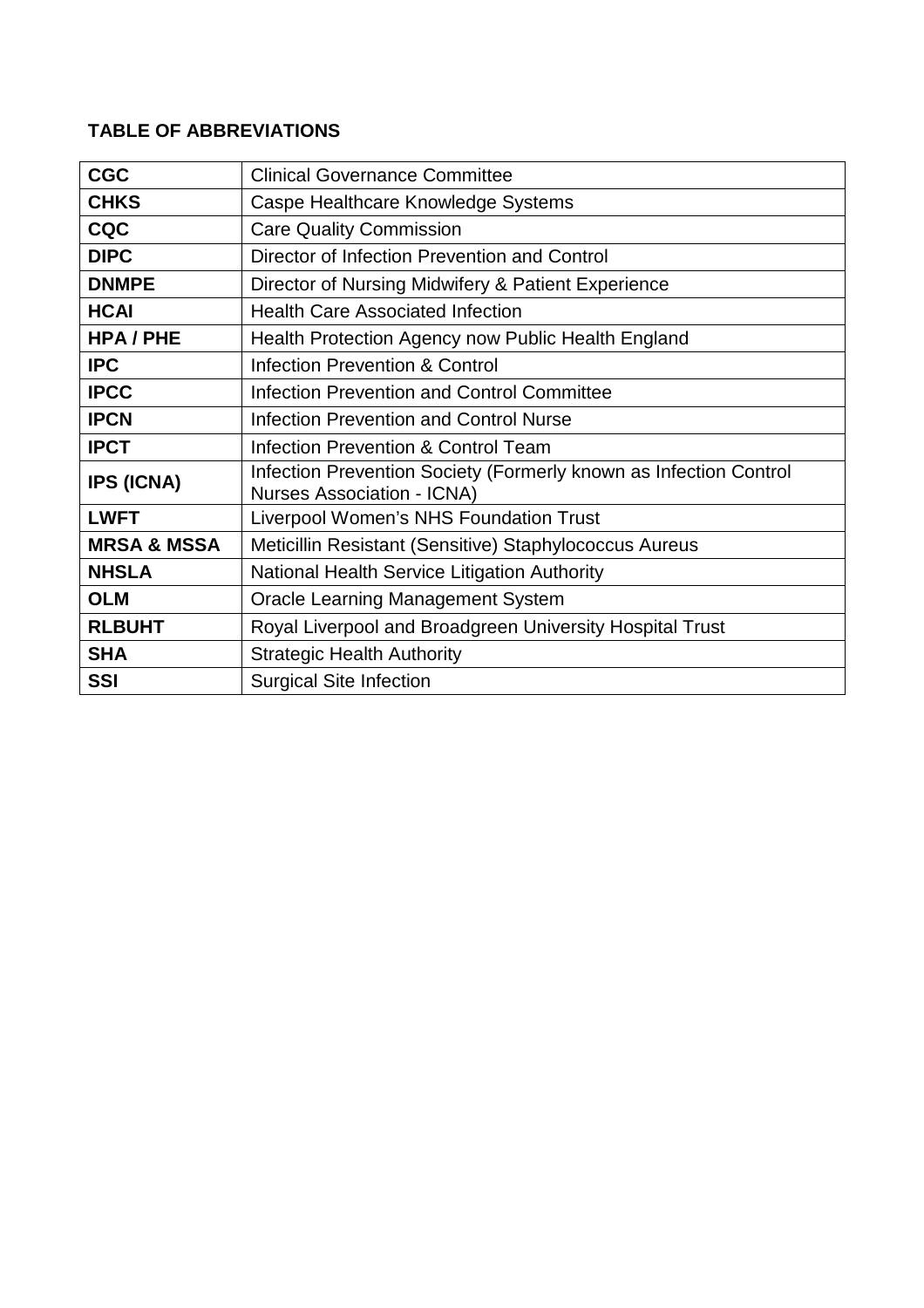#### <span id="page-4-1"></span><span id="page-4-0"></span>**1. Summary of Key Achievements and Main Findings**

#### **1.1Key Achievements 2012/13**

#### **Key achievements for 2012/13**

For the third consecutive year the Trust had no MRSA bacteraemias. Compliant with target The Trust achieved MRSA elective and emergency screening standards Compliant with target

The Trust reported no episodes of adult bacteraemia due to MSSA. Compliant with target

The Trust reported no episodes of infection due to *Clostridium difficile.* Compliant with target

The Trust has had no major outbreaks of infection in year.

The IPC Team have reviewed, ratified and audited infection control policies against standards for NHSLA

The IPC team have incorporated new national guidance on IV Cannulation and Urinary Catheterisation into IPC Policy

The IPCT have established a Water Safety Group, produced a risk assessment for augmented care and tested water systems in compliance with New National Guidance on the control of pseudomonas.

The IPC Team continues to work with the neonatal team on to reduce infection.

The role of the IPC Link nurse has been reviewed along with the recommendations made by Divisions for improvements in link staff participation 2012.

The IPC Team have significantly supported major capital developments that have improved patient experience.

The IPC Team have worked with the Patient Facilities Manager and the domestic services contractors to monitor standards of cleanliness.

<span id="page-4-2"></span>The IPCT have completed the agreed audit programme for 2012– 1213

#### **1.2 Main Findings**

#### <span id="page-4-3"></span>**1.2.1 The Team**

During the current year the capacity of the infection prevention and control team has reduced such that there is now 0.6 WTE (24hrs) of professional infection control nurse time available to the Trust.

#### <span id="page-4-4"></span>**1.2.2 The Health & Social Care Act 2008**

The Health & Social Care Act action plan has been constantly reviewed and forms the basis of a monthly SHA Assurance report. The Trust was granted unconditional registration with the Care Quality Commission in April 2009. In February 2013 an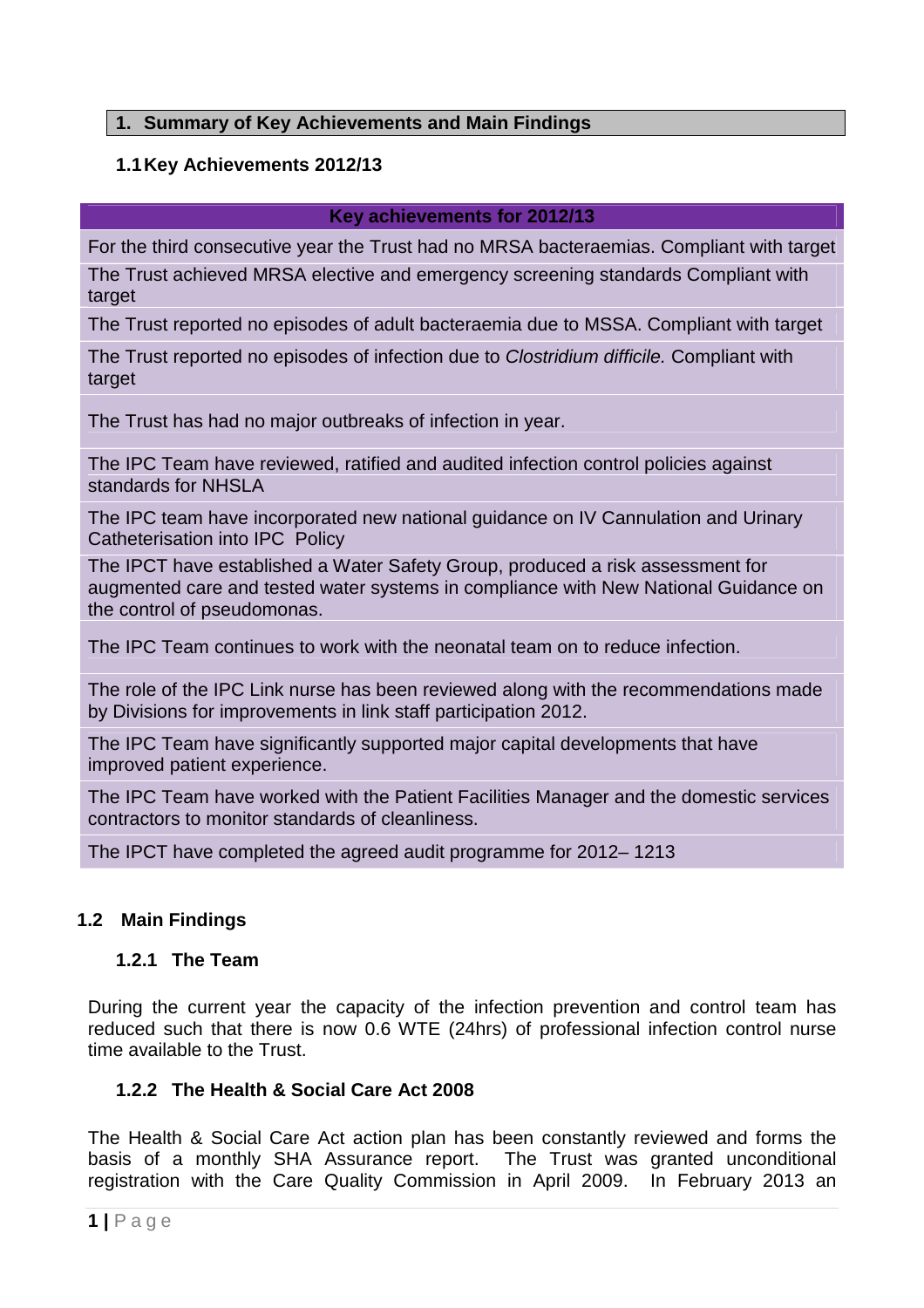unannounced inspection by the CQC was undertaken although Infection Prevention and Control standards were not inspected on this occasion.

#### <span id="page-5-0"></span>**1.2.3 Education**

The IPCT has provided 30 general training sessions in 2012-13.

#### <span id="page-5-1"></span>**1.2.4 Guidelines**

The IPCT have incorporated current policy on IV cannulation and urinary catheterization into the Trust Infection Prevention and Control policy.

#### <span id="page-5-2"></span>**1.2.5 Environmental & Clinical Practice Audits**

154 environmental and 96 clinical practice audits have been performed in accordance with the Trust plan during 2012 – 2013.

#### <span id="page-5-3"></span>**1.2.6 MRSA**

72 patients were identified in the Trust with MRSA, 81% were identified by pre-emptive screening. 4 MRSA infections were identified. 14 neonates carried MRSA with one infection.

#### <span id="page-5-4"></span>**1.2.7 C. difficile**

There were no *C.difficile* infections in 2012-13. The Trust's target for this infection is zero.

#### <span id="page-5-5"></span>**1.2.8 Bacteraemia**

There were no MRSA bacteraemias in 2012-13. The Trust's target for this infection is zero.

There were 4 MSSA bacteraemias in 2012-13 (12 in 2011-12) all in neonates. The Trust's target for this infection is less than 1 Trust attributable adult case. For neonatal MSSA infection baseline data are being collected.

13 neonates had significant Gram-negative sepsis (5 congenital) and 12 neonates had significant Gram-positive infections (3 congenital). The IPCT is working with the neonatal unit to ensure all procedures are in place to minimize the risk of infection is this group.

There were 15 E.*coli* bacteraemias in 2012-13 (6 in neonates). There is no nationally set target for this infection, although baseline data are being collected. In one adult case a review of care suggested some Trust contribution to the incident.

There were no glycopeptide resistant enterococcal bacteraemias in 2012-13.

#### <span id="page-5-6"></span>**1.2.9 Surgical Site Infection Surveillance**

The Trust has continued to measure this key quality outcome via clinical coding (CHKS). The IPCT has tried to compare data collected via CHKS with that derived from clinical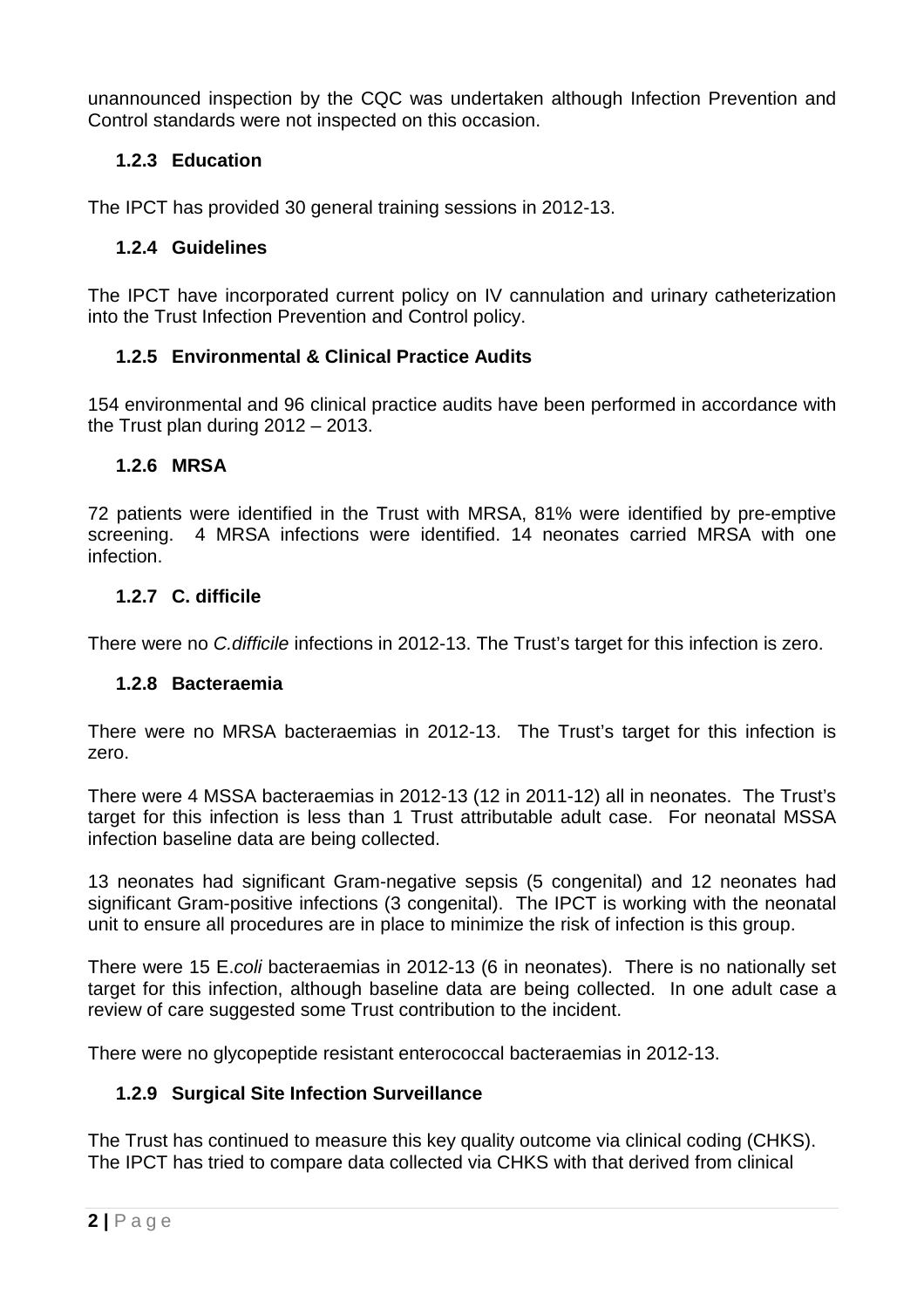incidents and antimicrobial prescribing but believes the most reliable mechanism of collecting meaningful information on surgical site infections is by prospective surveillance.

#### <span id="page-6-0"></span>**2. Infection Prevention & Control Team Members**

During 2012 – 2013 the Infection Prevention and Control Team (IPCT) has undergone further change as Roisin Stoddern (Infection Prevention and Control Practitioner) retired on 31<sup>st</sup> December 2012. Since January 2013 the Team has consisted of 0.6WTE Infection Prevention and Control Practitioner.

#### **Miss K Boyd**

Infection Prevention & Control Analyst (part time 30 hours/week Infection Prevention and Control Analyst, 7.5 hours/week Policy Officer for the Governance Team) **Mrs B Webster** Infection Prevention & Control Practitioner - (part time – 24 hours/week) **Mrs R Stoddern** Infection Prevention & Control Practitioner – (part time – 15 hours/week until retirement in December 2012)

#### **Dr T J Neal**

Consultant Microbiologist – Infection Control Doctor and Director of Infection Prevention and Control (DIPC) (2 sessions / week worked on LWFT site)

The IPCT is represented at the following Trust Committees:

| <b>Clinical Governance</b>             | Monthly                                            |
|----------------------------------------|----------------------------------------------------|
| Patient Facilities & IPCT & G4S        | Monthly                                            |
| <b>IPC Team</b>                        | Monthly                                            |
| Governance Team                        | Monthly                                            |
| <b>Instrument Review</b>               | Monthly (Since December 2012)                      |
| <b>NHSLA</b>                           | Monthly                                            |
| <b>Emergency Planning</b>              | Monthly (Not attended since<br>reduction in hours) |
| Health & Safety                        | Monthly (Not attended since<br>reduction in hours) |
| Infection Prevention & Control         | <b>Bi-Monthly</b>                                  |
| <b>Medicines Management</b>            | <b>Bi-Monthly</b>                                  |
| <b>Central Alert System</b>            | Weekly (Since February 2013)                       |
| <b>Pseudomonas Review Meetings</b>     | Ad-hoc                                             |
| PEAT / PLACE                           | Ad-hoc                                             |
| Building Planning -<br><b>Big Push</b> | 18 attended                                        |
| Ambulatory<br>$\blacksquare$           | 5 attended                                         |
| Neonatal                               | 2 attended                                         |

During the current year the capacity of the infection prevention and control team has been reduced such that there is now 0.6 WTE (24hrs) of professional infection control nurse time available to the Trust. In order to provide some mitigation against the loss of hours it has been agreed that a nurse/midwife can be seconded to the IPCT 16hrs a week for 6 months. Administrative support has remained at the reduced level noted in last year's annual report. The plan to create a senior nurse post as associate DIPC to provide team leadership and decontamination expertise has not been realised, instead the Trust has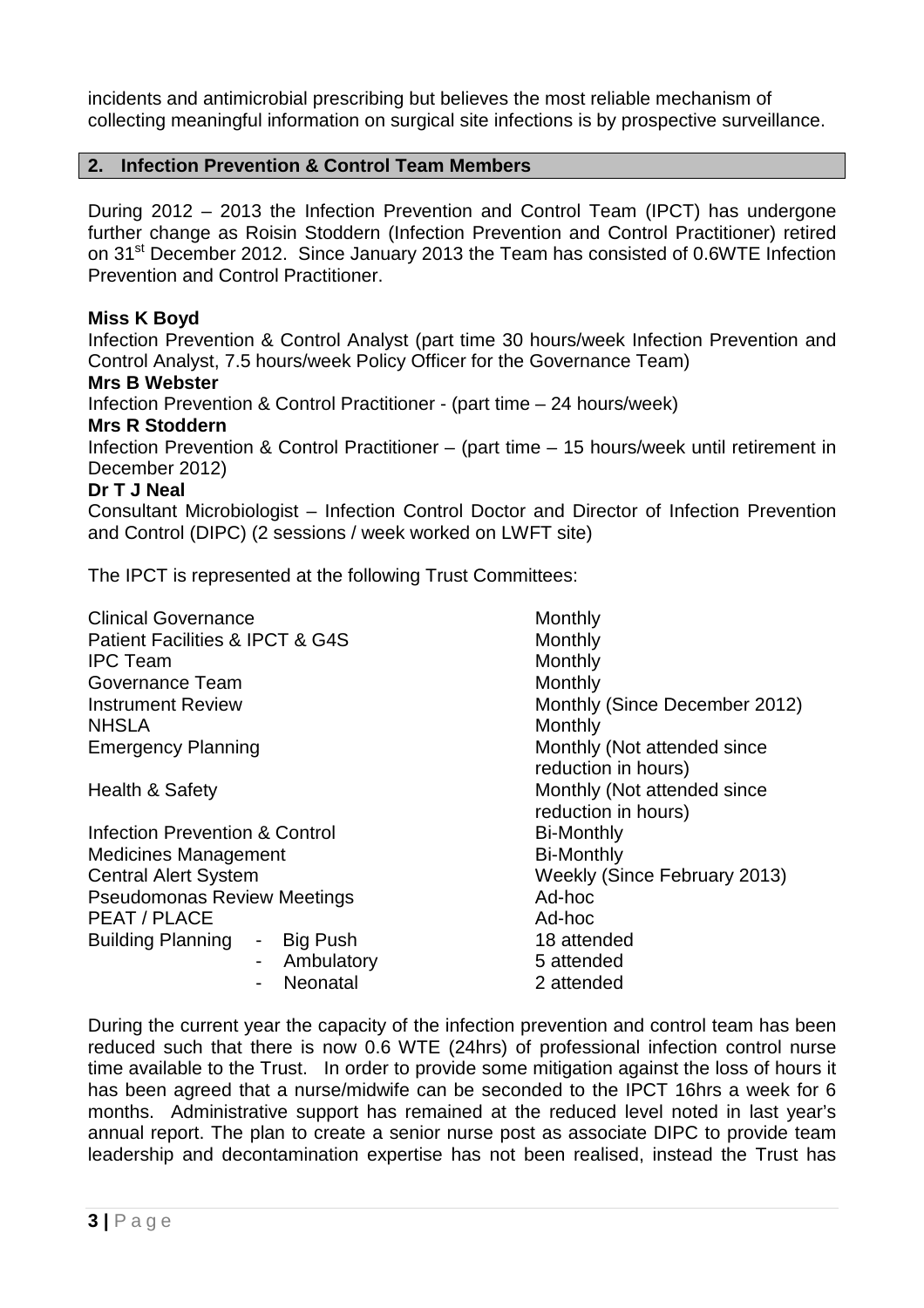advertised for a Theatre Manager / Decontamination Lead within the new divisional structure and out with the IPC service.

The Team is managed by the Head of Governance who also manages the budget. There are no Trust costs associated with the infection control doctor and DIPC.

#### <span id="page-7-0"></span>**3. Role of the Infection Prevention & Control Team**

The following roles are undertaken by the IPC Team:-

- Education
- Surveillance of hospital infection
	- o Baseline data collection
	- o National bacteraemia data reporting
	- o SHA data reporting
- Investigation and control of outbreaks
- Development of Infection Prevention and Control policies
- Implementation and monitoring of Infection Prevention and Control policies
- Audit
- Assessment of new items of equipment
- Assessment and input into service development and buildings / estate works
- Reference source for hospital personnel

Due to the reduction in hours available to the IPCT there is no longer an Infection Prevention and Control Nurse or Doctor in the Trust each day of the week. However the Team have organised their hours such that the majority of the week is covered and that telephones will be answered.

Infection prevention and control advice is available from the Infection Prevention & Control Team and 'on-call' via the DIPC or duty microbiologist at RLBUHT. A 'Service Level Agreement' is in place with University Hospital Aintree Foundation Trust to provide a microbiology and infection prevention and control service for the Liverpool Women's NHS Foundation Trust at Aintree. IPC activity on the Aintree site is reported through Division reports to IPCC.

#### <span id="page-7-1"></span>**4. Infection Prevention and Control Committee**

The IPC Committee meets bi-monthly and is chaired by the Director of Nursing, Midwifery & Operations. Terms of reference of the committee were reviewed in compliance with the Trust Clinical Governance template. The Committee receives regular reports on infection prevention and control activities from clinical and non-clinical Divisions/departments. Frequency of receipt of the matron's reports was reduced from monthly to quarterly but continues to detail Infection prevention and Control activities for the area on a monthly basis. The report includes Saving Lives Audits, IPS Environmental and Clinical Practice Audits, Decontamination Audits and reports of adverse events relating to infection prevention and control practices. The report is headed by a commentary signed by the Division Manager.

The IPCT report quarterly to IPCC and the DIPC reports monthly to CGC which also receives minutes of the IPCC meetings. The Governance and Clinical Assurance committee (GACA) receives minutes from CGC in addition to IPCT quarterly reports. The Trust Board also receives an annual presentation and report from the DIPC.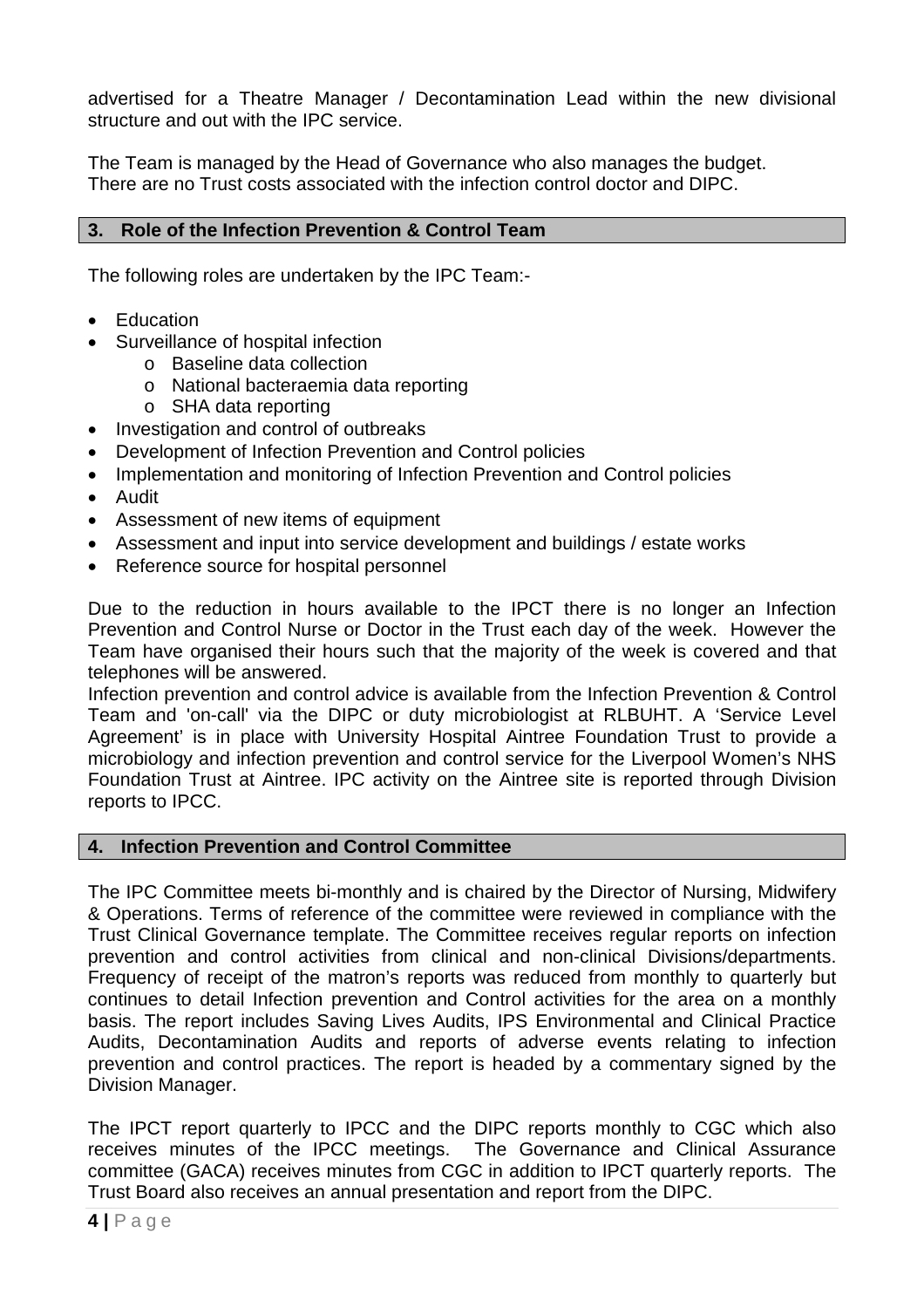Trust IPC issues, processes and surveillance data are relayed to the public via Infection Prevention and Control posters, patient information leaflets, the Trust website (copy of this report) a notice board in the main reception which is updated on a monthly basis and departmental notice boards in ward areas.

Throughout the year many changes in practice have been initiated, facilitated, supported or demanded through the work of the IPCT and IPCC. Some of these are on a large scale, such as input of the IPCT into large capital projects undertaken by the Trust (see section 9.2) however many appear smaller and take place in the clinical areas as a consequence of audit, observations and recommendations. These interventions equally contribute to the provision of clean and safe care in the organisation. In March 2013 the IPCC examined its effectiveness throughout the year by reviewing action plans and ensuring that actions cited were either completed or no longer required. The following detail some of the changes facilitated throughout the year.

- Implementation of specific face mask and eye protection audits during open abdomen surgery in both Theatres
- In line with Pseudomonas action plan the cleaning of sinks has been audited with the wards taking up the process to continually monitor compliance. This also included an audit of the drug / procedure preparation to ensure the areas are not contaminated by locality of sinks
- Review of all Trust agreed IPCT patient leaflets which are available on hospital Intranet for staff to provide to patients in a timely manner. The Internet also has leaflets available for patients and visitors with a link to other leaflets not commonly required in this Trust
- Review of Trust hand hygiene products with procurement department to ensure they are fit for purpose and the recommended product by the Team. They are supplied to individual wards and department and used appropriately by staff patient and visitors and nonconformity to be reported to IPC Team.
- An improved, alcohol based, chlorhexidene skin preparation product has been introduced for use in theatre.
- Compliance with MRSA screening programme is continuously monitored in the gynaecology division
- The tissue viability nurse is now contactable via a bleep and a scoping exercise is being undertaken in relation to establishing wound clinics
- The IPCT audit result database has been filed centrally allowing access by divisions reducing discrepancies in reporting
- Cloth covered chairs in clinical areas have been replaced with those fit for purpose
- A robust audit process monitoring the cleaning of baths and birthing pools has been implemented.
- The Trust is introducing needle safe devices in areas of the Trust where it is practicable to do so
- An assessment of the number and position of non-mains water fountains has been undertaken
- The cleaning strategy has been ratified and is being monitored
- Discrepancies between cleaning audits reported by G4S and those reported through other avenues have been escalated

Although there is progress in some areas, in others significant actions are not addressed in a timely manner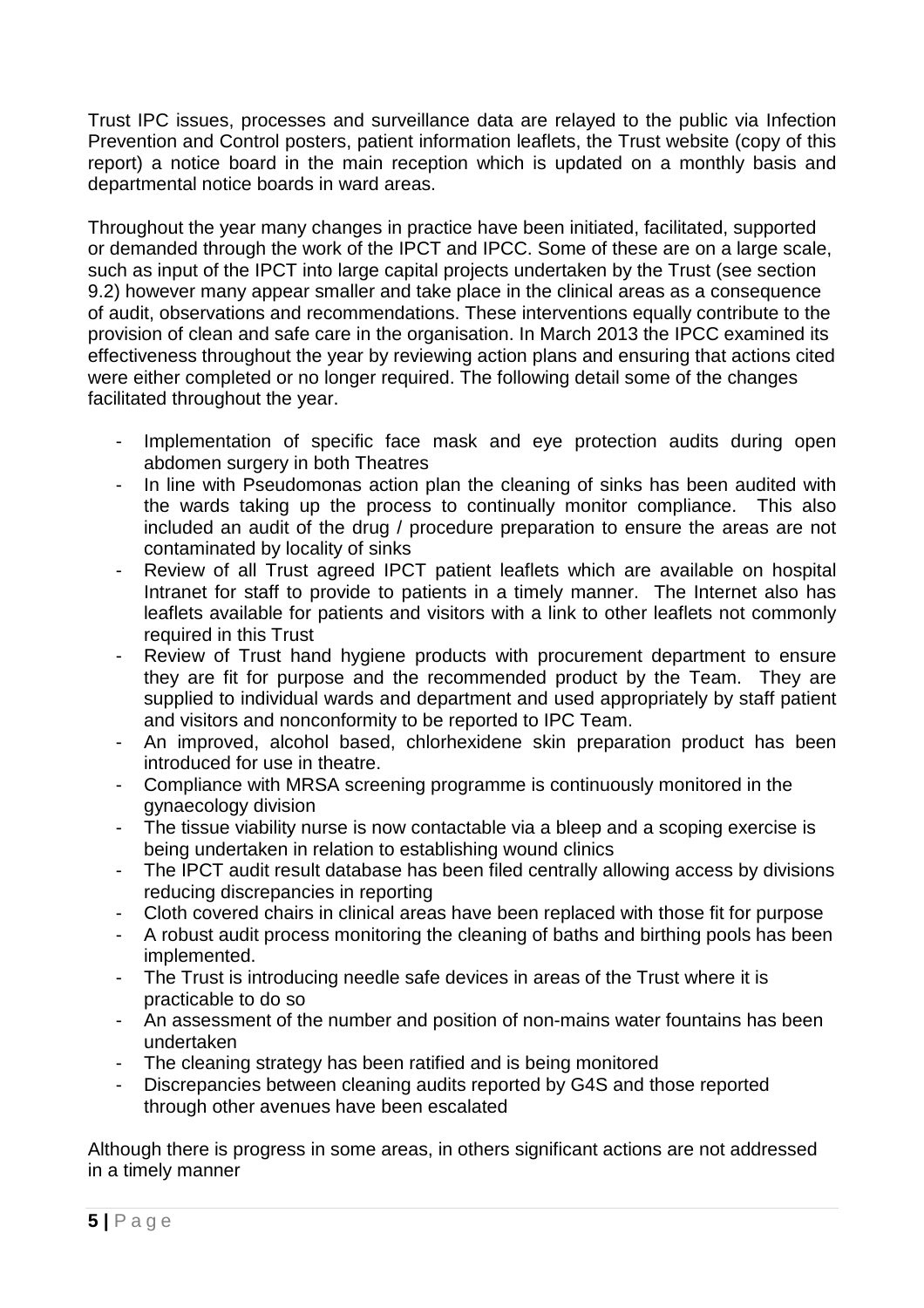- The IPCT has failed to progress the 3 remaining 'non-compliance' actions from the Health care act
	- o Lack of decontamination lead and reduced team
	- o Delay in Big Push phase 4 failing to address hand hygiene in MLU
	- o Provision of surveillance software
- Compliance with the ICNA audit process, (returning action plans and recording completion of actions) was often poor
- The audit process has highlighted the unsatisfactory area allocated for HSSU receipt and distribution and although a scoping exercise is underway to identify alternative accommodation this has yet come to fruition
- Root cause analysis following adult bacteraemia is often not completed in a timely manner
- <span id="page-9-0"></span>ANTT training in Maternity has not been completed.

#### **5. External Bodies**

#### <span id="page-9-1"></span>**5.1Health Care Act & Care Quality Commission**

The Health Care Act was published in October 2006 and revised in January 2008 and January 2011 as the Health and Social Care Act. This code of practice sets out the criteria by which managers of NHS organisations are to ensure that patients are cared for in a clean environment where the risk of HCAI is kept as low as possible. Failure to observe the code may result in an Improvement Notice. The CQC have undertaken to perform inspections of NHS organisations to ensure compliance with the code.

The IPCT constructed an action plan for the Trust against the 10 sections (and numerous sub-sections) of the code. The action plan review is a standing item on the IPCC agenda which monitors progress. There are three outstanding standards of the HCA with which the Trust is not fully compliant; these are detailed in Appendix A

The CQC visited the Trust for an unannounced inspection in February 2013. On this occasion the CQC did not review specific IP&C standards

#### <span id="page-9-2"></span>**5.2NHSLA**

In compliance with the NHSLA Standard the IPCT audited the Infection Prevention and Control Organisational Controls and Assurance Framework (Policy section 1). This audit (summary included as Appendix B) identified 6 areas of non-compliance.

#### <span id="page-9-3"></span>**6. Education**

Mandatory training in Infection Prevention and Control is a requirement for all Trust staff including clinical, non-clinical staff and contractors. The IPCT update the training package annually and ensure that it reflects practices and issues identified as non-compliant in the previous year. Non clinical staff not working in the clinical areas receives training in infection prevention and control every three years via workbook. All clinical staff (and nonclinical staff who work in the clinical area) have been required to complete training annually. An annual practical assessment of hand decontamination takes place for all staff working in the clinical areas.

Hand hygiene assessments in the clinical areas are also undertaken by the link staff. Although the majority of mandatory training sessions are provided by members of the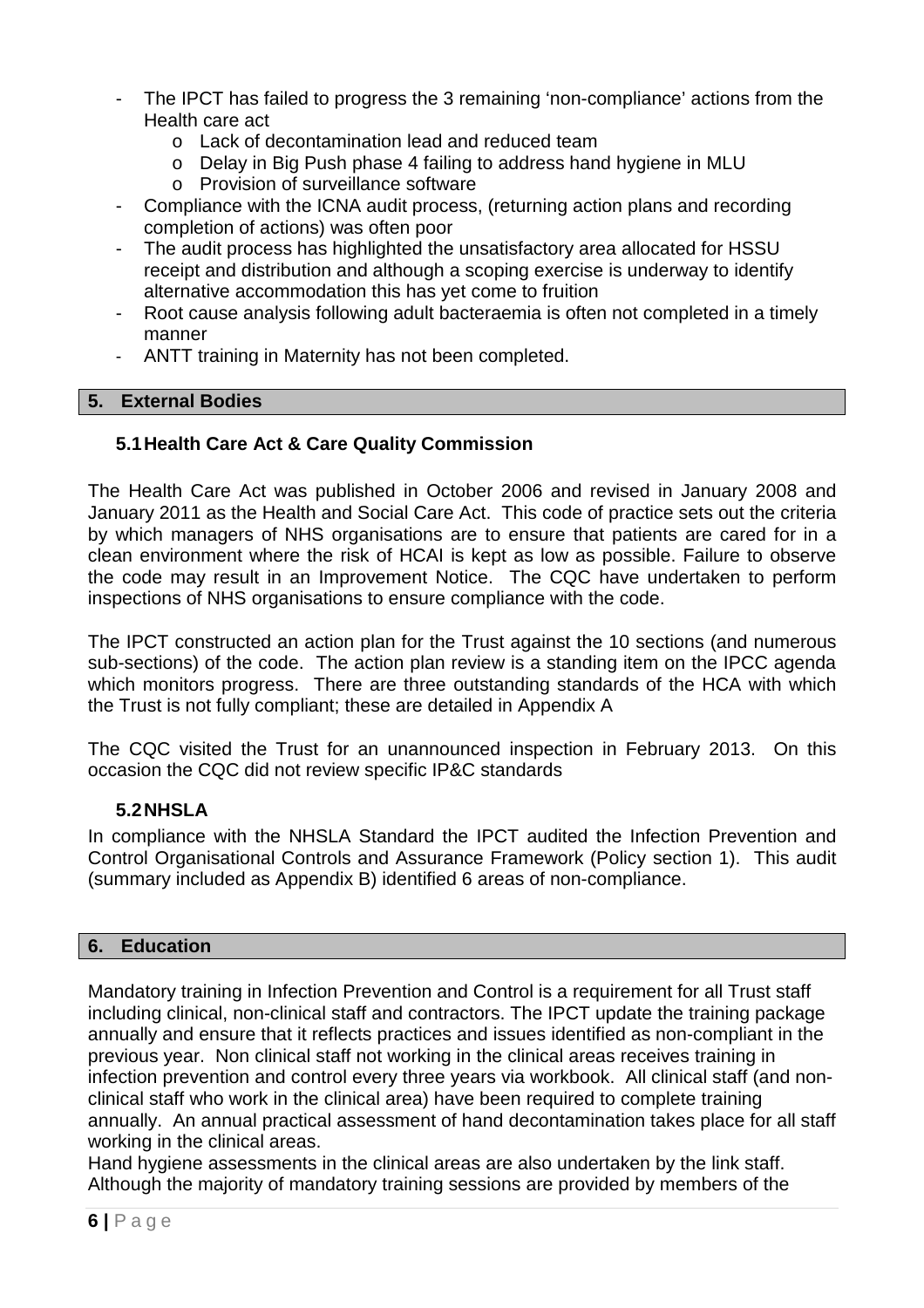IPCT a limited number of link staff also provide this training within their Division. Training continues to be provided by the IPCT for medical staff which includes consultants, trainees and ad-hoc mandatory training for corporate services.

The IPCT has provided 30 general training sessions in 2012-13 and 2 Professional Development training days for link staff. Please see Appendix C.

Following a review of mandatory training within the Trust in January 2013, the IPCT proposed that the frequency of training for clinical staff should be 3 yearly. The IPCT assessed this change as low risk as clinical staff are continuously audited within their clinical practice role and any deficiencies would be addressed locally for the individual or the clinical team. This will be monitored over the next year and the frequency of training reviewed again in January 2014.

The Mandatory training workbook introduced by the IPCT in April 2011 has been updated annually. There have been some administration issues regarding the provision of the updated versions available to staff which are being monitored. The choice of face to face delivery or completion of a work book is diminishing with many work areas providing work books only.

The National Skills Framework proposal by The Cheshire and Merseyside network for an electronic IPC passport implementation has yet to be agreed in the North West. The IPC Practitioners have contacted other Teams in the local area regarding the National Skills Framework and none of them have this learning package. One of the criteria for implementation of this training package is that it is to act as a passport for inter-hospital staff transfers.

The IPC Practitioners reviewed the electronic national IPC training package NLMS and NLMS Lite and reported the findings to IPCC in February 2013. Both packages deliver an IPC programme with NLMS being a longer and more in-depth version. NLMS Lite was devoid of some standard precautions which are essential for IPC. After discussion it was agreed that additions could be made but these will be limited. The IPCT recognise the advantages of an electronic training programme and with IT support will look to develop a suitable bespoke version for the Trust's training needs, which will be reviewed and updated annually.

As noted in previous annual reports funding has been provided for Trust IPC Practitioners to attend the Annual Infection Prevention Society conference which was held in Liverpool in 2012. Appendix D details training attended by members of the IPCT.

#### <span id="page-10-0"></span>**7. Guidelines/Policies**

- Infection Prevention and Control Policy Section 2; Guidance on Infection Prevention and Control in Clinical Care underwent a minor update to include 2 new appendices on Peripheral Cannulation and Urinary Catheterisation. The policy was presented to IPCC in January 2013. Audit of clinical practice will be completed via DOH "Saving Lives Strategy" within divisions.
- Dress Code Policy; IPCT were instrumental in the review of this Policy which was ratified in June 2012 via Nursing and Midwifery Board and Medical Staff Committee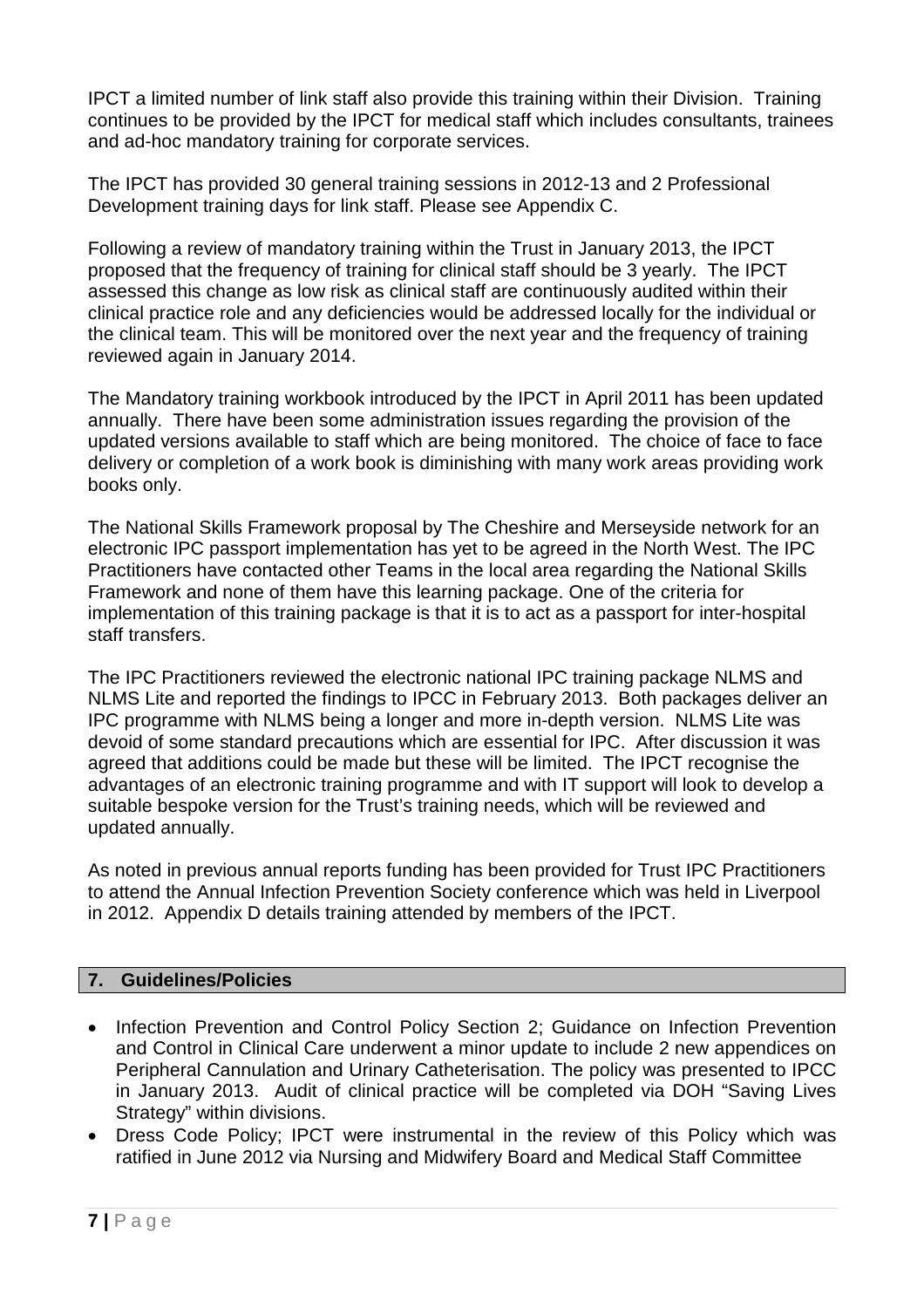Decontamination of Medical Devices Policy; has been reviewed by the IPCT and ratified in IPCC in February 2013; policy is awaiting assurance from the Policy Assurance Subcommittee.

The IPC Team has also participated in multidisciplinary reviews of the following policies:

- Caesarean section pathway
- Management of Needle sticks
- Dress Code Policy
- Policies within the Occupational Health Service
- <span id="page-11-0"></span>• Waste Policy

#### **8. Audits**

#### <span id="page-11-1"></span>**8.1IP&C Policy Audit**

Refer to NHSLA Standard section 5.2 above.

#### <span id="page-11-2"></span>**8.2Microfibre Cleaning Audits**

Since implementation of the Microfibre cleaning process in April 2011; the IPCT have constructed a specific audit tool to measure all aspects of the process. This has been piloted by the Team and the tool accepted. G4S were tasked to provide staff training and audit compliance, the results of which would be reported within the Estates and Operational Services report to IPCC.

However audit data were not forthcoming and the IPCT stepped in to audit, which showed there were significant breaches in compliance. The contractor was instructed to correct deficiencies and provide monthly audits. The Team and Patient Facilities Manager have afforded a lot of time to monitor the situation, with support from the Director of Nursing Midwifery and Operations who has attended contract review meetings. The contractor has assured the Trust that all staff have now been trained and assessed as competent and monthly audits will be completed using the designated tool. This is a standing item on the monthly meeting with IPCT, G4S and the Patient Facilities Manager. An analysis of the Microfibre cleaning audits is provided in Appendix E.

#### <span id="page-11-3"></span>**8.3ICNA Trust audit programme**

The IP&C Team continue to use the ICNA tool originally devised in 2004. A new IPS improvement tool (2011) has been reviewed and has been assessed as too lengthy and without significant improvement on the audit practice or process already in place.

The programme and the audit process (including standards for communication of findings) is agreed annually by the IPCC. Departmental audits are carried out unannounced by the IP&C Practitioners. The Team have encouraged the link staff and the cleaning contractor staff to accompany them during audits as an opportunity for professional development in their role. The number of department audits carried out was 28 (6 accompanied by link staff and one accompanied by a Ward Manager and 4 accompanied by the Training and Compliance Manager for G4S). A total of 154 audits were carried out by the IPC Team. In addition a Trust wide patient kitchen audit was undertaken in March 2013 by IPCT and Training and Compliance Manager G4S, identified deficiencies are to be addressed by G4S and monitored by the Trust.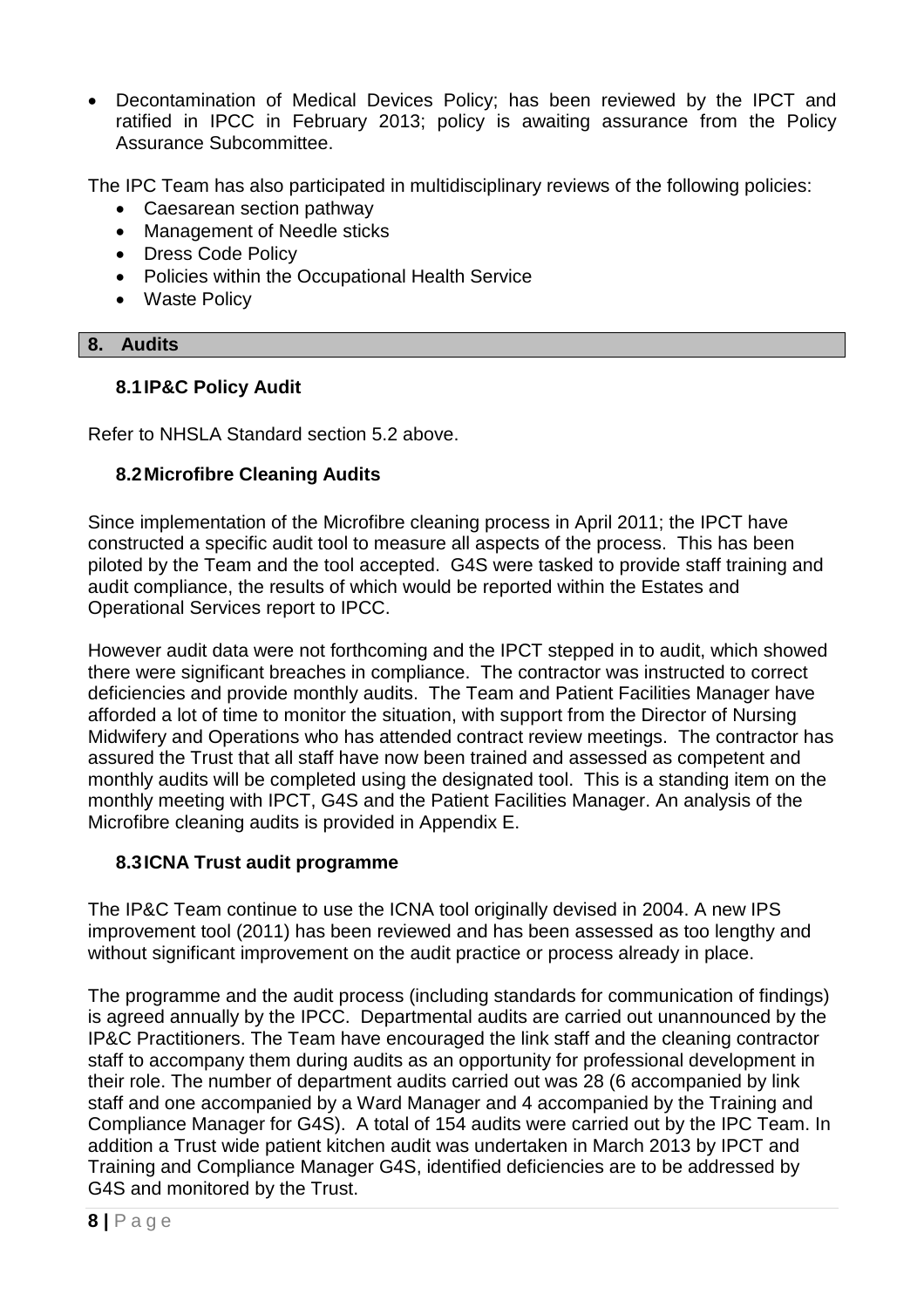Clinical practice audits (Hand Hygiene, Personal Protective Equipment and Safe Use and Disposal of Sharps) are carried out by department staff. Each area is to complete a minimum of 2 each of the above audits within a year. Of the 27 Trust departments required to undertake these audits only 7 completed the required number (commendably the neonatal unit and maternity ward completed 17 and 12 respectively). Of the remaining 21 areas 3 did not complete any clinical practice audits (Midwifery Led Unit and Jeffcoate Ward, Obstetric Day Unit). This is a concern as these areas cannot assure the Trust with evidence of safe IPC practice. This has been monitored and reported to IPCC within the IPC Quarterly report.

The audit results are fed back to the Division via the ward managers and matrons for actioning. They are also included in the Divisional and IPCT Quarterly reports to IPCC. IPS audit results are summarised in Appendix F

The audit process has standards for both the number of audits to be completed and the turnaround time for results. The IPCT completed the process within the stipulated timeframe 87% of the time (66% in 2011-12);. There were a total of 4 breaches 2 were in relation to the audit summary (one was 1 day late the other was 4 days late), and 2 were in relation to audit results (one was 22 days late the other was 25 days late). These delays relate to sickness/annual leave.

#### <span id="page-12-0"></span>**9. Other Issues**

#### <span id="page-12-1"></span>**9.1Link Staff**

The link staff meetings are now held bi-monthly (after review in 2012) with the attendance figures not reflecting an improvement (see Appendix G).

Professional Development Days twice per year are a means of time out with Link staff and the IPC Team (45% of link staff attended). The morning programme is organised to reflect topical subjects, Trust implementation, reinforcement and non-compliance of IPC standards.

The service programme for the Link staff to work a morning with the Team carrying out audits and attending to specific needs of individual link staff (21% staff attended). On most occasions this meant the IPCN audited the environment unaccompanied.

Mandatory training in the past has been organised for link staff specifically to go through the annual update of mandatory training package for clinical staff. It also allows the opportunity for assessment of hand hygiene technique of link staff this was not undertaken this year due to reduced IPC Team staffing levels.

OLM figures confirm that only 25% of current link staff have had hand hygiene assessments in the last year. (27.5% have attended Trust Mandatory training sessions).

#### <span id="page-12-2"></span>**9.2Building Projects & Design Developments**

Monthly meetings between Estates, Facilities & IPC Team have continued. This includes Patient Facilities Manager and G4S staff. The team remain reliant on the Estates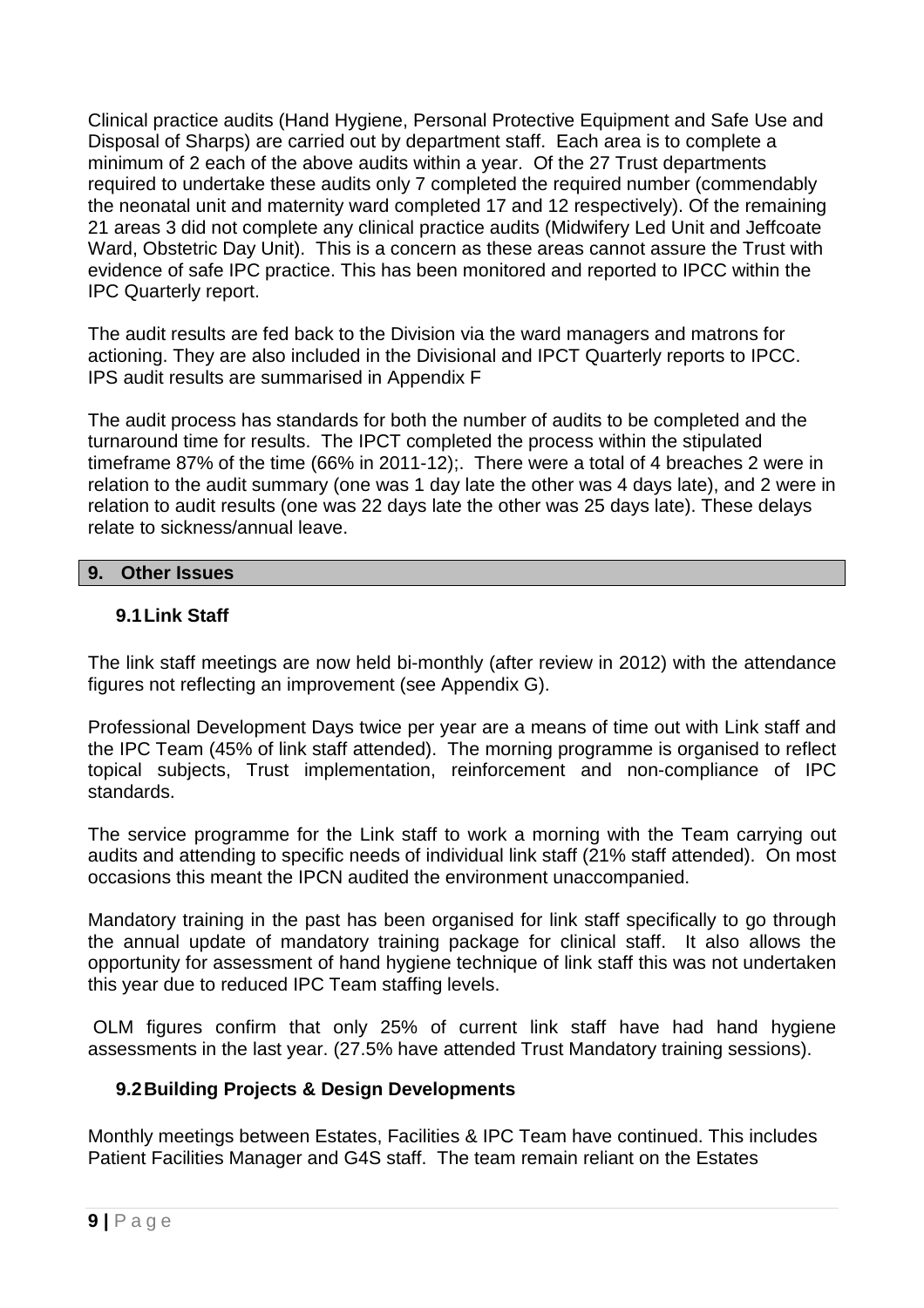Department and the Divisions alerting and involving the Team in impending projects via the Infection Prevention and Control Committee meetings.

IPCT activity in the last year has continued to include involvement with new build and refurbishment projects. The meetings with the Contractor, Trust department staff, Estates and Facilities Team, ensure good Infection Prevention & Control products and practices are implemented. Consultation was co-ordinated and managed with timely consultations in most projects.

The IPCT has been instrumental in ensuring the post project review snagging issues have been addressed by the contractors as parts of their obligations in ensuring standards are met.

2012-13 projects requiring IPC Team involvement include:

#### <span id="page-13-0"></span>**9.2.1 Gynaecology and Surgical Services Division**

- *Chemotherapy Suite* on Rosemary Ward the Team continue to be involved in supporting the chemotherapy service in the Trust. Further input was joint infection control support with Clatterbridge Centre for Oncology of clinical practices and supporting clinicians on site.
- *Gynaecology OPD* The ambulatory service required developments to accommodate new procedures as an outpatient service. The IPCT advised on good clinical practice and provisions to support this

#### <span id="page-13-1"></span>**9.2.2 Maternity Division**

Big push Phase 2 is now completed, and Phase 3 is due to complete in late spring 2013. The IPCT continue to support the Division and Patient Facilities Manager in managing the build and subsequent snagging list on a timely basis. Fortnightly and ad-hoc meetings are supported to ensure the projected plans meet IPC requirements and the process of the build is managed effectively whilst the clinical service continues.

The IPCT are still involved with plans for 1b which includes the isolation facility (which is due for sign off in May 2013). The Team will ensure procedures and guidance for staff are in place once commissioned.

#### <span id="page-13-2"></span>**9.2.3 Neonatal Unit**

• NICU Laundry – several consultations and building plans were reviewed early in 2012 however the Project is currently postponed. Meanwhile the current NICU laundry, and laundry process, remains on the Trust risk register.

#### <span id="page-13-3"></span>**9.2.4 Team Role in Procurement**

The IPC practitioners will be involved in the procurement process for the above building projects. The laundry service which has been significantly delayed but is now expected to commence in September 2013 which will involve IPC Practitioners.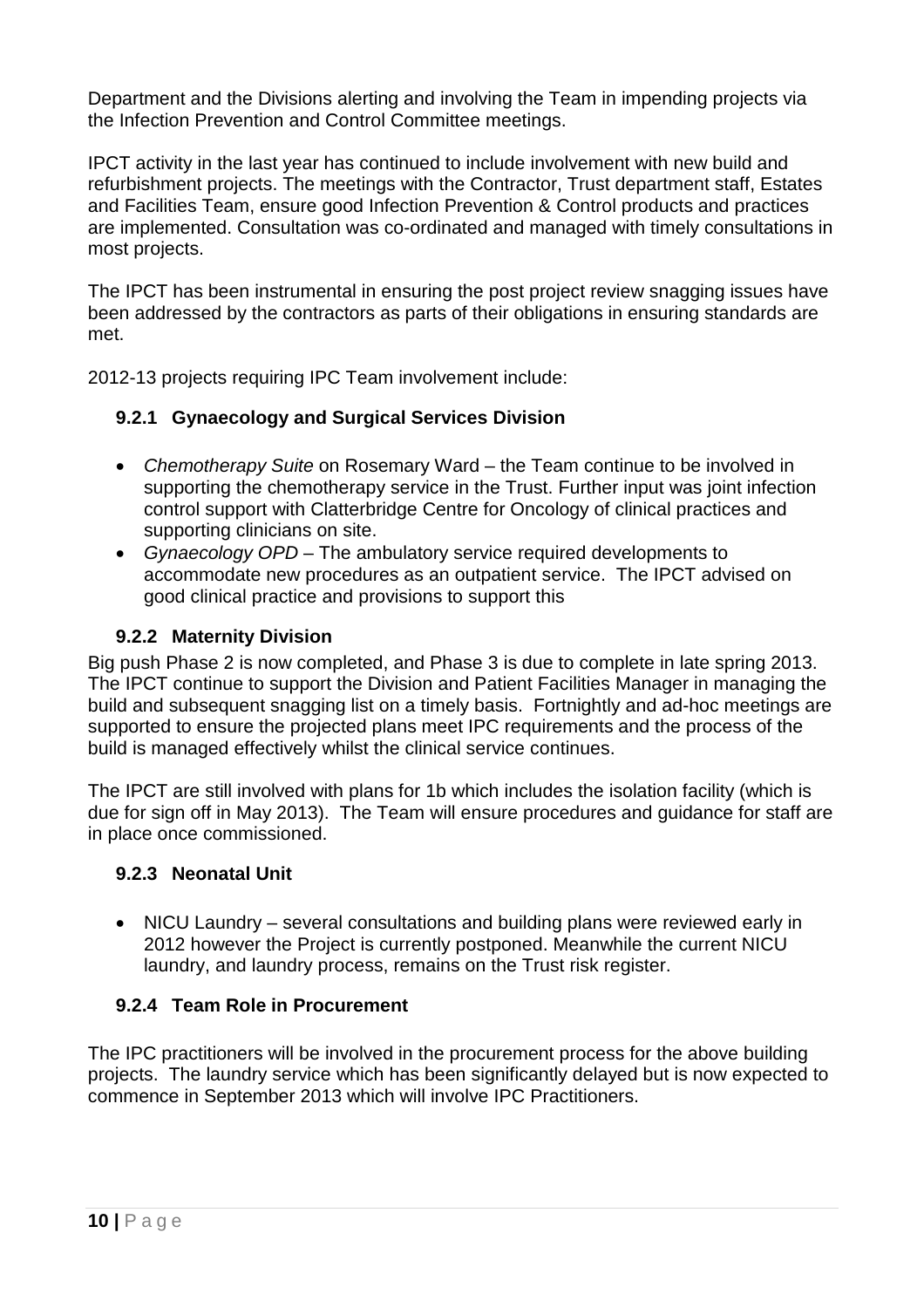#### <span id="page-14-0"></span>**9.2.5 Cleaning and Catering Contract**

The IPCT has continued to support the monitoring of the G4S contract working alongside the Patient Facilities Manager. The Team escalated to the Trust concerns relating to poor cleaning standards throughout the hospital over the last 12 months and worked with G4S Management and the Patient Facilities Manager to address the non-compliance. The cleaning contractor has appointed a Training and Compliance Manager who has audited with IPCT regularly in 2012-13. The Team had 1 away day in the last 12 months to monitor cleaning standards and made recommendations for regular reports to be included in the Estates report to IPCC.

#### <span id="page-14-1"></span>**9.2.6 Waste Contract**

The Team have supported the review of the Waste Policy in the last year with the Environmental Manager. Although the implementation of alternative waste streams have been discussed the Trust needs to ensure the extra streams can be physically accommodated in ward areas, are of benefit and do not compromise the work which has, and continues to, ensure disposal of waste is safe.

Although it is a requirement of the HCA the IPCT have not been involved in the recent waste contract procurement process.

#### <span id="page-14-2"></span>**10. Surveillance of Infection**

Hospital infection (or possible infection) is monitored in the majority of the hospital by 'Alert Organism Surveillance' this involves scrutiny of laboratory reports for organisms associated with a cross infection risk e.g. MRSA, *Clostridium difficile* etc.

On the Neonatal Unit, which houses most of the long-stay patients, surveillance is undertaken by both 'Alert Organism' and by prospective routine weekly surveillance of designated samples. The IPCT examines results of these samples and action points are in place for the Unit based on these results.

Surveillance of bacteraemias (blood stream infections) for both national mandatory and in house schemes is also undertaken.

The need for surveillance of surgical wound infections has long been recognised as an important quality marker by the IPCT and Trust. Although surveillance was initiated by the IPCT this has not been sustained due to the reduction in time available to the team. The Trust does monitor surgical wound infections via a number of different mechanisms.

#### <span id="page-14-3"></span>**10.1 Alert Organism Surveillance**

#### <span id="page-14-4"></span>**10.1.1 MRSA**

The total number of patients identified carrying Methicillin Resistant *Staphylococcus aureus* (MRSA) in the Trust during the year 2012-13 was 72, primarily identified from screening samples. This is a slight decrease in comparison to the 86 identified in 2011-12. The charts below show the number of new patients identified with MRSA per year for the period 1995 – 2013 and the number per month for the current reporting year by provenance.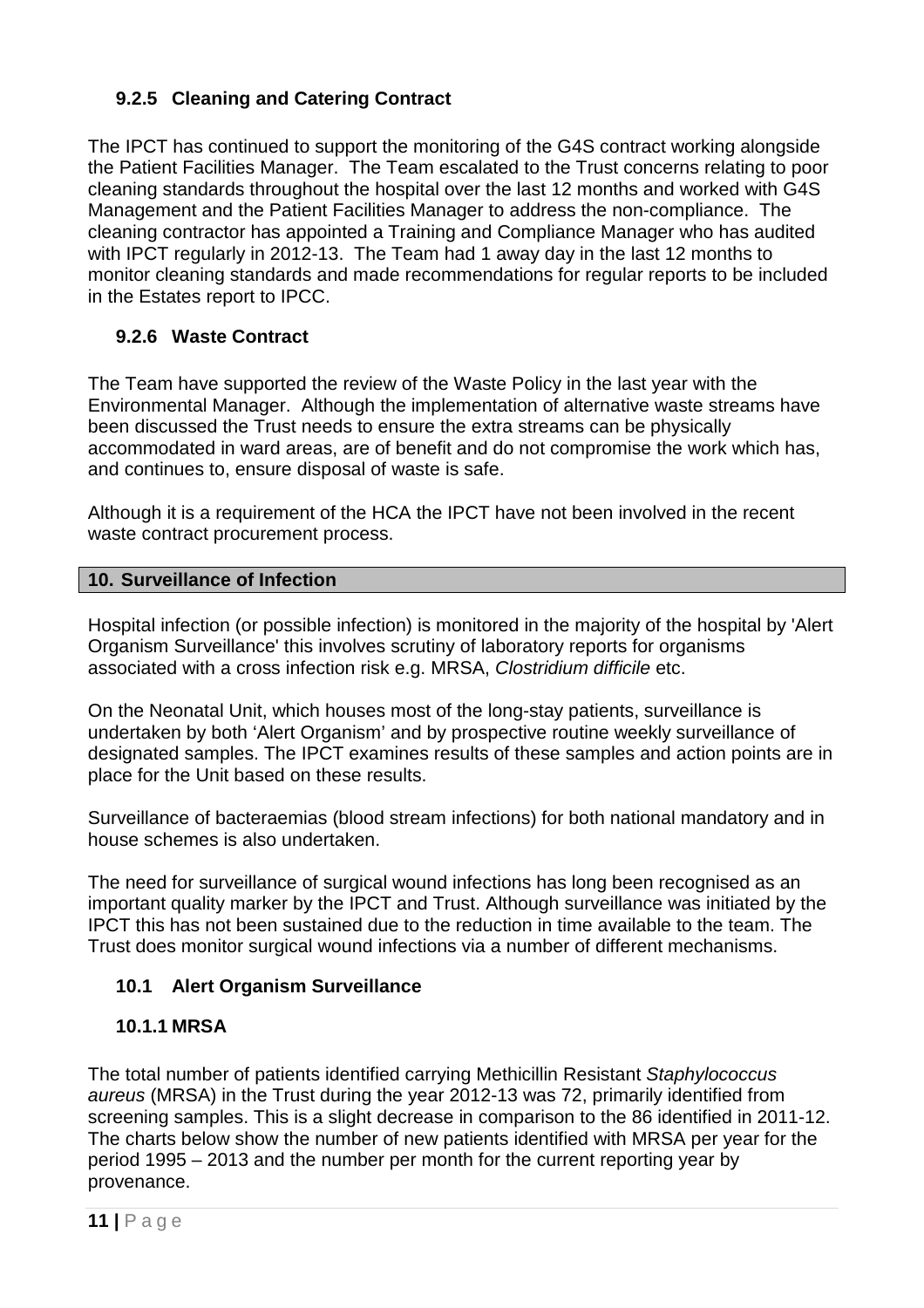#### **MRSA LWH 1995-2013**



#### **MRSA LWH 2012-2013 n=72**



As outlined in previous Annual Reports the Government have established targets for screening such that all elective admissions and all eligible emergency admissions to hospital should be screened for carriage of MRSA prior to, or on, admission. The IPCT have an MRSA screening policy as part of the infection control policy with outlines actions for patients found to be positive on screening. The percentage of patients screened in line with this policy is detailed in the table below. In the majority of months more patients are screened than are required by this initiative. As the government standard requires only the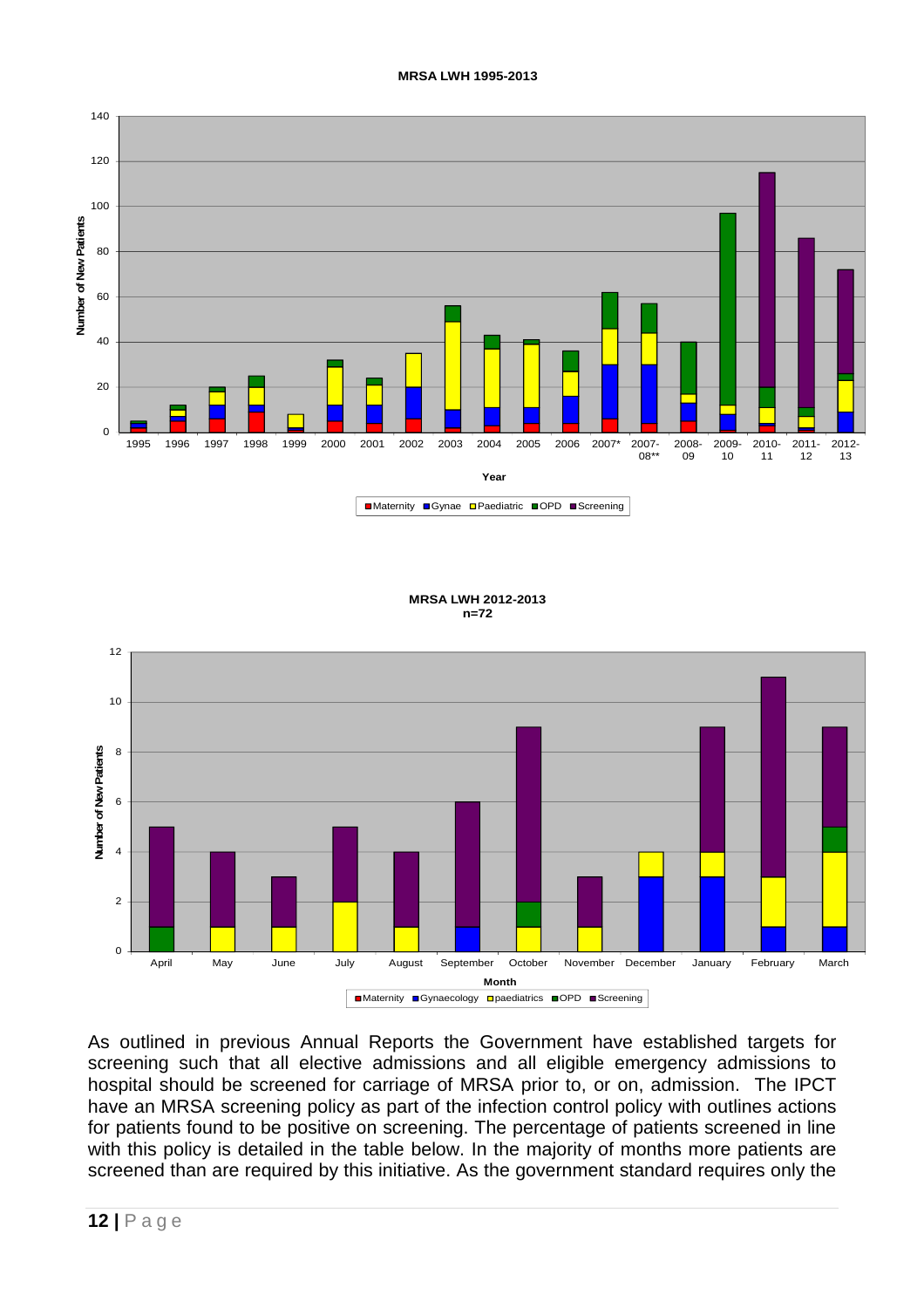total number of patients screened divided by the number of eligible patients the figure is often over 100%

| <b>Screening of Elective and Emergency Admission 2012-13</b> |                |     |     |     |     |     |     |     |            |            |     |     |     |
|--------------------------------------------------------------|----------------|-----|-----|-----|-----|-----|-----|-----|------------|------------|-----|-----|-----|
| <b>Month</b>                                                 |                | Apr | May | Jun | Jul | Aug | Sep | Oct | <b>Nov</b> | <b>Dec</b> | Jan | Feb | Mar |
| $%$ of<br>eligible<br>patients                               | Elective       | 118 | 128 | 105 | 120 | 130 | 116 | 119 | 118        | 104        | 111 | 106 | 101 |
| screened                                                     | Emer-<br>gency | 149 | 143 | 145 | 159 | 145 | 157 | 145 | 154        | 161        | 145 | 155 | 150 |

In the period April 2012 to March 2013 4502 adult patients were screened for MRSA carriage in line with the DoH guidance (a reduction from the previous year). 46 (1.0%) were positive (1.2% in 2011 – 2012).

11 adult patients were identified with MRSA on diagnostic samples from clinical sites. 4 of these 11 (7%) had clinical or microbiological evidence of infection with MRSA (all wound infections). The remaining 7 had colonisation of clinical wounds without obvious infection. Some of these cases were temporally clustered in gynaecology during December and January. This was investigated but no linking factors were identified.





**■** Screening ■ Colonisation of Clinical Site ■ Infection

There were no MRSA bacteraemias in adult patients in the reported year. There were no MRSA bacteraemias in neonatal patients in the reported year.

During the period of this report 14 babies were identified (12 on screening samples, either admission or weekly) with MRSA. 9 of these babies were identified soon after birth and this most likely represents maternal acquisition. 2 further babies were admitted to the neonatal unit from other hospitals with existing MRSA carriage. 3 babies were detected by the surveillance programme with MRSA sometime after delivery, the mode of acquisition for these babies was not determined but there was no evidence of spread on the unit. One neonate with a maternally acquired MRSA was treated for skin infection soon after birth.

## <span id="page-16-0"></span>**10.1.2 Clostridium difficile**

C*lostridium difficile* is the commonest cause of healthcare acquired diarrhoea in the UK. Mandatory reporting of this disease (for patients over 65) commenced in January 2004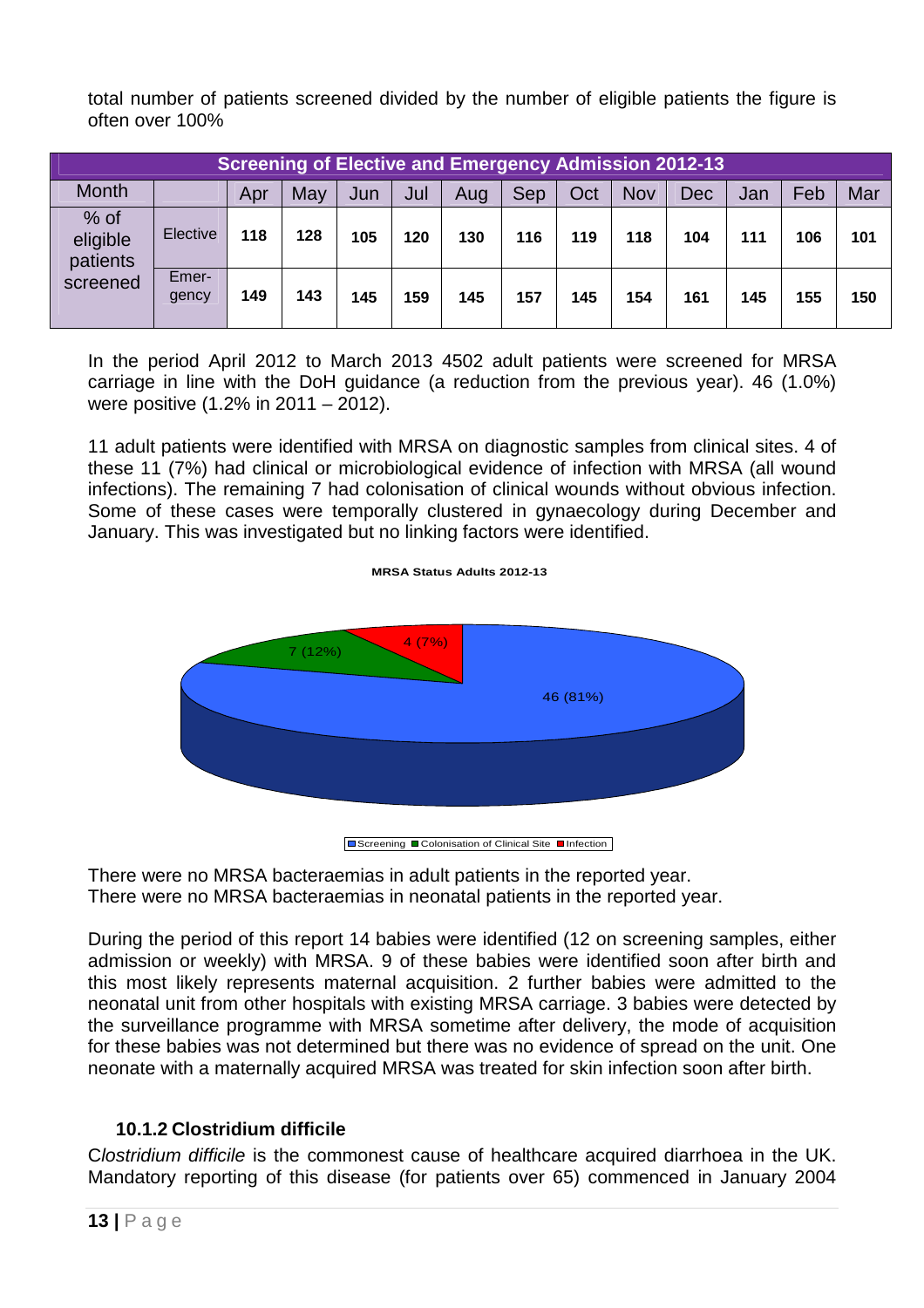and now includes all patients over 2 years old. Historically the number of cases at LWFT has been small. During the period April 2012 to March 2013 no patients in the Trust were identified with *C.difficile* infection (either hospital or community attributable). The number of cases during the preceding years is shown in the chart below.



The target for this disease for the Trust in 2012-13 was zero Trust attributable cases per year. The Trust is compliant with this target.

#### <span id="page-17-0"></span>**10.1.3 Group A Streptococcus**

In the period April 2012 to March 2013, 7 patients were identified with Group A streptococcus (8 in 2011-12, 8 in 2010-11 and 5 in 2009-10).

There were no identified Group A streptococcal bacteraemias. There were two significant skin infections with Group A streptococcus one in an caesarean section wound and the other at an episiotomy site. In 4 of the remaining cases the organism was isolated from the genital tract and represented pelvic infection in patients presenting to ER. There was also a single isolate causing tonsillitis in a patient post-partum. As a consequence of a patient admitted to a neighbouring hospital with severe invasive Group A Streptococcal Disease (iGAS) who had delivered at LWFT an epidemiological exercise was conducted examining all the cases in the preceding year. No epidemiological link between the cases was identified. A report on this exercise is presented as Appendix H.

As highlighted in last year's annual report Group A streptococcal infection is being increasingly recognised as a cause of mortality and morbidity in maternal patients.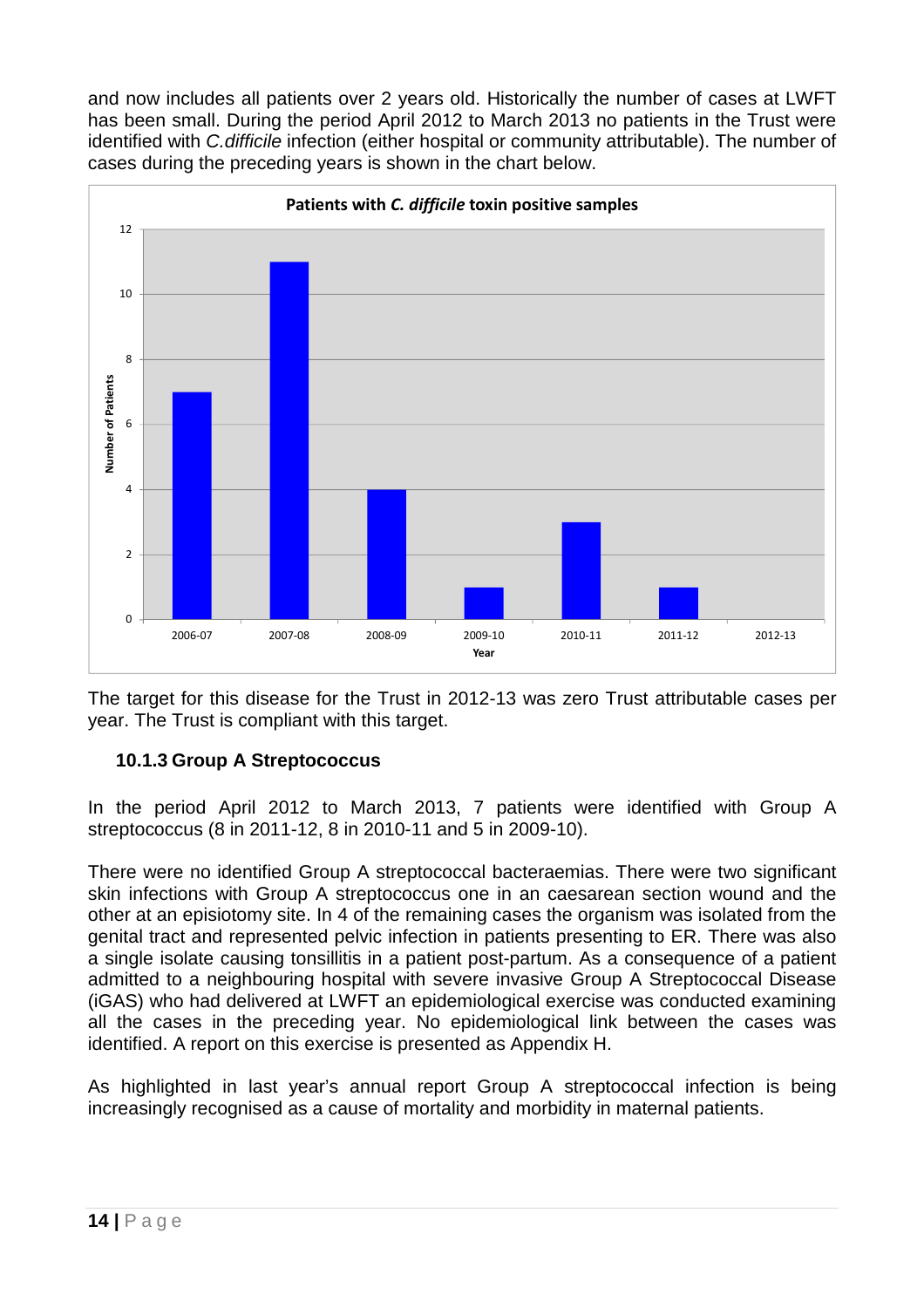#### <span id="page-18-0"></span>**10.1.4 Glycopeptide Resistant Enterococcus(GRE)**

There were no GRE bacteraemia's reported. 2 patients were identified with glycopeptide resistant enterococcus carriage in the year April 2012 to March 2013 (one adult and one neonate) in neither case was there evidence of spread of the organism and neither patient had infection as a consequence.

#### <span id="page-18-1"></span>**10.2 Routine Neonatal Surveillance**

Nearly all infection on the neonatal unit is, by definition, hospital acquired although a small proportion is maternally derived and difficult to prevent. Routine weekly colonization surveillance has continued this year on the neonatal unit. As indicated in last year's report, the surveillance system was modified in 2010-11 to exclude well babies cared for in the nursery, as a consequence the results of the last two year's surveillance samples may not be directly comparable with previous years however they are provided in Appendix I

As colonisation is a precursor to invasive infection the purpose of this form of surveillance is to give an early warning of the presence of resistant or aggressive organisms and to ensure current empirical antimicrobial therapy remains appropriate. Action points are embedded in the neonatal unit and IPC policies linked to thresholds of colonisation numbers to limit spread of resistant or difficult to treat organisms.

As well as resistant or aggressive organisms focus has remained on both *Pseudomonas spp*. and *Staphylococcus aureus* as potential serious pathogens. The median number of babies colonized with pseudomonas each week was 2.5 (increased from 1 last year), and with *S.aureus* was 3 (reduced from 6 last year).

#### <span id="page-18-2"></span>**10.3 Bacteraemia Surveillance**

#### <span id="page-18-3"></span>**10.3.1 Neonatal Bacteraemia**

As always the commonest organism responsible for neonatal sepsis was, the common skin organism, coagulase-negative staphylococcus (CoNS). In the period April 2012 – March 2013 13 babies (10 in 2011-12 and 18 in 2010-11) had infections with Gramnegative organisms, 5 of these infections (4 *E coli,* and 1 *Morganella sp.)* occurred in the first 5 days of life and were congenitally acquired. The remaining 8 Gram-negative infections occurred after 7 days (2 *E.coli*. 3 *Enterobacter sp*. 1 *Klebsiella sp*. 2 *Serratia sp*.).

There were 12 episodes of infection with significant Gram-positive pathogens; in 3 cases (all Group B streptococcus*)* the infection was congenitally acquired. The remaining 9 (4 Group B streptococcus, 4 *S. aureus 1 Enterococcus sp.*) occurred after the first week of life.

There were 3 babies in 2012-13 who developed invasive infection with Candida all of who were admitted from neighbouring hospitals and one of whom was candidaemic on admission.

All non coagulase-negative staphylococcal sepsis on the unit is subject to a review to determine the focus of infection, precipitating causes and the appropriateness of care. The bar chart below describes the pattern of 'definite-pathogen' neonatal bacteraemia in the current year in comparison to last year and the median value for each organism for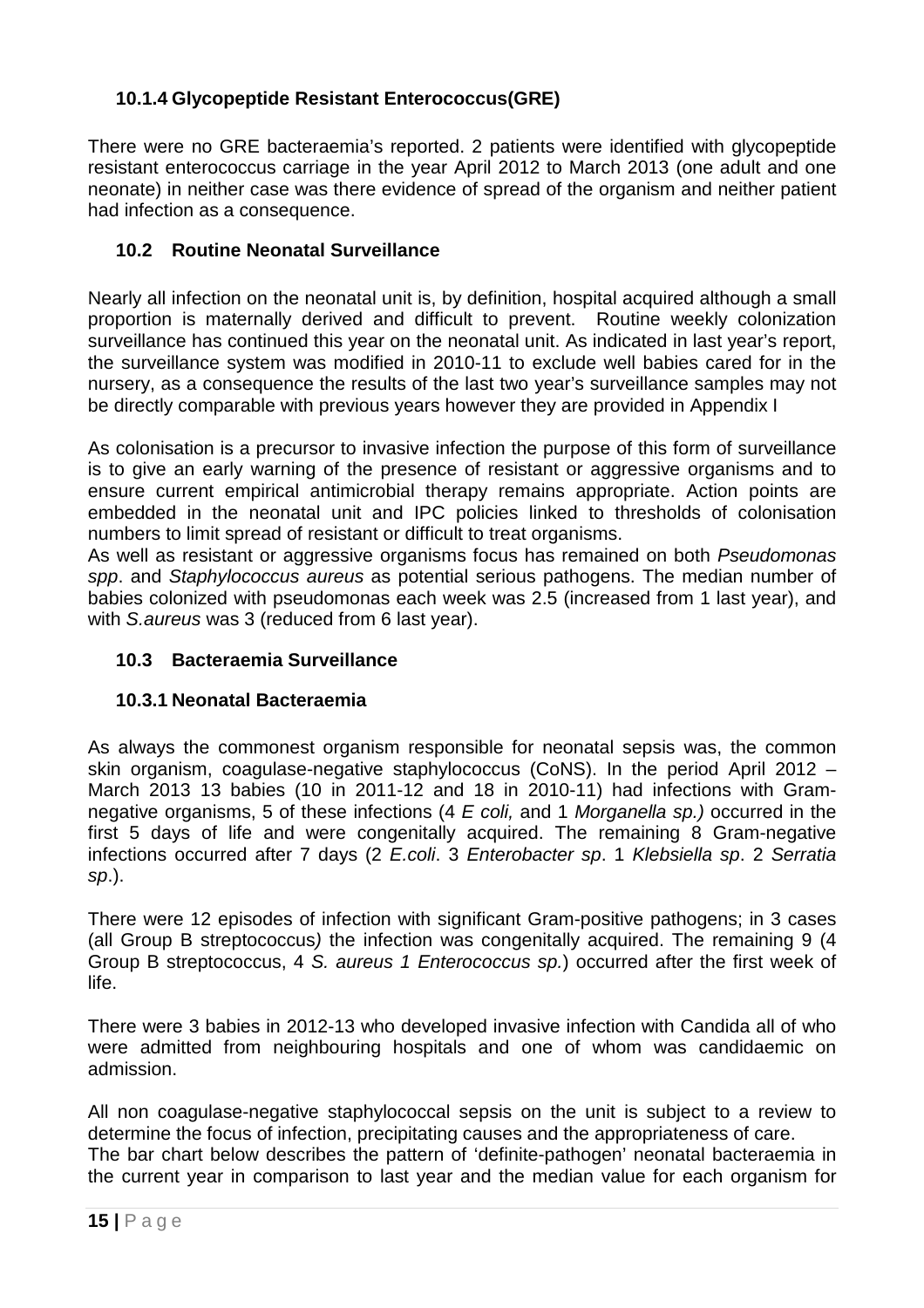preceding years. Although there is considerable variability in the figures from year to year (probably reflecting the complex of pathogen host relationship in this group) last year's annual report drew attention to the high number of *S.aureus* infections and the decision to reintroduce the routine use of Chlorhexidene powder as a prophylactic measure. The number of *S.aureus* infections has decreased this year (as has the median number of babies colonised weekly). There were no pseudomonas bacteraemias in the current reporting year.



Bacteraemias NICU (non-CoNS)

The Neonatal Unit continues to monitor standardised infection rates. The most recent results (2011) of the benchmarking exercise against other units in the Vermont Oxford network continue to demonstrate an improvement in the Trust's position.

#### <span id="page-19-0"></span>**10.3.2 Mandatory MRSA Bacteraemia Surveillance**

The IPCT has continued to submit infection data to the national mandatory bacteraemia surveillance scheme (instituted April 2001). All positive blood cultures are reported monthly to PHE. National data are collected on *S. aureus*, (MSSA and MRSA) bacteraemia.

In the period April 2012 to March 2013, for the third successive year, there were no cases of MRSA bacteraemia in the Trust. The Trust's given target for the period was zero. Although data for Methicillin susceptible *S. aureus* (MSSA) have been collected since 2001 this was not mandatory nor were the data published until January 2011. There have been 4 episodes of MSSA bacteraemia (all in neonates see section 10.3.1 above) in the period 2012-13 Unpublished Trust attributable MSSA data for LWFT for the years 2008- 2013 are shown below.

Although there are no externally set targets for MSSA bacteraemia the Trust target is zero Trust attributable cases in adult patients. For neonates, where preventative strategies are less well defined, rates are monitored and compared to previous year's data.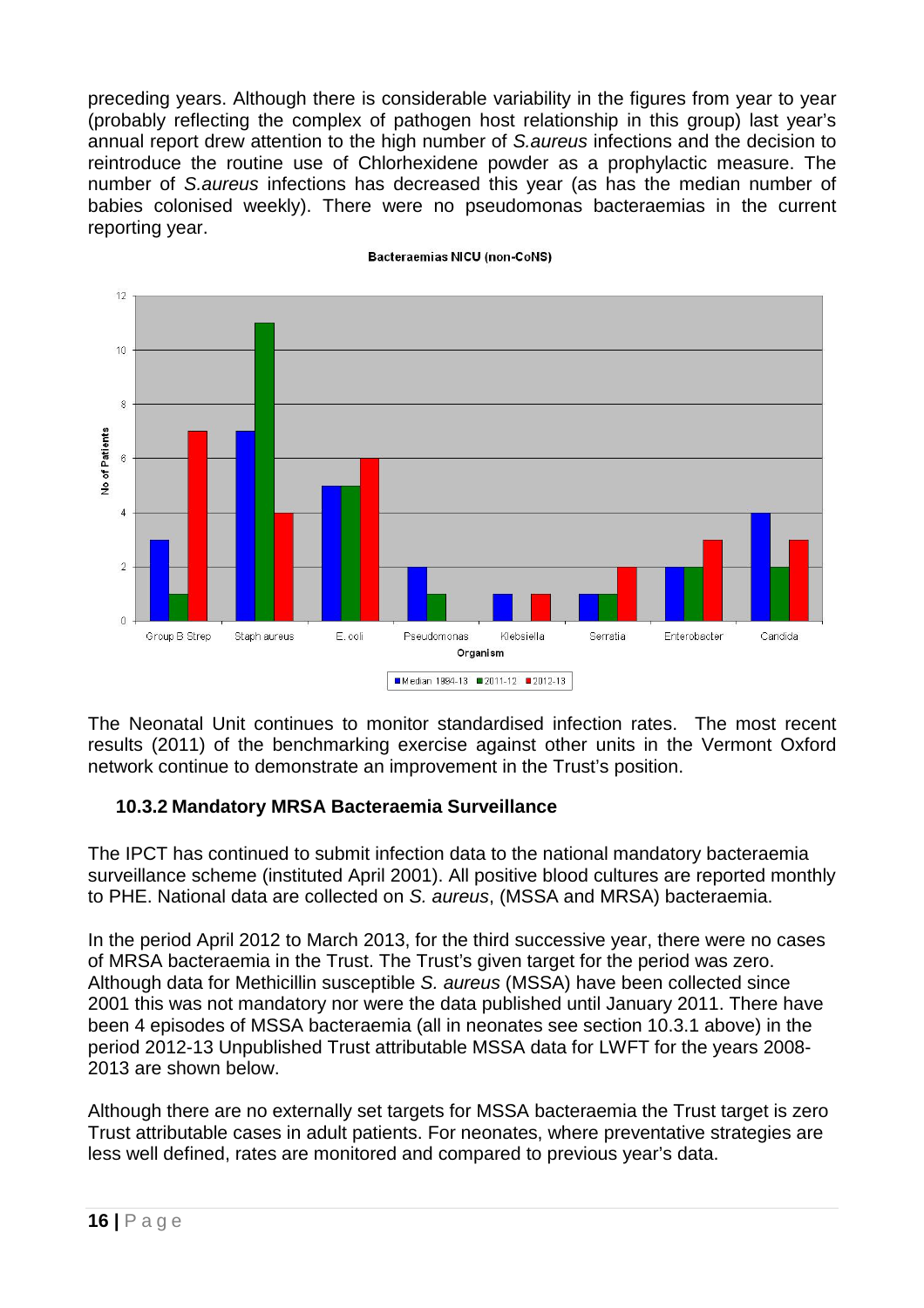| <b>April 2008-</b><br><b>March 2009</b> |                                                                            | <b>April 2009-</b><br><b>March 2010</b> |                                                                            | <b>April 2010-</b><br><b>March 2011</b> |                                                                            | <b>April 2011-</b><br><b>March 2012</b> |                                                                                   | <b>April 2012-</b><br><b>March 2013</b> |                                                                            |
|-----------------------------------------|----------------------------------------------------------------------------|-----------------------------------------|----------------------------------------------------------------------------|-----------------------------------------|----------------------------------------------------------------------------|-----------------------------------------|-----------------------------------------------------------------------------------|-----------------------------------------|----------------------------------------------------------------------------|
| <b>MSSA</b><br>bacteraem<br>ia reports  | Estimated<br><b>MSSA</b><br>bacteraem<br>ia rate per<br>10,000<br>bed days | <b>MSSA</b><br>bacteraem<br>ia reports  | Estimated<br><b>MSSA</b><br>bacteraem<br>ia rate per<br>10,000<br>bed days | <b>MSSA</b><br>bacteraem<br>ia reports  | Estimated<br><b>MSSA</b><br>bacteraem<br>ia rate per<br>10,000<br>bed days | <b>MSSA</b><br>bacteraem<br>ia reports  | <b>Estimated</b><br><b>MSSA</b><br>bacteraem<br>ia rate per<br>10,000<br>bed days | <b>MSSA</b><br>bacteraem<br>ia reports  | Estimated<br><b>MSSA</b><br>bacteraem<br>ia rate per<br>10,000<br>bed days |
| 5                                       | 7.2                                                                        | 8                                       | 11.5                                                                       | 4                                       | 5.8                                                                        | 11                                      | 15.9                                                                              |                                         | 5.8                                                                        |

E.coli bacteraemia has also been made mandatorily notifiable although targets have not yet been established. In 2012 – 13 the Trust reported 6 E.coli bacteraemias in neonates 4 of which were categorised as congenital infections. In the same period there were 9 E.coli bacteraemias in adult patients (6 in 2011-12). In one instance the infection was not manifest within the first 48 hours of admission therefore this case was recorded as Trust attributable the remainder were categorised as community acquired. Despite this categorisation the IPCT expect clinical areas to undertake a RCA of all significant bacteraemias to establish any elements of sub-optimal care.

The IPCT has, in addition to the mandatory surveillance, been collecting clinical data on bacteraemic adults in the Trust; 24 patients were identified with positive blood cultures from 258 cultures submitted (9%). 14 (58% of positives, 5% of total) of these were contaminated with skin organisms. Of 10 significant bacteraemias only one was considered to be possibly healthcare associated although the timing of the infection categorised this as community associated. Appendix J

#### <span id="page-20-0"></span>**10.4 Surgical Site Surveillance**

In a surgical hospital the most common infective adverse event is likely to be infection of the surgical site. The IPCT consider the collection of robust data on this form of infection as fundamental to the assurance of the quality of care delivered. In 2008 the IPCT was enhanced to allow prospective surveillance of surgical wounds to be implemented across the Trust both pre-and post-discharge. Unfortunately due to a reduction in hours available to IPCT from August 2010 this form of prospective surveillance could not be sustained. However the Gynaecology and Maternity CBUs have appropriately adopted wound infections as a quality indicator and infections recognised in surgical wounds are reported as clinical incidents, also clinical coding data for infections is recorded through CHKS and antimicrobial prescription records through pharmacy can provide a surrogate indication of the burden of wound infection morbidity in the Trust.

The table below compares the data from these 3 sources for the period April 2012 to March 2013.

|                                       | <b>Number of Wound Infections</b> |             |              |  |  |  |  |
|---------------------------------------|-----------------------------------|-------------|--------------|--|--|--|--|
| <b>Data Source</b>                    | <b>Maternity</b>                  | Gynaecology | <b>Total</b> |  |  |  |  |
| <b>CHKS</b>                           | 64                                | 19          | 83           |  |  |  |  |
| <b>Incident</b><br><b>Reports</b>     |                                   | 14          | 18           |  |  |  |  |
| <b>Prescription</b><br><b>Records</b> | 52                                | 107         | 159          |  |  |  |  |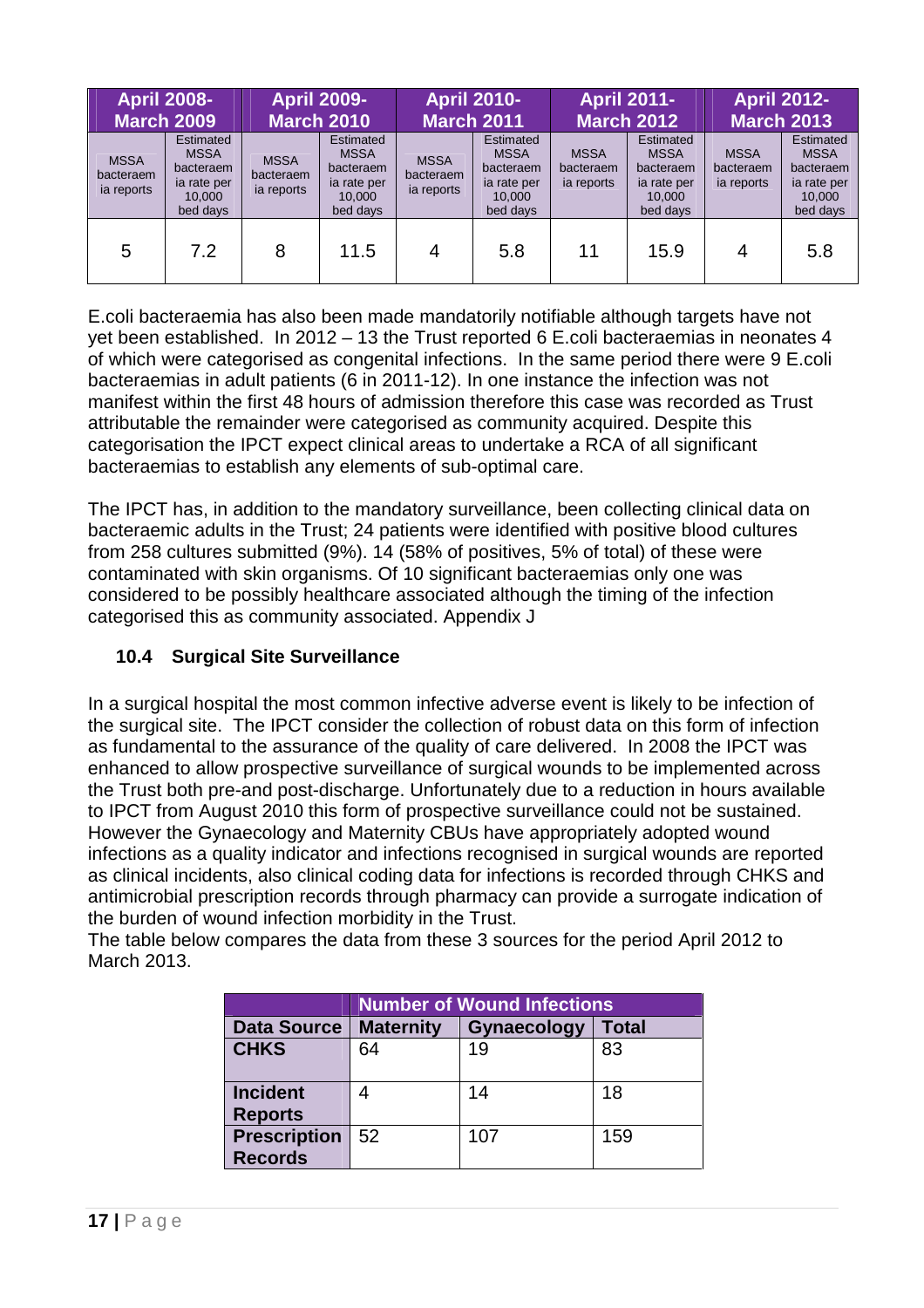The IPCT selected 4 cases at random from the CHKS database and attempted to triangulate the data to see if these cases were identified by the various methodologies. The table below details the outcome of this exercise. These tables demonstrate poor concordance between the different mechanisms for identifying wound infections and it is likely that the true burden of this infection is under reported through existing channels. It should be noted that the electronic prescribing software in the Trust has a 'mandatory' field when prescribing antibiotics which requires an indication to be entered; however the IPCT identified a large number of antibiotic prescriptions (in excess of 500) where no indication was given.

| <b>Patient</b><br><b>Identified</b><br>from<br><b>CHKS</b><br><b>Database</b> | <b>Diagnosis from CHKS</b><br>database                                                    | <b>Patient present</b><br>on Clinical<br><b>Incident</b><br>'Safeguarding'<br>database | <b>Patient</b><br>identified<br>through<br>prescription<br>records for<br><b>'wound</b><br>infection' | <b>Patient</b><br>referred<br>to<br>IPCT?* |
|-------------------------------------------------------------------------------|-------------------------------------------------------------------------------------------|----------------------------------------------------------------------------------------|-------------------------------------------------------------------------------------------------------|--------------------------------------------|
|                                                                               | Obstetric surgical wound<br>infection                                                     | Yes                                                                                    | <b>No</b>                                                                                             | <b>No</b>                                  |
| 2                                                                             | Debridement of Skin NEC                                                                   | <b>No</b>                                                                              | <b>No</b>                                                                                             | <b>No</b>                                  |
| 3                                                                             | Obstetric surgical site<br>infection                                                      | <b>No</b>                                                                              | Yes                                                                                                   | no                                         |
| $\overline{4}$                                                                | <b>Total hysterectomy</b><br>readmitted with infection of<br>skin and subcutaneous tissue | Yes                                                                                    | Yes                                                                                                   | <b>No</b>                                  |

\* Referral to IPCT may not always be applicable; although all these patients should be nursed in side rooms they may not have 'alert' organisms necessitating referral.

In January 2013 the IPCT launched a group to consolidate the care and management of wounds in the Trust. Although the primary remit of this group is not surveillance it may be a forum where these data could be interrogated.

#### <span id="page-21-0"></span>**11. Outbreaks of Infection**

There have been no major hospital-wide outbreaks of infection during the period of this report, although a potential cluster of MRSA episodes and a cluster of Group A streptococcal infections were investigated. (See sections9.1.1 and 9.1.3 above)

#### <span id="page-21-1"></span>**11.1 Influenza**

There was a limited amount of influenza activity in 2012/13 compared to previous years and the pandemic influenza plans were not activated.

#### <span id="page-21-2"></span>**11.2 Measles**

There was a significant community outbreak of measles which commenced in the 4<sup>th</sup> quarter of 2011/12 and continued into the current year. The impact of this outbreak on pregnant women was potentially significant. The IPCT supported the Trust occupational health team's plans to ensure all staff are immune/vaccinated against this infection.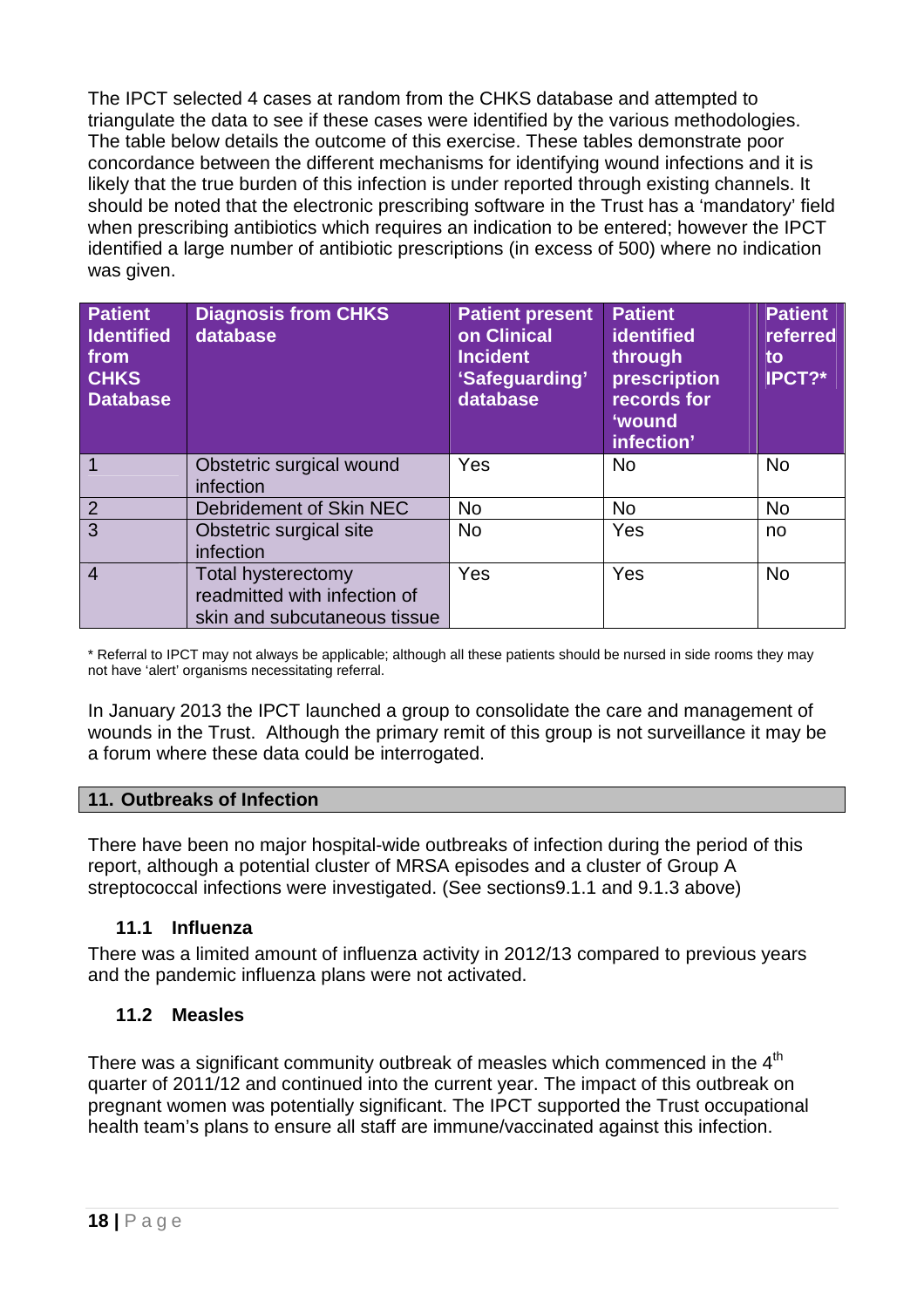## <span id="page-22-0"></span>**11.3 Whooping Cough**

Similarly there were significant national and local concerns relating to the rising incidence of whooping cough. The most severe effects of this illness are seen in the first few months of life and vaccination in pregnancy can be protective of the newborn. The IPCT raised the profile of this issue and although vaccination of patients was delivered through primary care the risk assessment and management of staff was facilitated by the IPCT and occupational health.

#### <span id="page-22-1"></span>**11.4 Pseudomonas**

In December 2011 outbreaks of Pseudomonas infection occurred in 4 neonatal units in Northern Ireland, as a consequence a number of guidance documents have been produced including (in March 2013) an Addendum to HTM 04-01 '*Pseudomonas aeruginosa – advice for augmented care units'* which added to advice provided in March 2012. The IPCT with colleagues from Estates and the neonatal unit have met to ensure that the guidance in the document is reviewed and, where appropriate, implemented. A Water Safety Group has been established with members from IPCT, Estates and NICU, a risk assessment was undertaken by the DIPC and presented to IPCC in January 2013. In line with the guidance all taps on NICU have been tested 6 monthly for the presence of pseudomonas. Where positive results have been obtained local decontamination has been performed and the tap retested. All taps were compliant at the last test (January 2013).

#### <span id="page-22-2"></span>**12.Occupational Health**

The Trust Occupational Health Department report monthly to the IPCC including vaccination updates. Staff have historically been screened for TB, Hepatitis B and Rubella immunity. Recent guidance on measles, chicken pox, HIV and hepatitis C have been incorporated for all 'new starters' and a catch up exercise is in place for staff already employed. The IPCC supports the Occupational health Team in ensuring that workers in designated areas have appropriate vaccinations and immunity.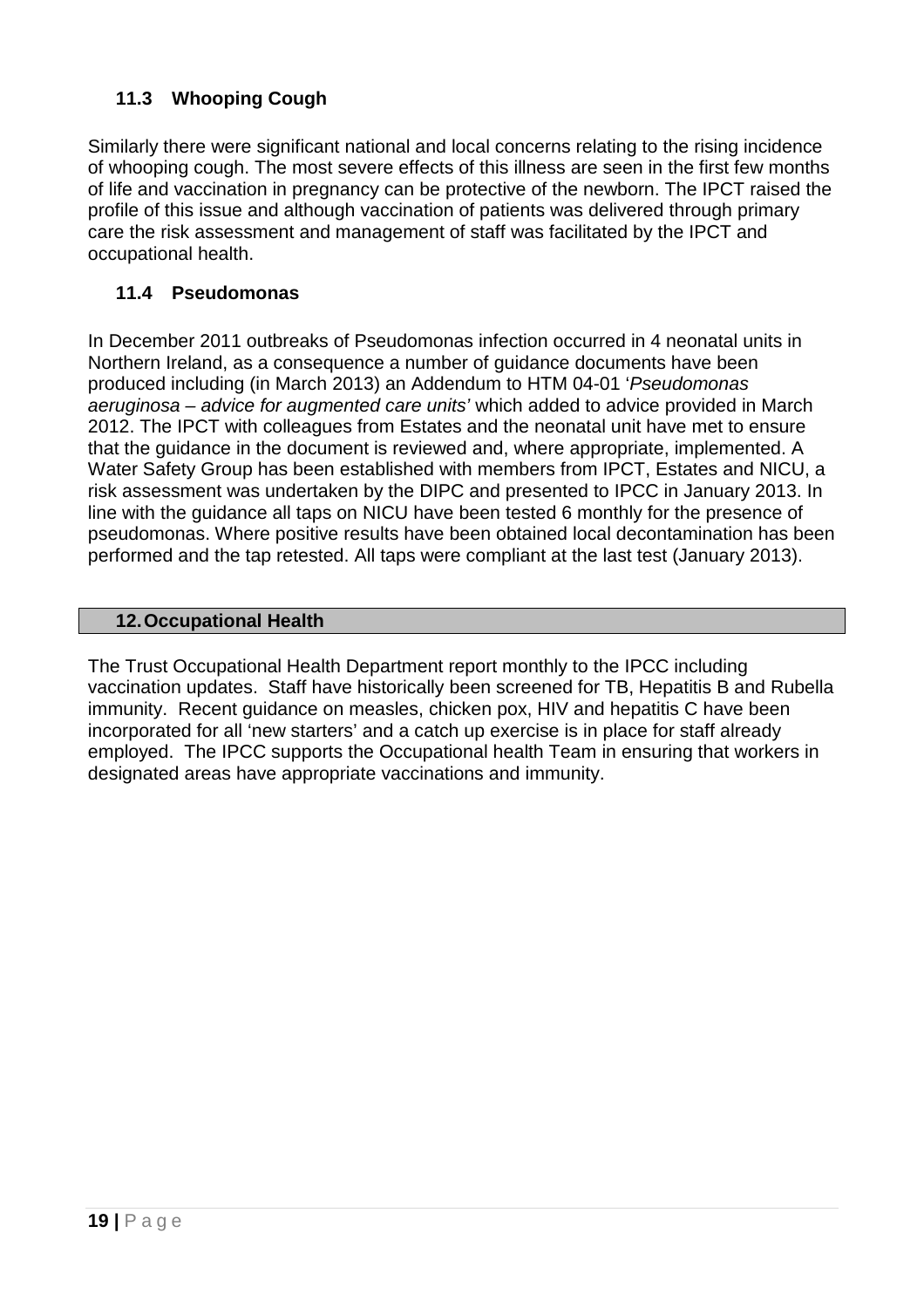## **13. Infection Control Team Work Plan**

#### **13.1 Infection Control Team Work Plan 2012-13**

<span id="page-23-1"></span><span id="page-23-0"></span>

| <b>Work Plan</b>                                                                                | <b>Completion Date</b> | <b>Sections</b>     |
|-------------------------------------------------------------------------------------------------|------------------------|---------------------|
| <b>Training</b>                                                                                 |                        |                     |
| Continue all Trust mandatory & induction training<br>$\bullet$                                  | Ongoing                | 6                   |
| Continue to support link staff personal development<br>$\bullet$                                | <b>Ongoing</b>         | Appendix G          |
| Explore electronic modality for IPC training e.g. NLMS (carried over from 2011-12)<br>$\bullet$ | <b>June 2012</b>       | 6                   |
| Updated new NMLS Lite 2012<br>$\bullet$                                                         | December 2012          | 6                   |
|                                                                                                 |                        |                     |
| <b>Policies</b>                                                                                 |                        |                     |
| Review and update Urinary Catheterisation Policy (carried over from 2011-12)<br>$\bullet$       | December 2012          |                     |
| Review and update Decontamination Policy<br>$\bullet$                                           | December 2012          |                     |
| Review and update Peripheral Cannulation Policy<br>$\bullet$                                    | December 2012          |                     |
| <b>Audit</b>                                                                                    |                        |                     |
| IPC Policy Section 1 in accordance with NHSLA and CQC<br>$\bullet$                              | May 2013               | 8.1 & Appendix B    |
| Review and agree ICNA Audit Programme and Process Map<br>$\bullet$                              | May 2013               | 8.3                 |
| <b>Decontamination Policy</b><br>$\bullet$                                                      | <b>March 2013</b>      | <b>Saving Lives</b> |
| <b>Urinary Catheterisation Policy</b>                                                           | <b>March 2013</b>      | <b>Saving Lives</b> |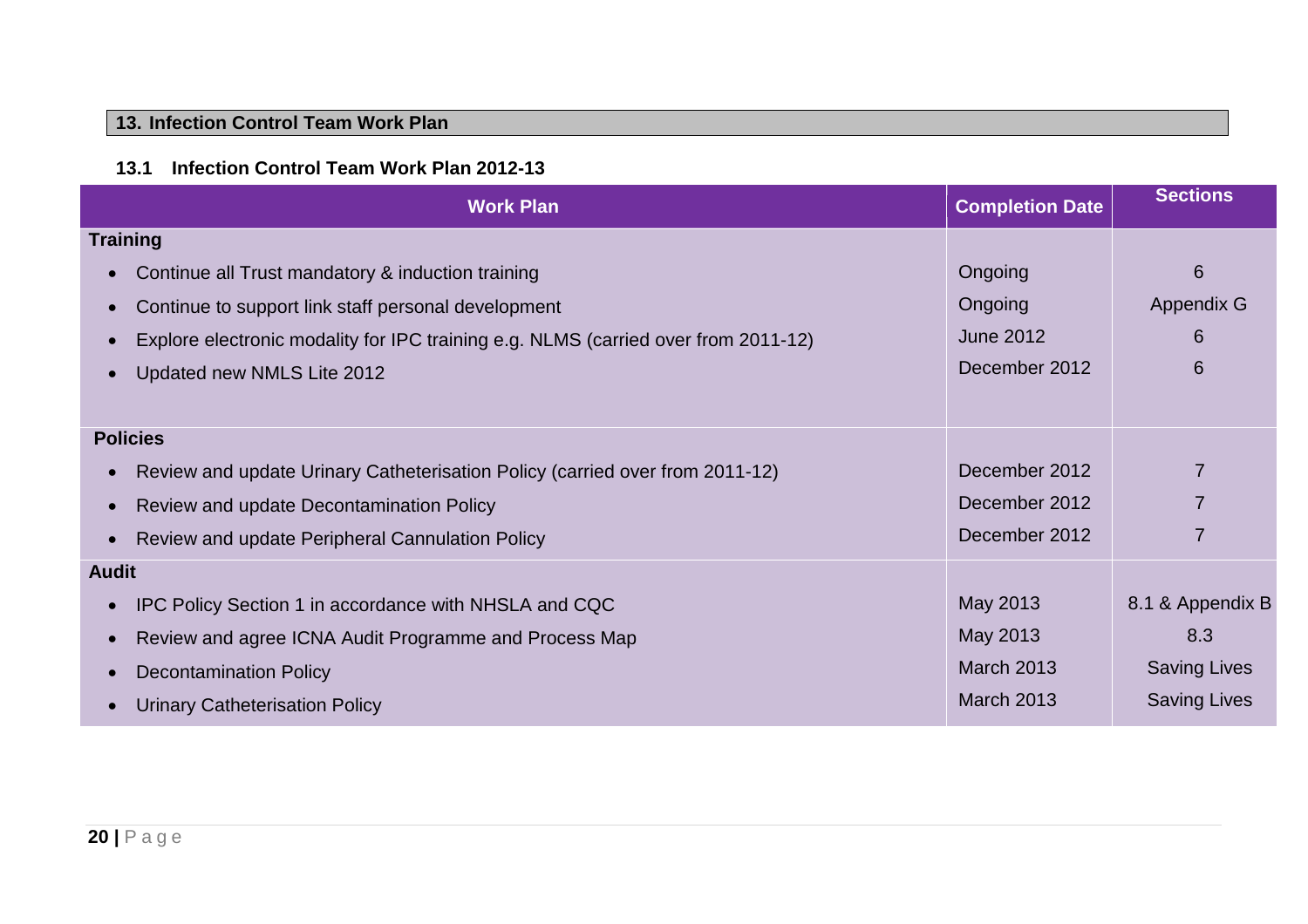| <b>Surveillance</b>                                                                                      |               |                  |
|----------------------------------------------------------------------------------------------------------|---------------|------------------|
| • Continue 'Alert Organism' surveillance focused on resistant pathogens                                  | Ongoing       | 10.1             |
| Continue to monitor cases mandatorily reportable infections<br>$\bullet$                                 | Ongoing       | 10.3.2           |
| • Continue to work with the neonatal unit to assess changes observed in colonization and infection       |               |                  |
| status and the effect of intervention on this status                                                     | Ongoing       | 10.2 & 10.3.1    |
| Implement pseudomonas monitoring programme in Augmented Care areas<br>$\bullet$                          | November 2012 | 11.4             |
| <b>Health Act</b>                                                                                        |               |                  |
| Monitor through IPCC Trust response to actions outlined in the Health Care Act Gap Analysis<br>$\bullet$ | Ongoing       | 5.2 & Appendix A |

## **13.2 Infection Control Team Work Plan 2013-14**

<span id="page-24-0"></span>

| <b>Work Plan</b>                                             | <b>Expected</b><br><b>Completion Date</b> |
|--------------------------------------------------------------|-------------------------------------------|
| <b>Training</b>                                              |                                           |
| Continue all Trust mandatory & induction training            | Ongoing                                   |
| Continue to support link staff personal development          | Ongoing                                   |
| Create a LWH bespoke electronic training module              | September 2013                            |
| <b>Audit</b>                                                 |                                           |
| <b>IPC Policy Section 1 in accordance with NHSLA and CQC</b> | May 2013                                  |
| Review and agree ICNA Audit Programme and Process Map        | May 2013                                  |
| Review Reporting of audit:                                   | <b>July 2013</b>                          |
| Establish reminder system for action plans/audits<br>$\sim$  |                                           |
| Increase frequency of HH audits to monthly<br>۰.             |                                           |
| Escalation of poor compliance<br>۰.                          |                                           |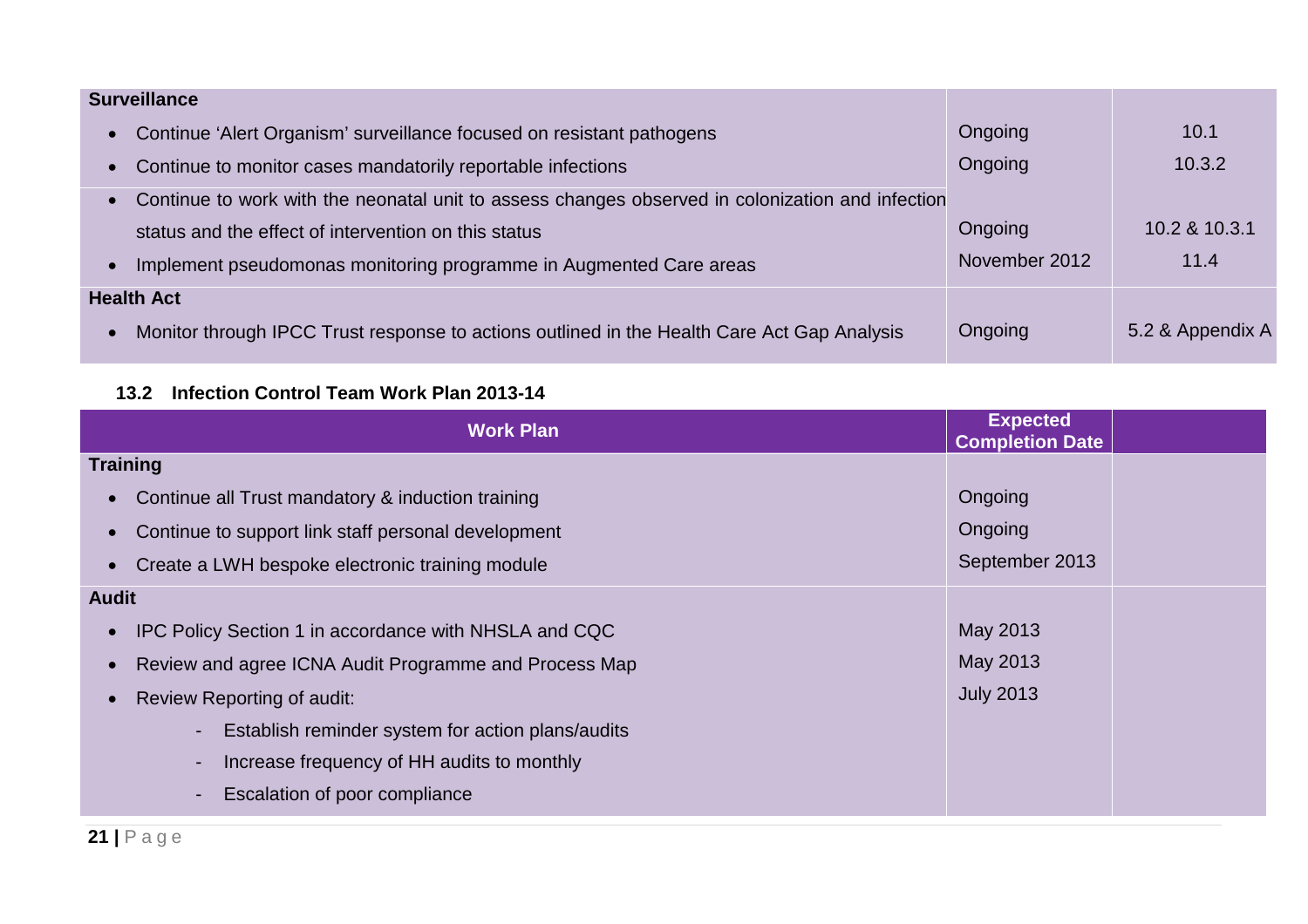| <b>Surveillance</b>                                                                                      |                       |  |
|----------------------------------------------------------------------------------------------------------|-----------------------|--|
| Continue 'Alert Organism' surveillance focused on resistant pathogens<br>$\bullet$                       | Ongoing               |  |
| Continue to monitor cases mandatorily reportable infections<br>$\bullet$                                 | Ongoing               |  |
| <b>Wound Infection:</b><br>$\bullet$                                                                     | <b>Commence April</b> |  |
| Continue task group                                                                                      | 2013                  |  |
| Expand the remit to examine data relating to wound infection                                             |                       |  |
| Gather monthly statistics from CHKS/Pharmacy/ACE                                                         |                       |  |
| Start to 'Join the Dots'<br>$\sim$                                                                       |                       |  |
| <b>Health Act</b>                                                                                        |                       |  |
| Monitor through IPCC Trust response to actions outlined in the Health Care Act Gap Analysis<br>$\bullet$ | Ongoing               |  |
| <b>Root Cause Analysis</b>                                                                               |                       |  |
| The IPCT will take control of the root cause analysis of adult bacteraemias and C.difficile<br>$\bullet$ | <b>Commence April</b> |  |
| infections                                                                                               | 2013                  |  |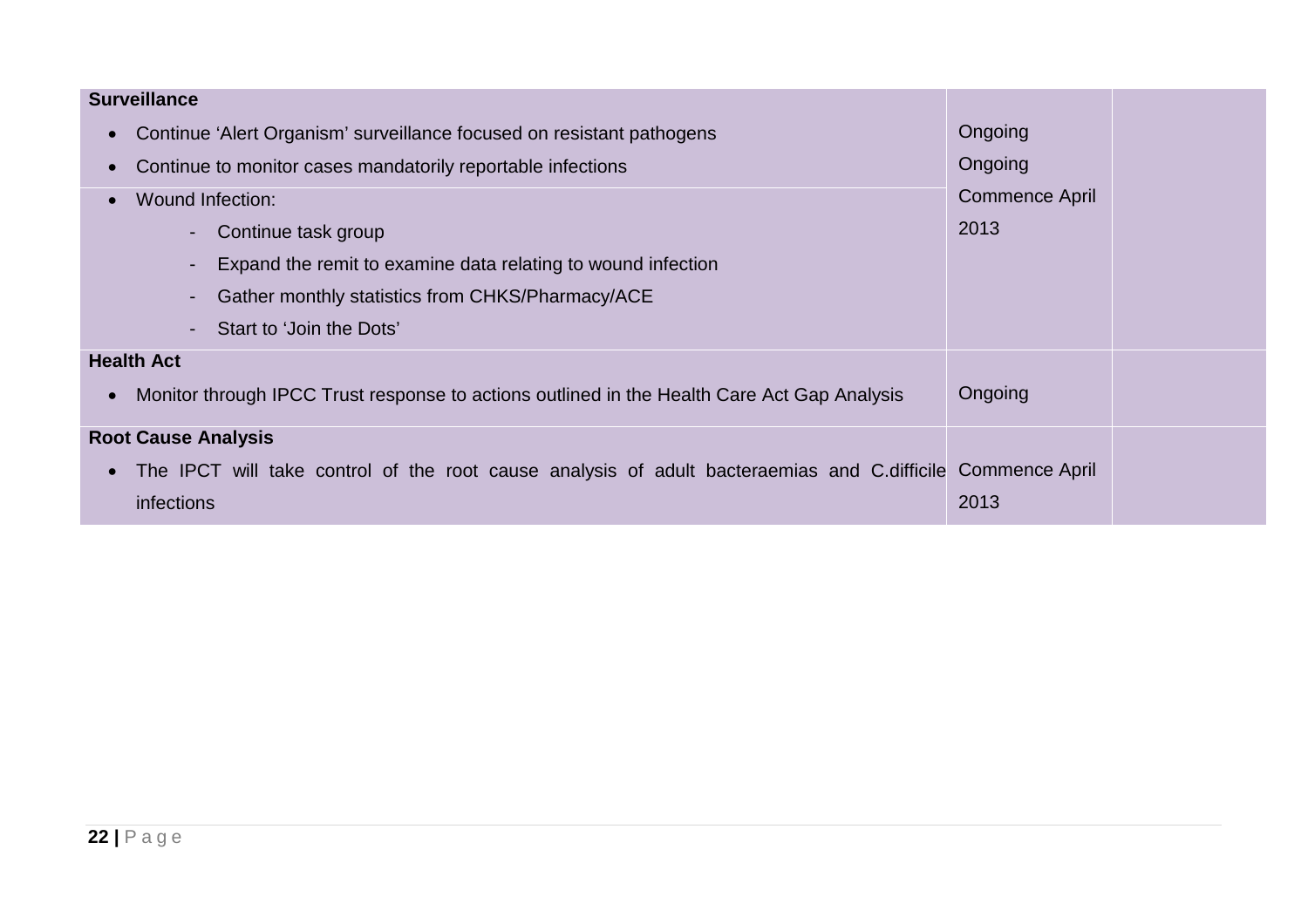## **14. Appendices**

## **14.1 Appendix A - Summary of Health Care Act Partial Non-Compliance**

<span id="page-26-1"></span><span id="page-26-0"></span>

| <b>Criterion</b>                                                                                                                              | <b>Additional</b><br><b>Quality</b><br><b>Elements</b>                                                                                                                                | <b>Baseline</b><br><b>Assurance June</b><br>2012 | <b>Update December</b><br>2012                                                                                                                                                                                         | <b>Responsibility</b>                                                        |
|-----------------------------------------------------------------------------------------------------------------------------------------------|---------------------------------------------------------------------------------------------------------------------------------------------------------------------------------------|--------------------------------------------------|------------------------------------------------------------------------------------------------------------------------------------------------------------------------------------------------------------------------|------------------------------------------------------------------------------|
| 1.1 Appropriate management and<br>monitoring arrangements should<br>ensure that:<br>A decontamination lead is<br>designated where appropriate | The<br>lead is an integral banding awaiting<br>member of the<br>Infection<br><b>Prevention and</b><br>Control<br>Committee, An<br>annual<br>decontamination<br>report is<br>produced. | Reformed JD<br>response.                         | Role of<br>decontamination submitted to HR for decontamination to be Gynaecology<br>removed from IPCT<br>and integrated with<br>post of Theatre<br>Manager. Awaiting<br>combined job<br>description and<br>recruitment | Divisional Manager<br>Director of Infection<br><b>Prevention and Control</b> |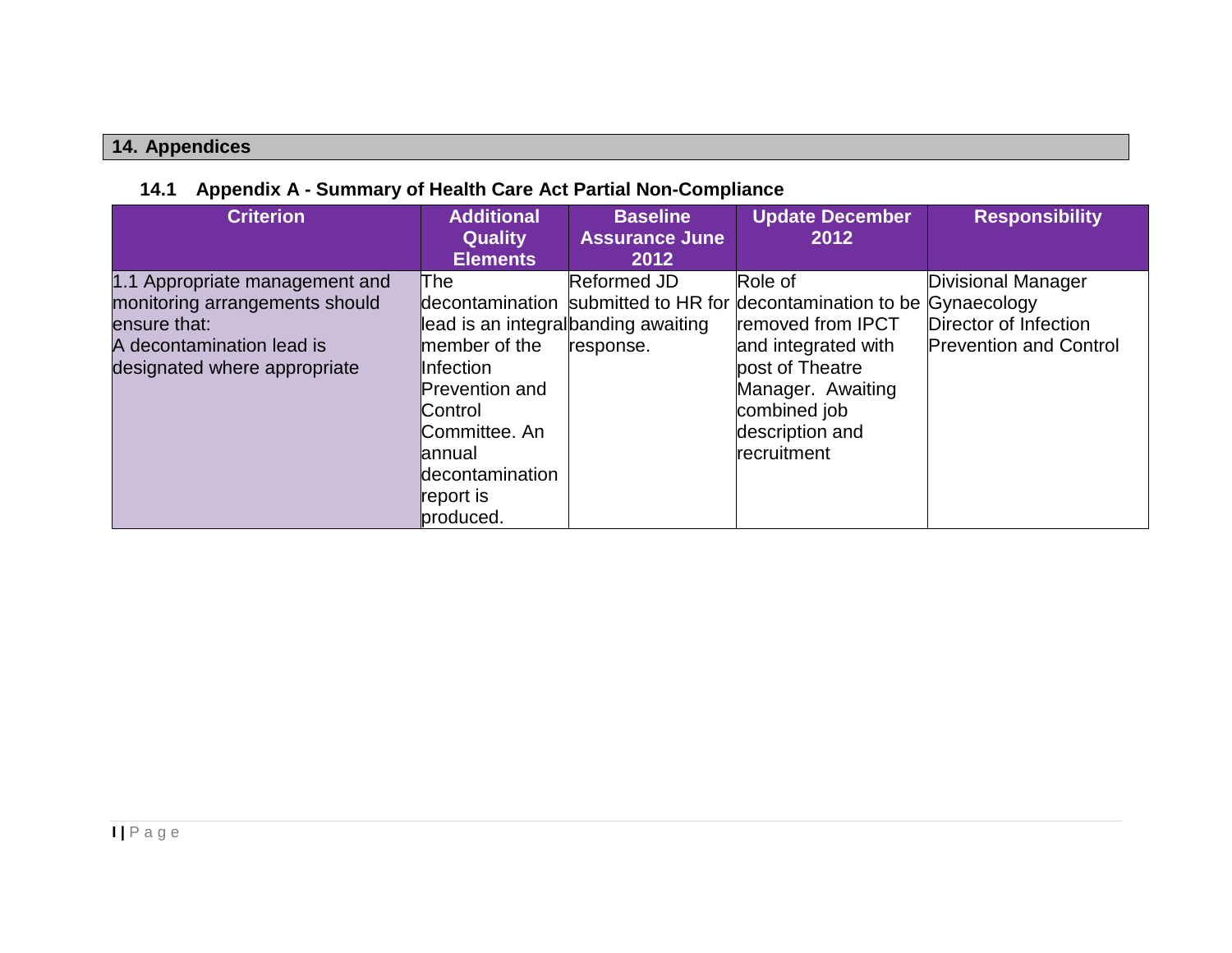| 1.8 An infection prevention and<br>control infrastructure should<br>encompass:<br>In acute healthcare settings for<br>example, an ICT consisting of<br>appropriate mix of both nursing and<br>consultant medical expertise (with<br>specialist training in infection control)<br>and appropriate administrative and<br>analytical support, including |                                                                                                                                                                                                                           | <b>Awaiting Trust</b><br>decision re<br>tendering process<br>for Pathology<br>Services                                                          | 1.8 IPCT further<br>reduced by 0.4wte to<br>0.6wte Infection<br><b>Prevention and</b><br><b>Control Practitioner</b><br>and reduction of co-<br>located administration<br>support, No Trust<br>ldecision known to<br><b>IPCT on ICNET</b> | <b>Head of Governance</b><br>Director of Infection<br><b>Prevention and Control</b>                            |
|------------------------------------------------------------------------------------------------------------------------------------------------------------------------------------------------------------------------------------------------------------------------------------------------------------------------------------------------------|---------------------------------------------------------------------------------------------------------------------------------------------------------------------------------------------------------------------------|-------------------------------------------------------------------------------------------------------------------------------------------------|-------------------------------------------------------------------------------------------------------------------------------------------------------------------------------------------------------------------------------------------|----------------------------------------------------------------------------------------------------------------|
| adequate information technology.<br>The DIPC is a key member of the<br><b>ICT</b><br>Criterion 2:<br>There is adequate provision of<br>suitable hand washing facilities and<br>antimicrobial hand rubs                                                                                                                                               | There is an audit Concerns re<br>programme for<br>the facilities<br>hygiene and<br>actions<br>implemented.<br>The Trust has an<br>ongoing hand<br>hygiene<br>programme (e.g.<br>the NPSA clean<br>vour hands<br>campaign) | timescale for Big<br>Push to address<br>required for hand this issue. IPCT to<br>discuss with estates<br>possibility of an<br>interim decision. | surveillance software<br>or ongoing tender of<br>pathology services.<br>Phase 4 of Big push<br>on hold. Alternative<br>plan for sinks on MLU<br>required                                                                                  | Director of Infection<br><b>Prevention and Control</b><br><b>IPCT</b><br><b>Facilities</b><br><b>Divisions</b> |
|                                                                                                                                                                                                                                                                                                                                                      |                                                                                                                                                                                                                           |                                                                                                                                                 |                                                                                                                                                                                                                                           |                                                                                                                |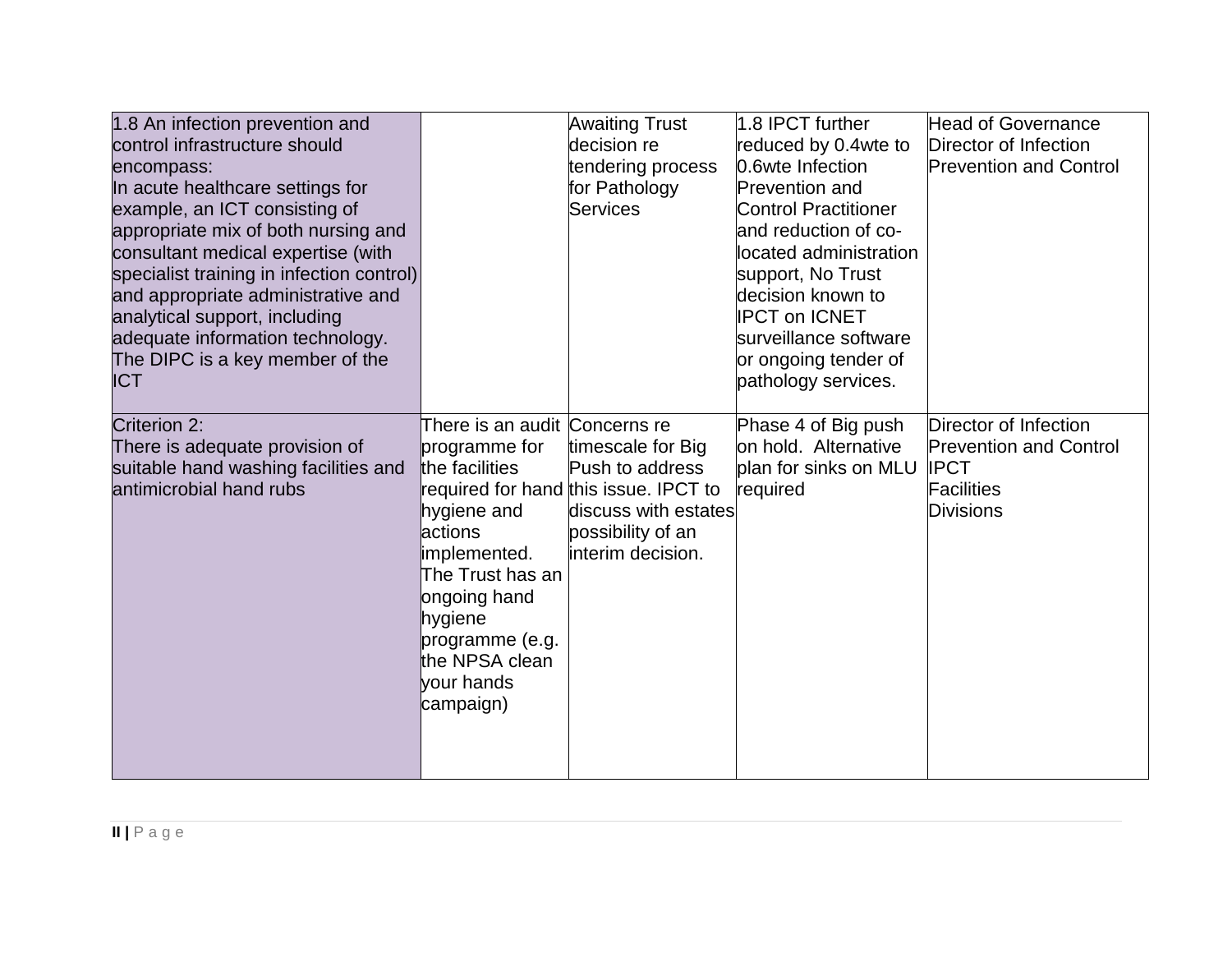## <span id="page-28-0"></span>**14.2 Appendix B - NHSLA Audit of IPC Policy 1**

#### **NHSLA / CQC Standards Audit Report 2012- 2013 Outcome 8 (Infection Control)**

| <b>Document Control</b>           |                  |  |  |  |  |  |  |
|-----------------------------------|------------------|--|--|--|--|--|--|
| Version:                          |                  |  |  |  |  |  |  |
| <b>Reviewing Committee</b>        | <b>IPCC</b>      |  |  |  |  |  |  |
| Date Reviewed                     | 31st May 2013    |  |  |  |  |  |  |
| <b>Report Author:</b>             | <b>IPCT</b>      |  |  |  |  |  |  |
| Name of policy originator/author: | <b>IPCT</b>      |  |  |  |  |  |  |
| Date issued:                      | May 2013         |  |  |  |  |  |  |
| Target audience:                  | <b>All Staff</b> |  |  |  |  |  |  |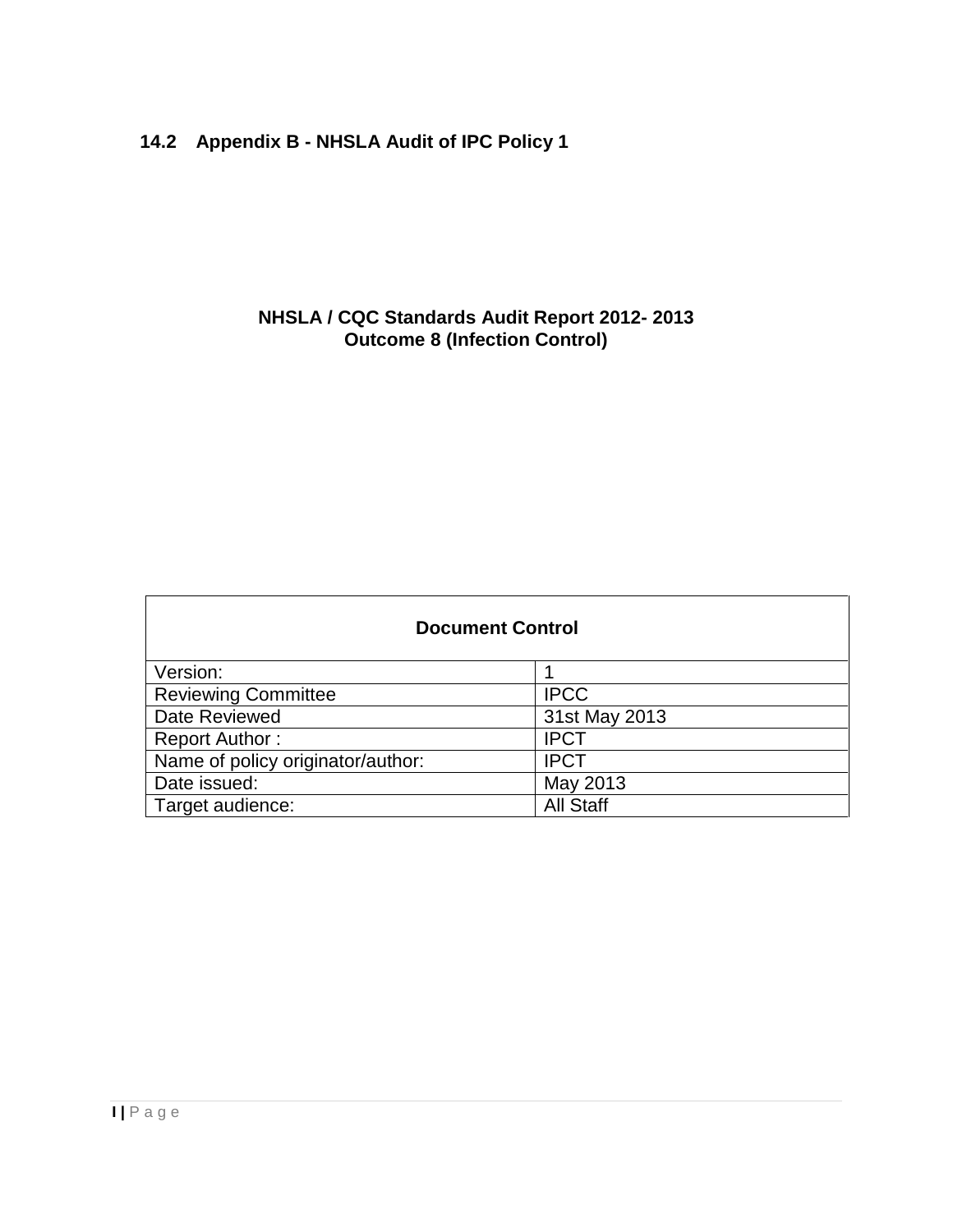#### **1. Background**

1.1 This Trust wide audit took place during May 2013 to determine the Trusts compliance with the standards set in the Infection Prevention & Control Policy Section 1 Organisation Controls & Assurance Framework this includes the requirement from the Healthcare & Social Care Act 2008 and also covering the NHSLA standard (4) Criterion (9) minimum requirements. The audit period selected for the purpose of this audit was April 2012 to March 2013.

#### **2. Overview of results**

2.1 The audit results demonstrate compliance with the policy in all areas with six exceptions'.

#### **3. Standards & Non-compliance**

- 12 Link staff not available in each clinical area
- 38 Poor evidence of clinical practice audits,
- 39 Poor link staff attendance at meetings and Professional Development days.
- 41 Review of attendance at IPCC revealed one occasion when committee was not quorate in compliance with terms of reference (TOR).
- 42 Review of attendance at IPCC revealed six members who failed to attend meetings in compliance with the minimum attendance outlined in the TOR.
- 46 Divisional quarterly report not presented on 2 occasions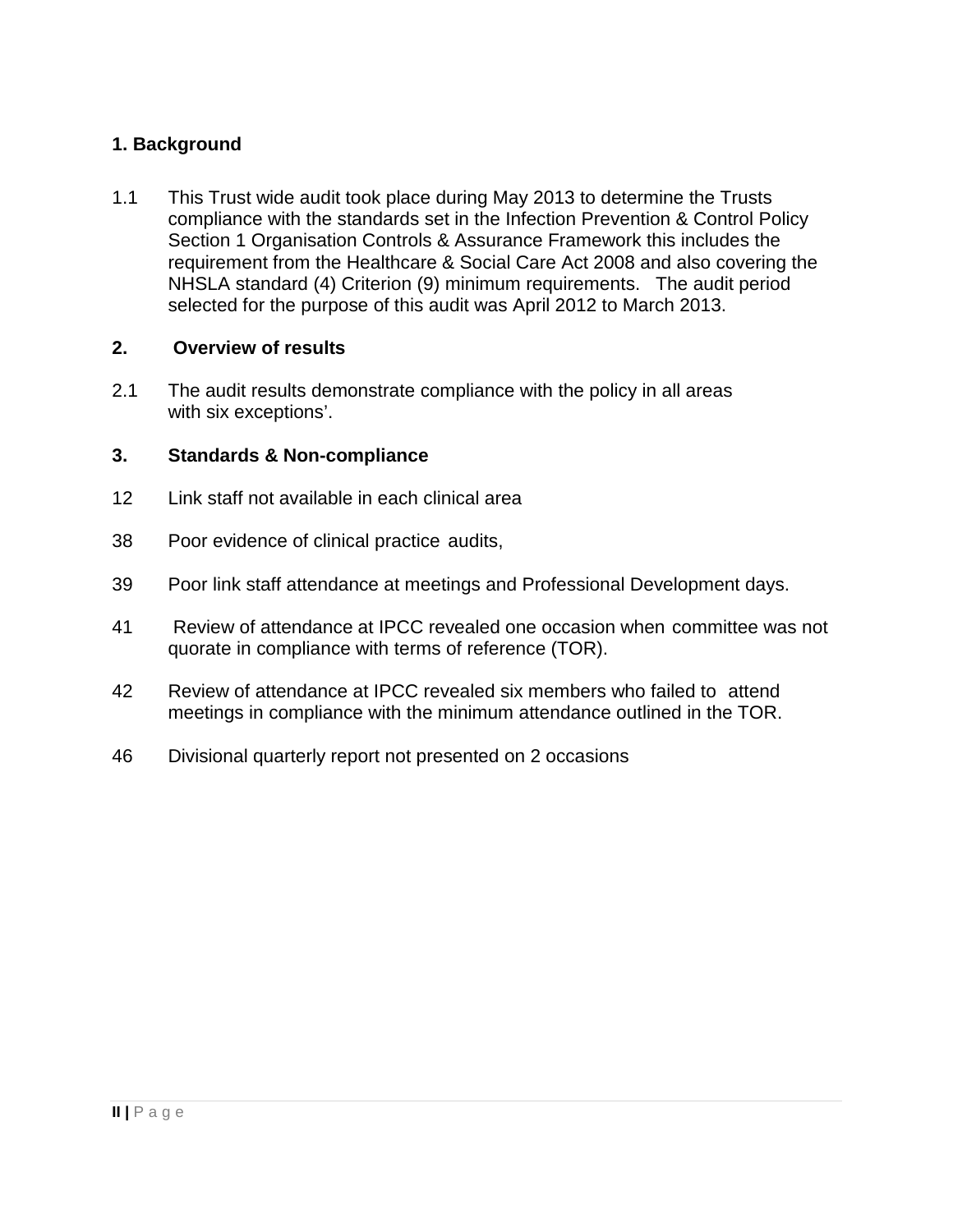#### **14.3 Appendix C - Training Sessions in Infection Control provided by IPCT General Training**

<span id="page-30-0"></span>Corporate Induction Mandatory IPC Training – 9 sessions face to face, 2 workbook sessions due to no IPCN

Medical Staff Training (SHOs Registrars Consultants) – 6 + sessions (including OSCEs) Link Staff Mandatory Training - 1 session (01.03.12)

Departmental Mandatory Training – 11 sessions and Hand Hygiene assessments Clinical Teaching x 3

#### **Specific Education Activities**

Audit process Maternity Division - x 2 Neonatal Teaching (TJN) – 2 medical & ANNP 1 Global hand hygiene day – 06.05.12 'Clean your hands' visitors' week 13.06.12 Staff hand hygiene +assessment + skin hydration Away day's Patient facilities manager / G4S manager, IPC Team x 1

#### **IPC Week Oct 2012**

Departmental Hand Hygiene promotion Sink Cleaning audits NICU in line with Pseudomonas action plan Personal protective Equipment in Theatres audit and promotion of good practice Professional Development Days Link Staff

#### **Professional Development Day topics**

**May 2012** Decontamination Assurance and Compliance Role of the link staff Peripheral Cannulation Feedback IPC Team audits

#### **November 2012**

Gojo skin hydration Influenza Wound care MRSA What's happening with safer devices Snap shots – Patient Equipment and PPE Washer disinfectors P.L.A.C.E Hand Hygiene Compliance Laboratory specimens Action on cleanliness Flu Swabs Barrier Nursing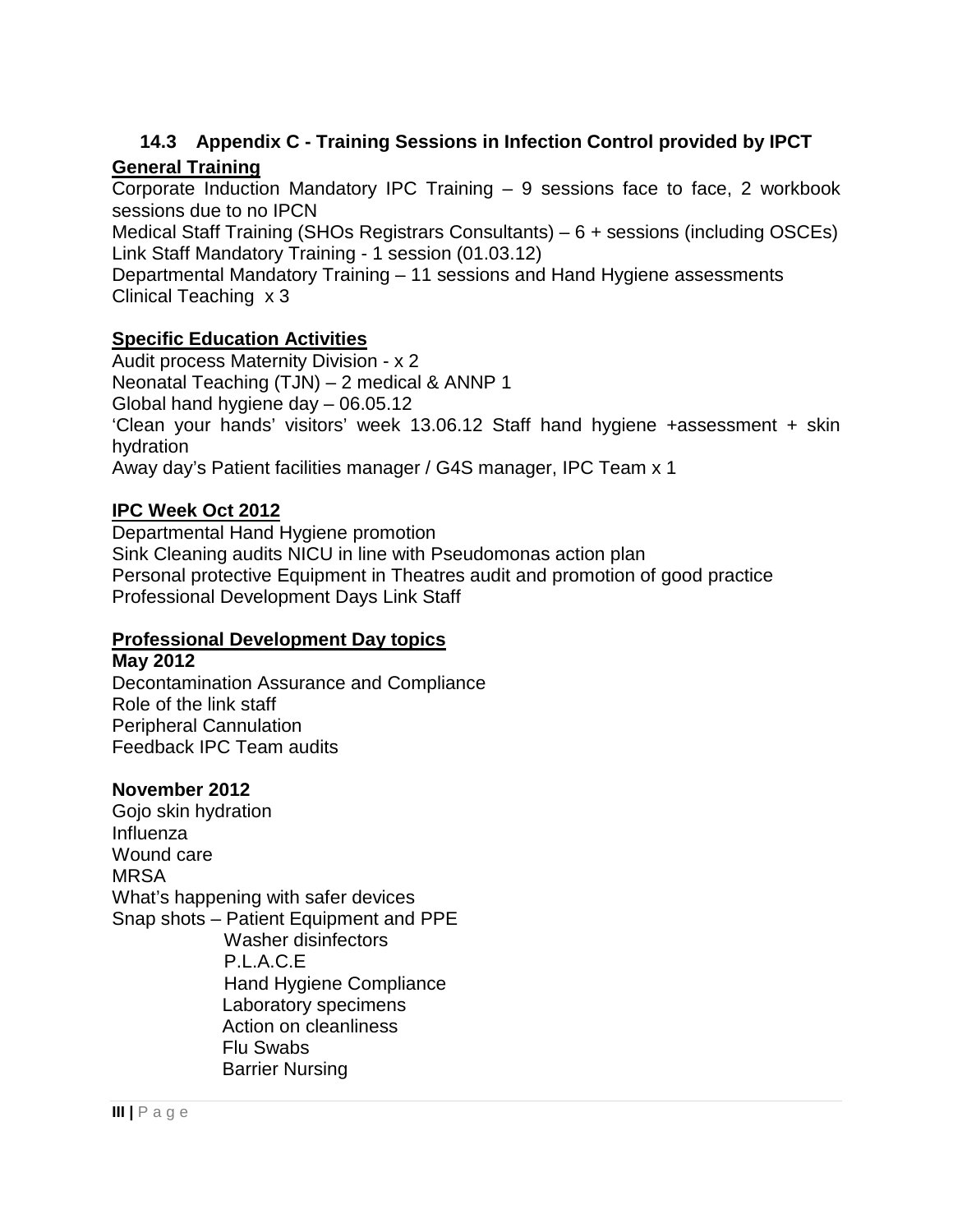#### <span id="page-31-0"></span>**14.4 Appendix D - Training Opportunities attended by IPCT**

#### **In House**

Great day 18.09.12 (KB, TJN, BW) Pseudomonas 22.01.13 (BW, TJN) Excel Training 11.05.12 (KB) Governance Away Day 02.04.12 (TJN, BW) Great Day Francis Report 20.03.13 (BW) Fire Safety Mandatory Training 14.05.12 (BW) PDR 01.02.13 (BW) PDR 14.03.13 (KB)

#### **External**

Infection Prevention Society Annual conference Liverpool (BW) September 2012 HISS Liverpool (TJN) October 2012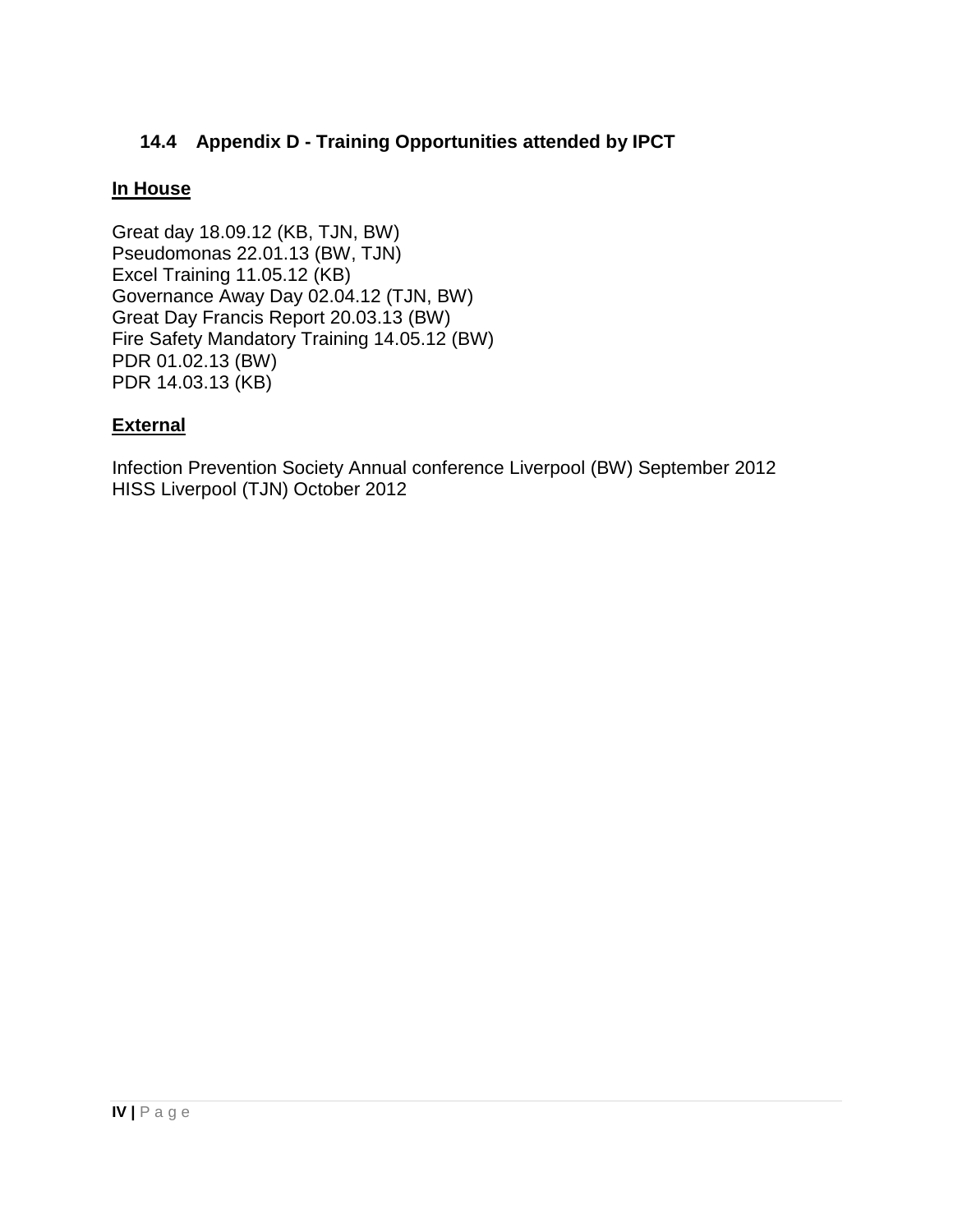## <span id="page-32-0"></span>**14.5 Appendix E - Microfibre Cleaning Audits**

Since implementation of cleaning standards and the introduction of microfibre by G4S a monitoring and audit tool was constructed in April 2011. The audit tool was piloted and agreed by the Trust and contractor; the following results have been reported:

| <b>Audit Date</b> | <b>Auditor</b>   | <b>Score</b> | <b>Comments</b>                                                              |  |  |  |  |  |  |
|-------------------|------------------|--------------|------------------------------------------------------------------------------|--|--|--|--|--|--|
| April 2011        | <b>IPCT</b>      | 42%          | Pilot of audit tool, no changes required to tool                             |  |  |  |  |  |  |
| <b>April 2011</b> | <b>IPCT</b>      | 69%          | Action required to address non compliance                                    |  |  |  |  |  |  |
| Jan 2012          |                  |              | New training and compliance manager appointed by G4S to ensure staff were    |  |  |  |  |  |  |
|                   |                  |              | trained and assessed as competent in process                                 |  |  |  |  |  |  |
| <b>June 2012</b>  | G4S              | 79%          |                                                                              |  |  |  |  |  |  |
| <b>June 2012</b>  | G4S              | 93%          | Re-audit                                                                     |  |  |  |  |  |  |
| Oct 2012          |                  |              | Some aspects of the tool incorporated into the G4S monitoring tool<br>by     |  |  |  |  |  |  |
|                   | difficult.       |              | Supervisors. As the tools differed comparison and monitoring improvement was |  |  |  |  |  |  |
| Jan 2013          | <b>IPCT</b>      | 65%          | As part of the action plan from the January audit a New                      |  |  |  |  |  |  |
|                   |                  |              | mop and cloth washing machine has been<br>installed                          |  |  |  |  |  |  |
|                   |                  |              | (March 2013)                                                                 |  |  |  |  |  |  |
| Jan 2013          | G <sub>4</sub> S | 93%          | <b>Delivery Suite</b>                                                        |  |  |  |  |  |  |

#### **Areas of Concern**

**System** 

Staff reported equipment was not always available or stock levels inconsistent.

Staff sharing equipment voiced concern that the equipment was not always available when they need to be flexible in busy working environments.

A mop adaptor is required and should be available to staff to enable corners to be cleaned

Dilution of cleaning products was inconsistent

#### **Observation**

Use and management of Microfibre cleaning trolleys by staff and decontamination process is inconsistent

Not all staff compliant with process

#### Ward Domestic Service Rooms (DSR)

Work needs to progress as soon as possible to bring old DSR rooms up to the standard of the new rooms

Decontamination of Cloths and Mops Although discussions had taken place over the reporting period regarding the upgrade of the facility for decontaminating cloths and mops ie replacement of machines, this had not progressed. By January 2013 the room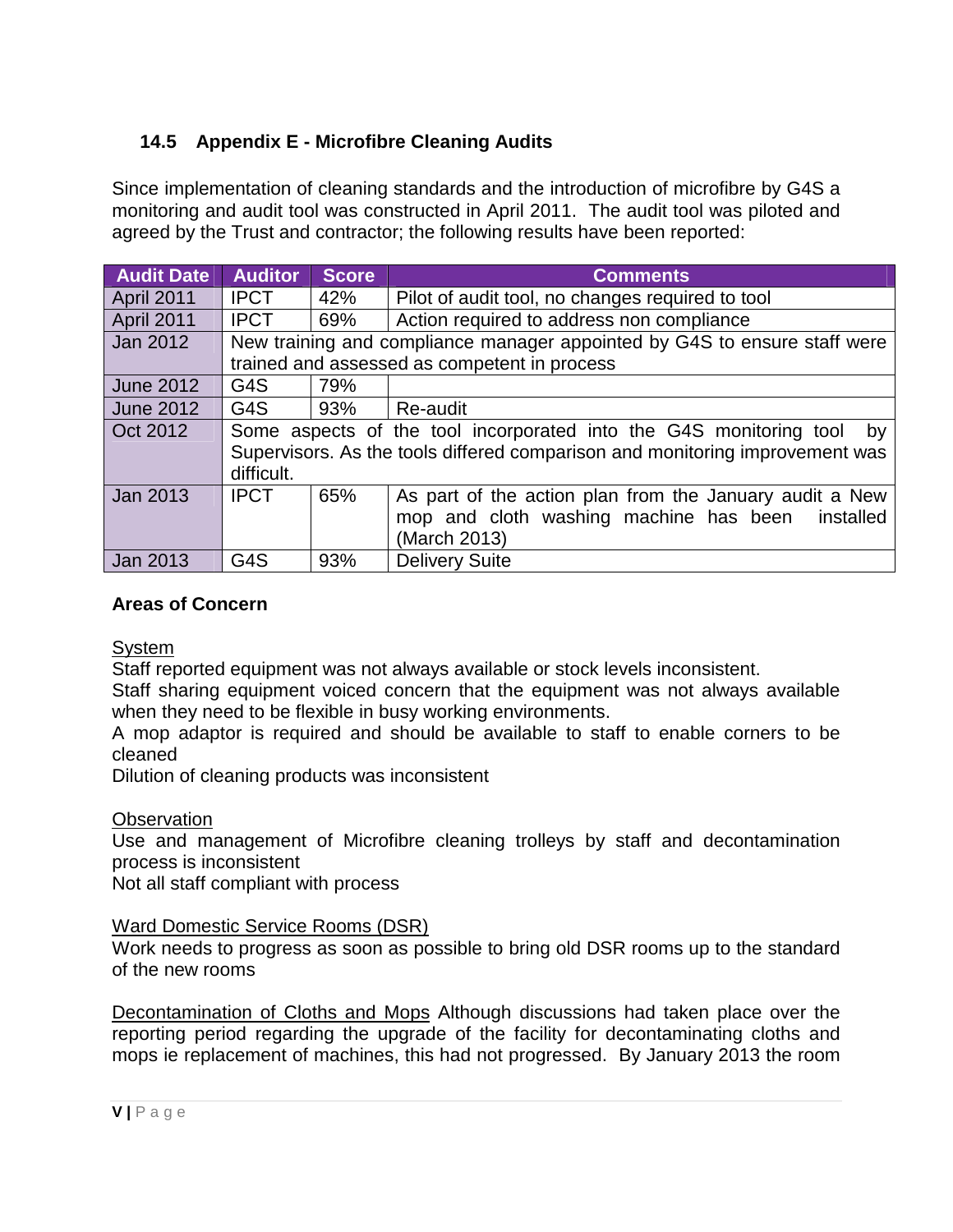was not fit for purpose and this was escalated to G4S managers, Patient Facilities Manager and **IPCT** 

Regular visual audits of current facility cleanliness were conducted over the next few weeks with a plan to progress upgrade of facility and purchase new machines.

G4S have been tasked to produce action plans and monitor compliance with the microfibre process. It was requested that this be reported to the monthly meetings with IPCT and Patient Facilities manager.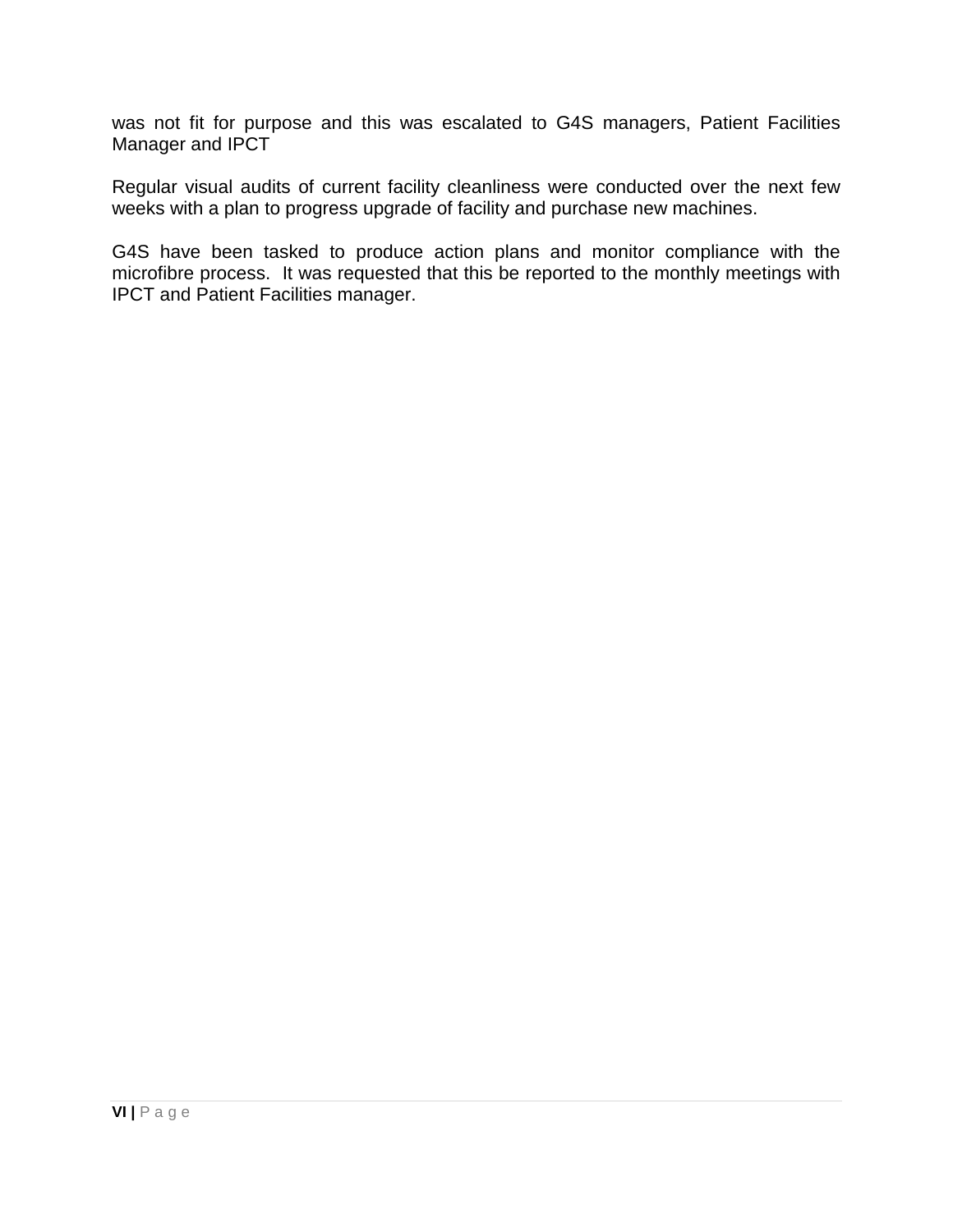# <span id="page-34-0"></span>**14.6 Appendix F - ICNA Audit and Clinical Audit Results Summary**

## **Summary of Environmental Audits carried out Apr 2012 - Mar 2013**

**Gynae and Surgical Services Division 2012-13 (Including RMU / Genetics)**

Ward Audits total – 76

48 Compliance (63%)

14Partial Compliance (18%)

14 Minimal Compliance (18%)

#### **Summary of Issues Identified**

17 Environmental Audits (Range 58 - 98) mean 81%

The domestic cleaning standards remain a challenge with 5/10 areas being non-compliant.

13 Ward / Staff Kitchen Audits (Range55 - 100) Mean 79%,

One patient kitchen minimal compliance at 55% not refurbished in recent programme, 44% Staff rest area in Obstetric Theatres asked to use Delivery Suite rest room. One area standards had not been maintained despite refurbished kitchen.

The staff rooms are non-compliant around storage of food and environmental cleaning,

microwaves and fridges, monitoring fridge temperatures are not consistent.

14 Linen Audits (Range 70-100) 92%

Audits earlier in 2012 identified specific storage areas allocated for linen. Audits later in the year show storage areas being reduced in some areas and linen being stored with other dry clean goods in store rooms.

16 Departmental Waste Audits (Range 72 - 100) Mean 94%

Non-compliance in Catharine Suite and Gynaecology Outpatient Department highlights policy procedure not followed

16 Patient Equipment Audits (Range 67 - 100) Mean 88%

Some concerns remain around the cleaning and documenting the decontamination process in some areas by all staff. This has been a regular discussion at Link Staff meetings over the period of this report.

**Maternity and Neonatal Division 2012-13 Including Radiology and Pharmacy**

Ward Audits total – 68

35 Compliance

15 Partial Compliance

18 Minimal Compliance

#### **Summary of issues identified**

14 Environmental Audits (Range 53-92) Mean 80%

Little improvement over this last year. Deficits addressed following audits but consistent compliance is required to maintain this standard. Some areas compliance reflect a noncompliance elsewhere in the Trust

12 Ward / Staff Kitchen Audits (Range 52-97) Mean 96%

Improvement in the mean percentage. The majority of the noncompliance is around staff areas in particular storage and preparation of food regulations as reported last year. Some areas had no clear process for maintaining standards at time of the audit.

Patient kitchens that do not have Hostess' need to achieve same standards within current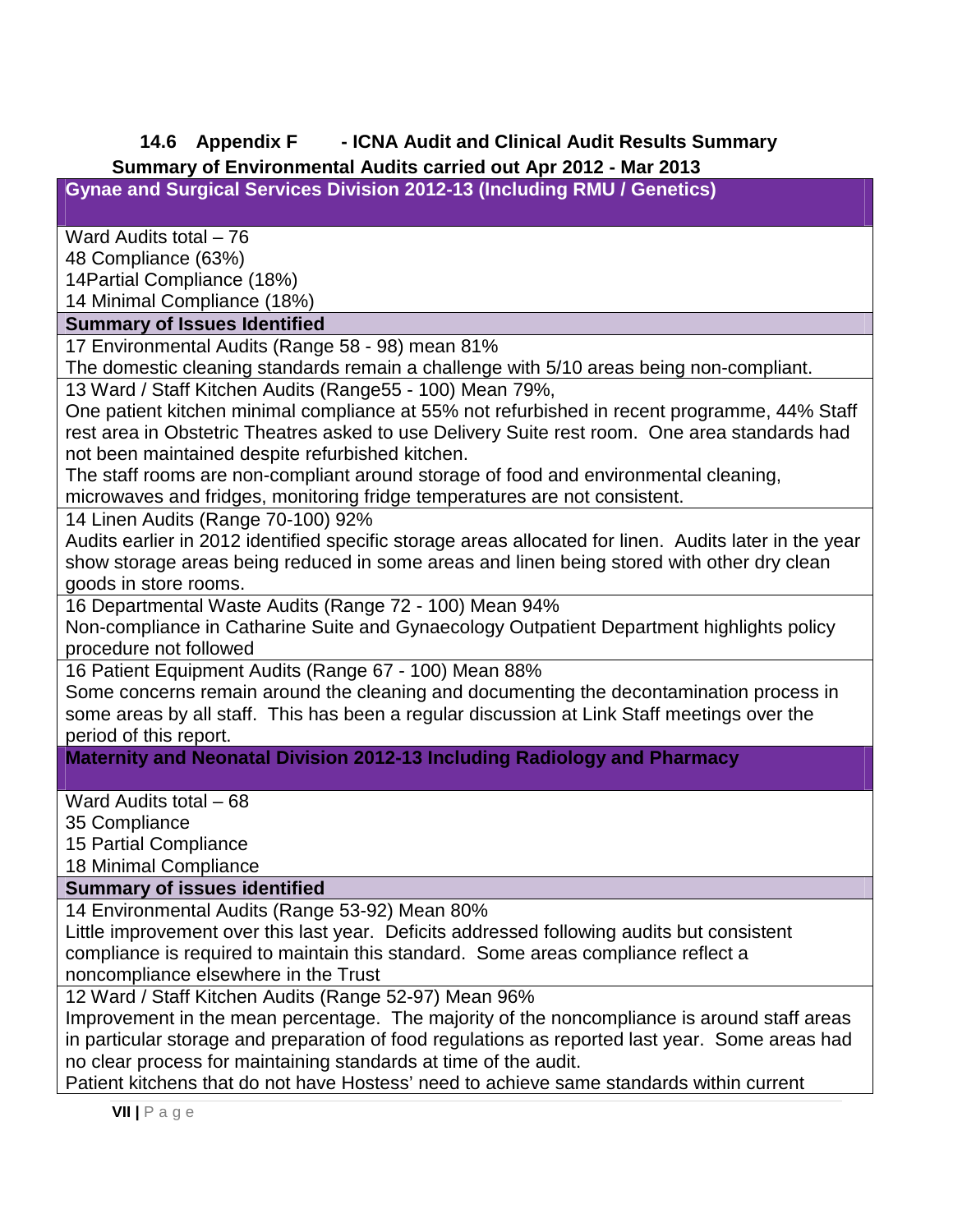workforce.

12 Linen Audits (Range 33-100) Mean 80%

Not all areas have designated linen room. In some areas linen is now stored with other items. Access to rooms / areas is required to maintain cleanliness. NICU remain partially compliant regarding in-house laundry service This is on the Risk Register

14 Departmental Waste Audits (Range 81-100) Mean 93%

Remains compliant on the whole. Areas of noncompliance are not consistent across the Trust.

14 Patient Equipment Audits (Range 65-100) Mean 78%

Some improvement from individual areas from last report. All areas need to ensure they have a robust decontamination and documentation system within their wards and departments. The ward manager is responsible for area maintaining standard

**Corporate Audits 2012-2013**

#### **HSSU**

90% overall compliance.

- Noncompliance included inappropriate equipment stored in sterile pack room
- Damaged chairs and environment. It has been acknowledged the department is not fit for purpose and is on the Trust Risk Register The department is still in temporary accommodation
- Condition of HSSU trolleys provided by contractor Synergy Healthcare to transport sterile and used instruments around the Trust have been audited (Jan-March 2013) following concerns raised by HSSU staff. Issues noted are being monitored and escalated through appropriate channels

#### **Occupational Health**

93% overall compliance

 Some de-cluttering of department required mains supplied water cooler require and attention to storage of staff food in department.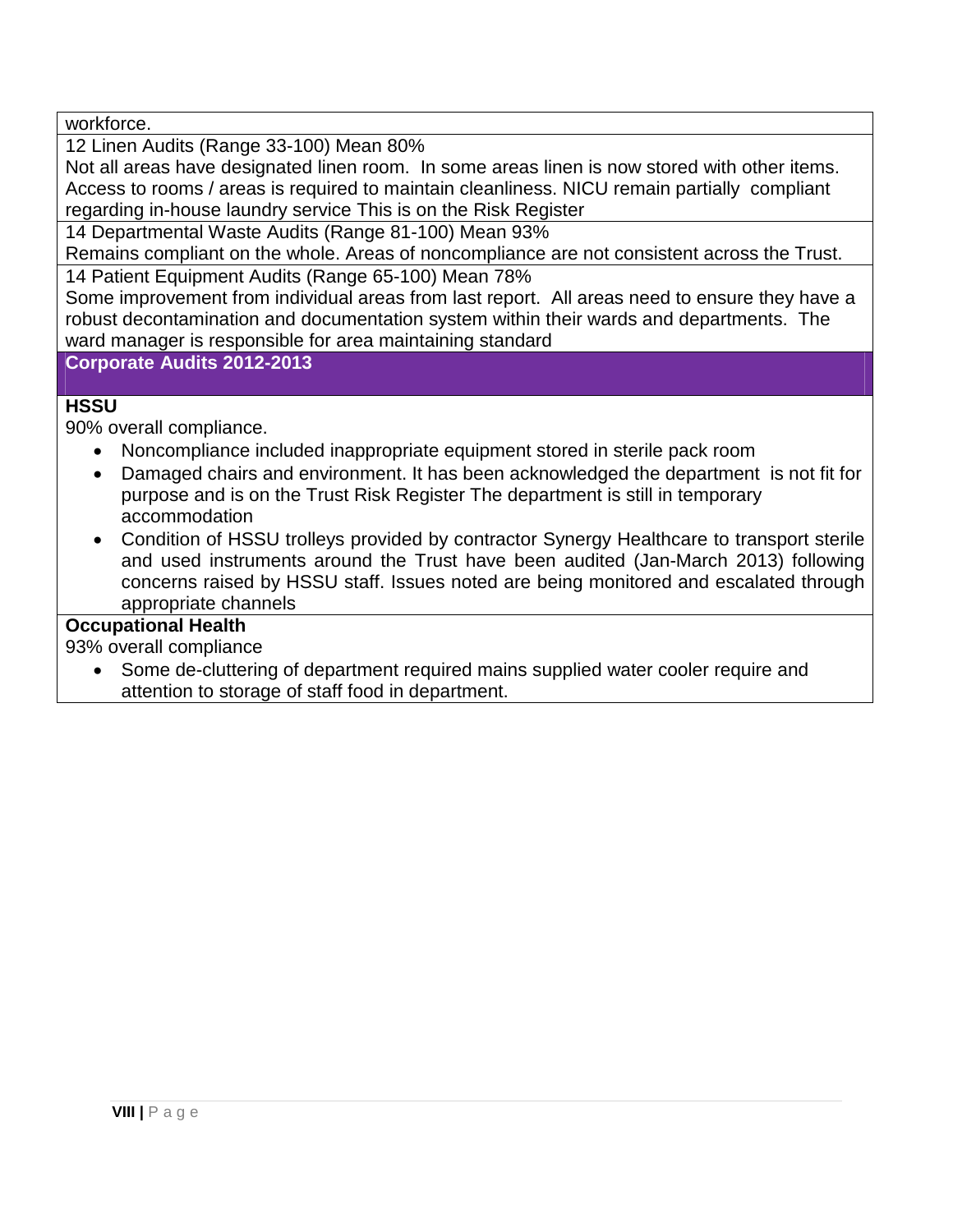#### **Summary of Clinical Practice Audits carried out in 2012-13**

Three clinical practice audits; Hand Hygiene (HH), Personal Protective Equipment (PPE) and Sharps use and disposal are completed by Division/Ward staff twice yearly. The audit is processed by the IPC Team and scores are returned to the Division. This information is included within the divisional report to IPCC.

## **Gynaecology and Surgical Services Division 2012-13 (Including RMU / Genetics)**

| Average score 96% (Range 84-100) 15 compliant, 1 partial<br>15 Personal Protective clothing Audits completed of 24 expected<br>Average score 97 % (Range 80-100) 14 complaint, 1 partial<br>20 Sharps use and disposal Audits completed of 24 expected<br>Average score 95% (Range 79-100) 19 compliant, 1 partial<br>Complete Data not available for the following areas:<br>Rosemary*<br><b>GOPD Crown St</b><br><b>GOPD Aintree</b><br><b>Emergency Room</b><br><b>Gyn Theatres</b><br><b>Obstetric Theatres</b><br><b>Catharine Suite</b><br>Genetics - Alder Hey site<br>Maternity and Neonatal Division 2011-12 Including Radiology and Pharmacy<br>23 (9 NICU) Hand Hygiene Audits completed of 30 expected<br>Average score 97% (Range 92-100) 23 compliant<br>7 Personal Protective clothing Audits completed of 28 expected<br>Average score 94.8 % (Range 92-100) 7 Compliant<br>15 (7 NICU) Sharps use and disposal Audits completed of 23 expected<br>Average score 95% (Range 71-100) Compliant 14, 1 minimal |
|-----------------------------------------------------------------------------------------------------------------------------------------------------------------------------------------------------------------------------------------------------------------------------------------------------------------------------------------------------------------------------------------------------------------------------------------------------------------------------------------------------------------------------------------------------------------------------------------------------------------------------------------------------------------------------------------------------------------------------------------------------------------------------------------------------------------------------------------------------------------------------------------------------------------------------------------------------------------------------------------------------------------------------|
|                                                                                                                                                                                                                                                                                                                                                                                                                                                                                                                                                                                                                                                                                                                                                                                                                                                                                                                                                                                                                             |
|                                                                                                                                                                                                                                                                                                                                                                                                                                                                                                                                                                                                                                                                                                                                                                                                                                                                                                                                                                                                                             |
|                                                                                                                                                                                                                                                                                                                                                                                                                                                                                                                                                                                                                                                                                                                                                                                                                                                                                                                                                                                                                             |
|                                                                                                                                                                                                                                                                                                                                                                                                                                                                                                                                                                                                                                                                                                                                                                                                                                                                                                                                                                                                                             |
|                                                                                                                                                                                                                                                                                                                                                                                                                                                                                                                                                                                                                                                                                                                                                                                                                                                                                                                                                                                                                             |
|                                                                                                                                                                                                                                                                                                                                                                                                                                                                                                                                                                                                                                                                                                                                                                                                                                                                                                                                                                                                                             |
|                                                                                                                                                                                                                                                                                                                                                                                                                                                                                                                                                                                                                                                                                                                                                                                                                                                                                                                                                                                                                             |
|                                                                                                                                                                                                                                                                                                                                                                                                                                                                                                                                                                                                                                                                                                                                                                                                                                                                                                                                                                                                                             |
|                                                                                                                                                                                                                                                                                                                                                                                                                                                                                                                                                                                                                                                                                                                                                                                                                                                                                                                                                                                                                             |
|                                                                                                                                                                                                                                                                                                                                                                                                                                                                                                                                                                                                                                                                                                                                                                                                                                                                                                                                                                                                                             |
|                                                                                                                                                                                                                                                                                                                                                                                                                                                                                                                                                                                                                                                                                                                                                                                                                                                                                                                                                                                                                             |
|                                                                                                                                                                                                                                                                                                                                                                                                                                                                                                                                                                                                                                                                                                                                                                                                                                                                                                                                                                                                                             |
|                                                                                                                                                                                                                                                                                                                                                                                                                                                                                                                                                                                                                                                                                                                                                                                                                                                                                                                                                                                                                             |
|                                                                                                                                                                                                                                                                                                                                                                                                                                                                                                                                                                                                                                                                                                                                                                                                                                                                                                                                                                                                                             |
|                                                                                                                                                                                                                                                                                                                                                                                                                                                                                                                                                                                                                                                                                                                                                                                                                                                                                                                                                                                                                             |
|                                                                                                                                                                                                                                                                                                                                                                                                                                                                                                                                                                                                                                                                                                                                                                                                                                                                                                                                                                                                                             |
|                                                                                                                                                                                                                                                                                                                                                                                                                                                                                                                                                                                                                                                                                                                                                                                                                                                                                                                                                                                                                             |
|                                                                                                                                                                                                                                                                                                                                                                                                                                                                                                                                                                                                                                                                                                                                                                                                                                                                                                                                                                                                                             |
|                                                                                                                                                                                                                                                                                                                                                                                                                                                                                                                                                                                                                                                                                                                                                                                                                                                                                                                                                                                                                             |
|                                                                                                                                                                                                                                                                                                                                                                                                                                                                                                                                                                                                                                                                                                                                                                                                                                                                                                                                                                                                                             |
|                                                                                                                                                                                                                                                                                                                                                                                                                                                                                                                                                                                                                                                                                                                                                                                                                                                                                                                                                                                                                             |
|                                                                                                                                                                                                                                                                                                                                                                                                                                                                                                                                                                                                                                                                                                                                                                                                                                                                                                                                                                                                                             |
| Complete Data not available for the following areas:                                                                                                                                                                                                                                                                                                                                                                                                                                                                                                                                                                                                                                                                                                                                                                                                                                                                                                                                                                        |
| <b>Fetal Centre</b>                                                                                                                                                                                                                                                                                                                                                                                                                                                                                                                                                                                                                                                                                                                                                                                                                                                                                                                                                                                                         |
| <b>Imaging Dept</b>                                                                                                                                                                                                                                                                                                                                                                                                                                                                                                                                                                                                                                                                                                                                                                                                                                                                                                                                                                                                         |
| Obstetric day unit*                                                                                                                                                                                                                                                                                                                                                                                                                                                                                                                                                                                                                                                                                                                                                                                                                                                                                                                                                                                                         |
| <b>Antenatal clinic Aintree</b>                                                                                                                                                                                                                                                                                                                                                                                                                                                                                                                                                                                                                                                                                                                                                                                                                                                                                                                                                                                             |
| Jeffcoate Ward*                                                                                                                                                                                                                                                                                                                                                                                                                                                                                                                                                                                                                                                                                                                                                                                                                                                                                                                                                                                                             |
|                                                                                                                                                                                                                                                                                                                                                                                                                                                                                                                                                                                                                                                                                                                                                                                                                                                                                                                                                                                                                             |
|                                                                                                                                                                                                                                                                                                                                                                                                                                                                                                                                                                                                                                                                                                                                                                                                                                                                                                                                                                                                                             |
|                                                                                                                                                                                                                                                                                                                                                                                                                                                                                                                                                                                                                                                                                                                                                                                                                                                                                                                                                                                                                             |
| Divisions have been charged with taking remedial action to ensure that a minimum of 2                                                                                                                                                                                                                                                                                                                                                                                                                                                                                                                                                                                                                                                                                                                                                                                                                                                                                                                                       |
| Midwifery Led Unit*<br><b>Neonatal Unit</b><br><b>Antenatal Clinic</b><br><b>Delivery Suite</b>                                                                                                                                                                                                                                                                                                                                                                                                                                                                                                                                                                                                                                                                                                                                                                                                                                                                                                                             |

Divisions have been charged with taking remedial action to ensure that a minimum of 2 audits for each clinical element are completed in 2013-14 \* No audits received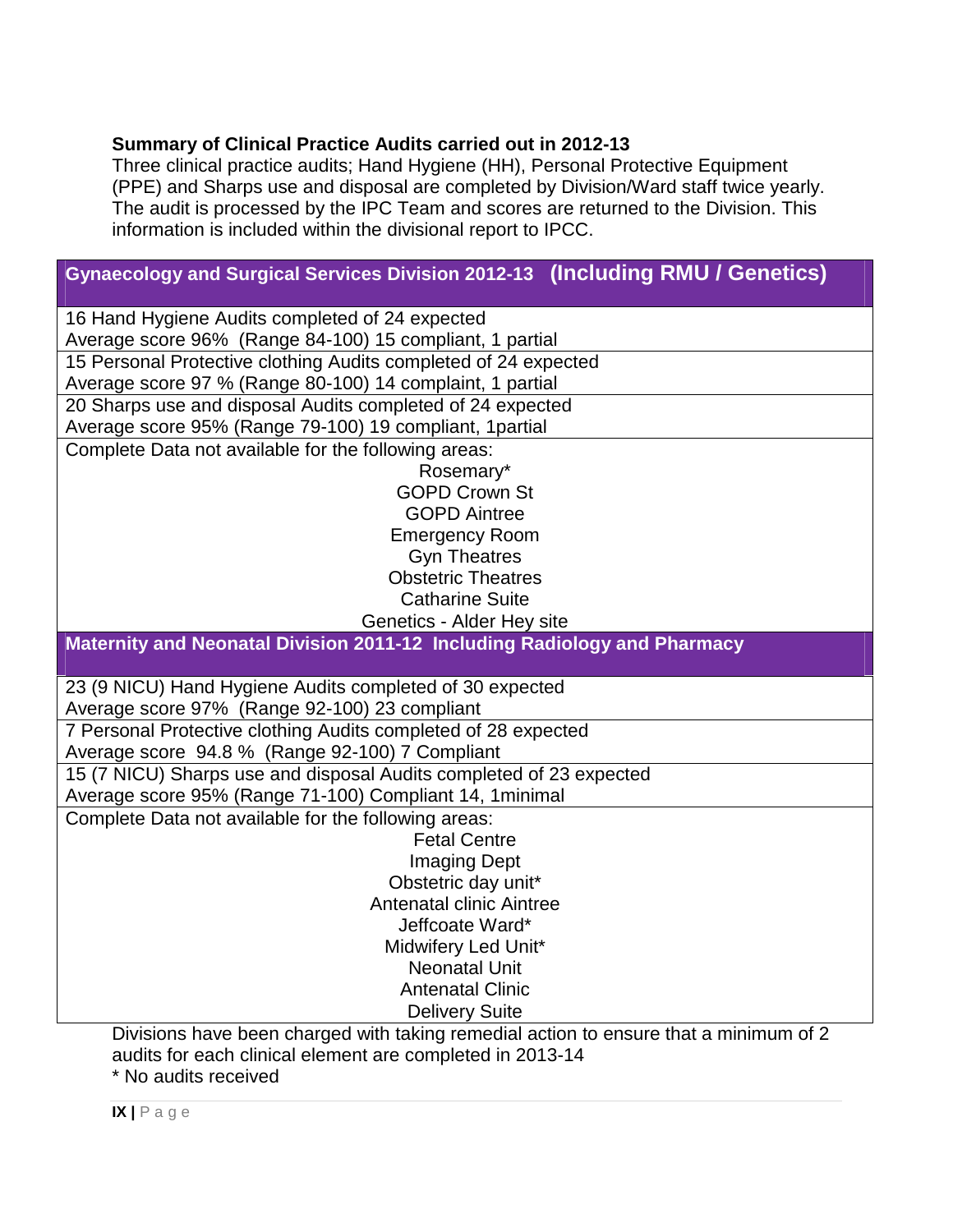## **14.7 Appendix G - Link Staff Review**

5 meetings took place (including professional Development and Mandatory Training sessions), as meetings have now changed to bi-monthly following a revue in 2012

| <b>Division</b>                        | No's of<br><b>Link</b><br><b>Staff</b> | $%$ of<br><b>Attendance</b><br><b>at</b><br>meetings | No of meetings without<br>representation                                 | <b>Professional</b><br><b>Development</b> | <b>Shadowed the IPCT</b> | <b>Mandatory</b><br><b>Training with</b><br><b>IPCT</b> | <b>Hand Hygiene</b><br><b>Training</b> |
|----------------------------------------|----------------------------------------|------------------------------------------------------|--------------------------------------------------------------------------|-------------------------------------------|--------------------------|---------------------------------------------------------|----------------------------------------|
| Maternity &<br>Imaging                 | 11                                     | 16%                                                  | 4 meetings had 2 or less<br>represented                                  | 3/11                                      | 2/11                     | 6/11                                                    | 6/11                                   |
| Neonatal &<br>Pharmacy                 | 4                                      | 75%                                                  | All meetings represented                                                 | 3/4                                       | 3/4                      | 3/4                                                     | 3/4                                    |
| Gynae &<br>Surgical<br><b>Services</b> | 15                                     | 53%                                                  | 2 meetings had 4 or less                                                 | 8/15                                      | 2/15                     | 7/15                                                    | 8/15                                   |
| RMU&<br>Genetics                       | 3                                      | 33%                                                  | 1 meeting had no<br>representative<br>3 meetings had 1<br>representative | 2/3                                       | 0/3                      | 2/3                                                     | 2/3                                    |

#### <span id="page-37-0"></span>**Issues reported for poor / non attendance over the year**

- Always rostered to night duty
- Ward managers do not have meeting dates
- Link staff not requesting meetings
- Allocated on duty rota to attend but ward too busy to release on the day
- Some meeting dates changed to accommodate IPCT annual leave
- Venue change to accommodate other Trust meetings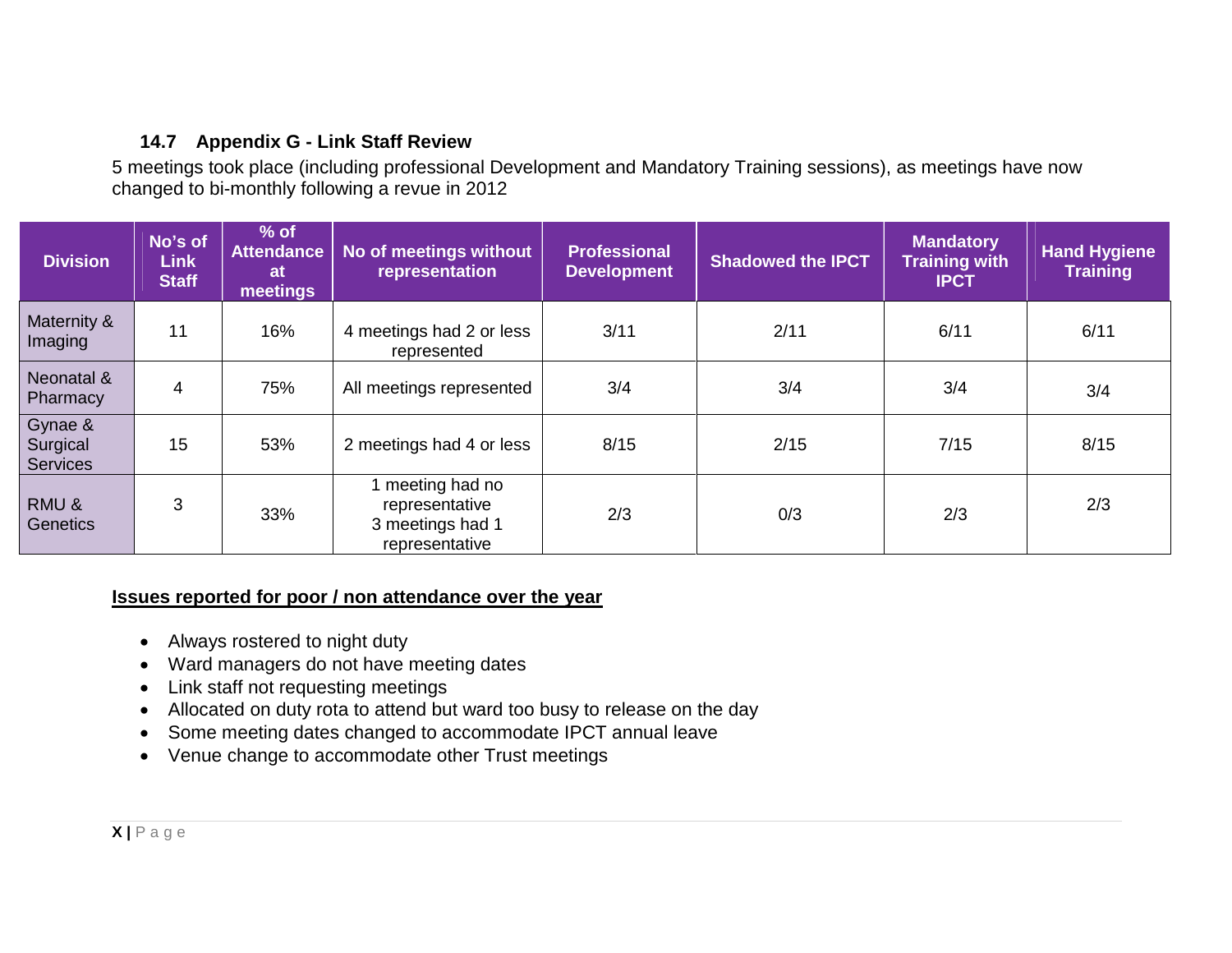|                  | 2002           | 2003           | 2004     | 2005           | 2006/07        |                | 2007/08   2008/09   2009/10   2010/11   2011/12   2012/13 |                |                |                |                |
|------------------|----------------|----------------|----------|----------------|----------------|----------------|-----------------------------------------------------------|----------------|----------------|----------------|----------------|
| Acinetobacter    |                | 4              | 4        | 4              |                | 1              |                                                           |                | $\overline{2}$ |                | 3              |
| Citrobacter      | $\overline{2}$ | 3              | 6        | 8              | 3              | 3              | $\overline{2}$                                            | 4              | 2              | 6              | 6              |
| Enterobacter     | 20             | 24             | 22       | 17             | 19             | 15             | 12                                                        | 16             | 15             | 21             | 21             |
| E.coli           | 30             | 33             | 31       | 27             | 23             | 26             | 29                                                        | 30             | 30             | 23             | 20             |
| Klebsiella       | 36             | 33             | 32       | 34             | 29             | 34             | 32                                                        | 33             | 31             | 38             | 32             |
| Proteus          | $\overline{4}$ | 2              | 3        | $\overline{2}$ | 4              | 1              | 3                                                         | $\overline{2}$ | $\overline{4}$ | $\Omega$       | 3              |
| Pseudomonas      | $\overline{2}$ | $\overline{2}$ | 3        | 9              | 16             | 14             | 18                                                        | 10             | 9              | 6              | 11             |
| Serratia         | 1              | 4              | $\Omega$ | ٠              | 3              | 4              |                                                           | 3              | 4              | $\overline{2}$ | 2              |
| Stenotrophomonas | $\overline{4}$ | 0.5            | 1        |                | $\overline{2}$ | $\overline{2}$ | $\overline{2}$                                            |                | 3              | 3              | $\overline{2}$ |

## <span id="page-38-0"></span>**14.8 Appendix H - Neonatal Surveillance**



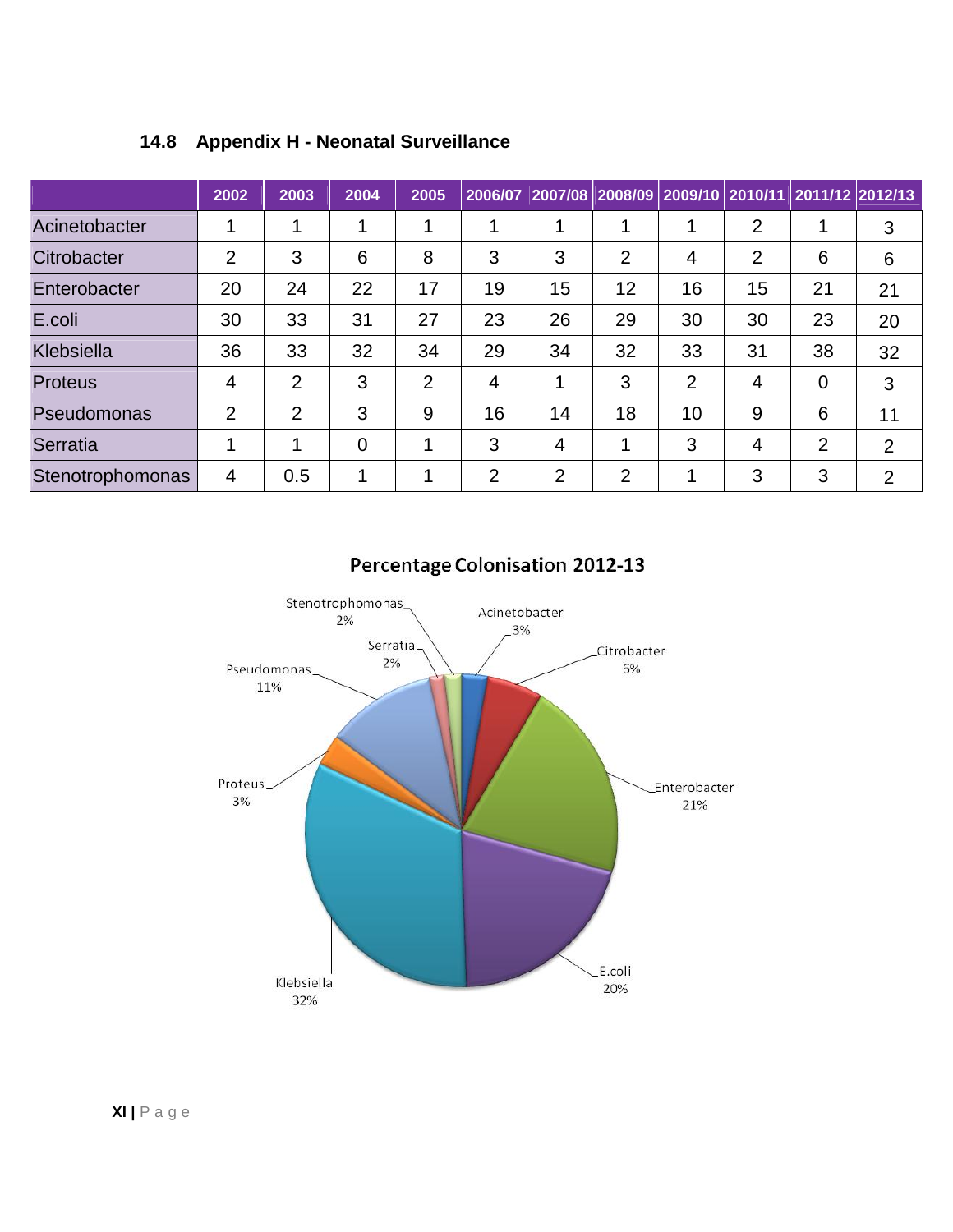#### **14.9 Appendix I - Group A Streptococcal Incident April 2013**

#### <span id="page-39-0"></span>**Background**

The potential for Group A streptococci (*S.pyogenes*) to cause severe invasive disease particularly aggressive skin and soft tissue infection (necrotising fascitis) and septic shock has long been recognised. However it has recently (2010) been highlighted as a particular risk in the peri-partum period and new guidance was issued (2012) to support the management of individual cases and outbreaks occurring in health care settings.

#### **Incident**

On 2<sup>nd</sup> April 2013 the DIPC was notified that a patient who had delivered at LWH on 26/03/13 had subsequently been admitted to a neighbouring hospital with clinical features consistent with severe sepsis. A superficial review of key elements of care conducted on 02/04/13 did not identify any immediate significant issues. On 05/04/13 the DIPC was informed by the neighbouring Trust that a sample from the patient had grown Group A streptococcus and that they had defined this as severe invasive peripartum infection and notified the Health Protection Agency (now Public Health England PHE).

The IPCT reviewed the laboratory database at RLBUHT for other cases of group A streptococcus from LWH and identified 8 other cases between January 2012 and March 2013. There was a temporal association of cases at the end of 2012 / beginning of 2013.

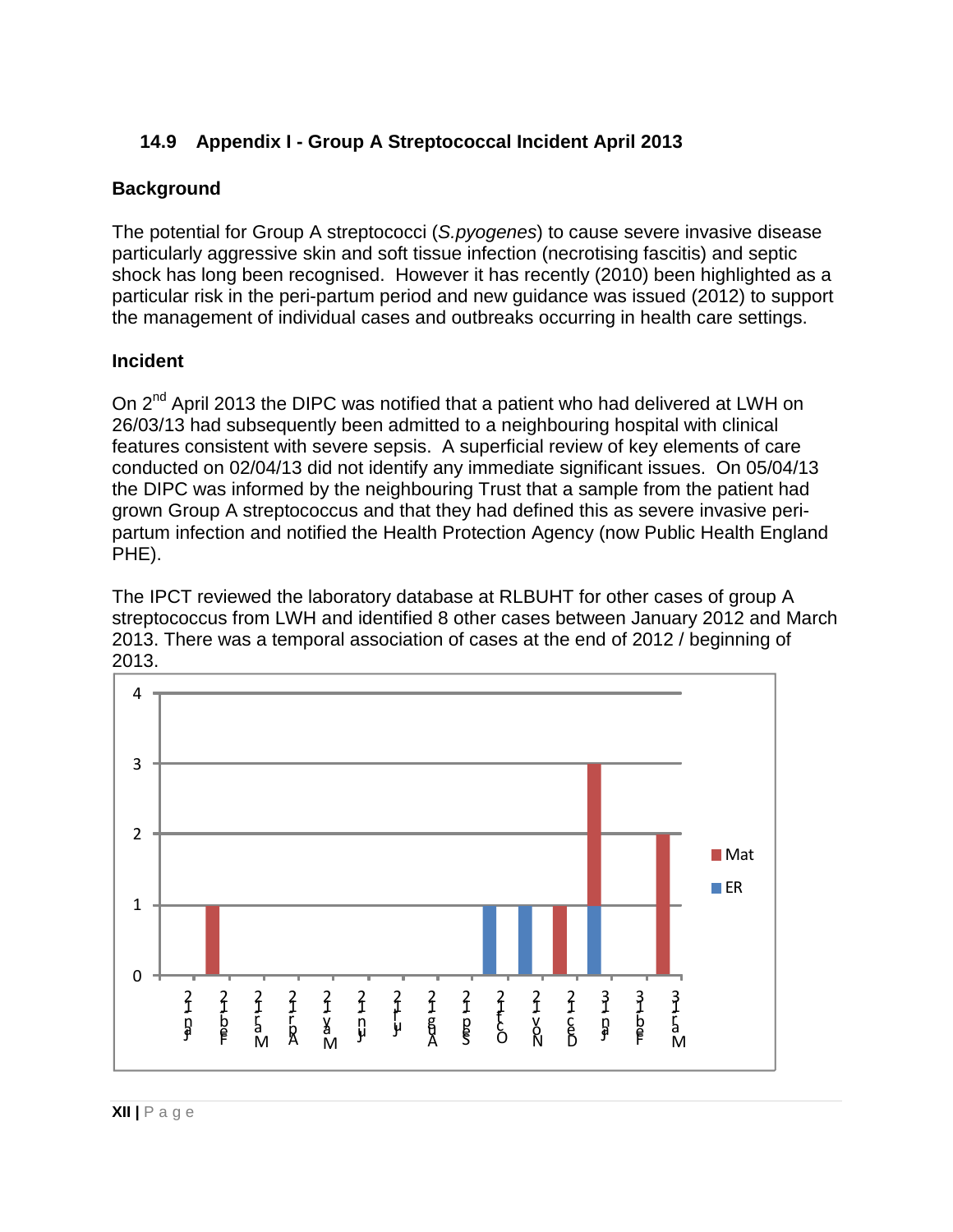Of these 8 cases there were 5 isolates available for serological typing and these were submitted to the reference laboratory.

The IPCT along with the Governance Lead for Maternity reviewed the case-notes and care of the index case and the 8 previous cases to identify geographical or temporal commonalities. No linking factors were identified between any of the cases.

When typing results were received this identified two patients (December 2012 and January 2013) with an uncommon serotype 75 strain, and two patients (January 2013 and March 2013) sharing a less uncommon serotype 3.1. A further detailed review of these 4 cases once again failed to identify any common factors which could link the cases to care provided at LWH (Although the two patients with serotype 75 strain were resident in the same area of Liverpool).

As no linked episodes were identified the DIPC and the CCDC for Merseyside agreed that no further action was required at this stage. The IPCT will continue to monitor the activity of group A Streptococcus in the Trust

|                |                  |                  |             |             |                 |                | <b>Serologica</b> |                             |
|----------------|------------------|------------------|-------------|-------------|-----------------|----------------|-------------------|-----------------------------|
|                | <b>Locatio</b>   | <b>Date</b>      |             | <b>OR</b>   |                 | In Pt          |                   | <b>Epidemiologically</b>    |
|                | $\mathbf n$      | <b>Collected</b> | <b>Site</b> | $\mathbf G$ | <b>Clinical</b> | dates          | M type            | <b>Linked to Index Case</b> |
|                |                  |                  |             |             |                 | $04/02 -$      |                   |                             |
|                |                  | 04/02/201        |             |             |                 | 07/02/201      |                   |                             |
| 1              | DS               | 2                | <b>HVS</b>  | <b>HSA</b>  |                 | 2              |                   | Not known but unlikely      |
|                |                  | 07/10/201        |             |             |                 |                |                   |                             |
| $\overline{2}$ | ER               | $\mathfrak{D}$   | <b>LVS</b>  | <b>HSA</b>  | ER only         |                |                   | N <sub>o</sub>              |
|                |                  | 23/11/201        |             |             |                 |                |                   |                             |
| 3              | ER               | 2                | <b>VUL</b>  | <b>HAS</b>  | ER only         |                | 50                | N <sub>0</sub>              |
|                |                  |                  |             |             |                 | $17/11 -$      |                   |                             |
|                |                  | 10/12/201        |             |             | $17/7$ post     | 26/11/201      |                   | No (but same serotype as    |
| $\overline{4}$ | <b>ER</b>        | 2                | <b>HVS</b>  | <b>HSA</b>  | natal           | $\overline{2}$ | 75                | case $5)$                   |
|                |                  |                  |             |             |                 | $07/01 -$      |                   |                             |
|                |                  | 10/01/201        |             |             | Episiotom       | 16/01/201      |                   | No (but same serotype as    |
| 5              | MAT <sub>1</sub> | 3                | <b>EPI</b>  | <b>HAS</b>  | y wound         | 3              | 75                | case $4)$                   |
|                |                  |                  |             |             |                 | $18/01 -$      |                   |                             |
|                |                  | 26/01/201        |             |             | Incidental      | 27/01/201      |                   | Not known but unlikely      |
| 6              | <b>JOBS</b>      | 3                | T/S         | <b>HSA</b>  | sore throat     | 3              |                   | (no isolate stored)         |
|                |                  | 28/01/201        |             |             |                 |                |                   | No hospital link but same   |
| $\overline{7}$ | <b>ER</b>        | 3                | <b>HVS</b>  | <b>HSA</b>  | ER only         |                | 3.1               | serotype as case 9          |
|                |                  |                  |             |             | Post C/S        | $14/03 -$      |                   |                             |
|                |                  | 26/03/201        |             |             | wound           | 17/03/201      |                   |                             |
| 8              | <b>ANC</b>       | 3                | W/S         | <b>HSA</b>  | inf'n           | 3              | 4                 | No                          |
| $\mathbf{Q}$   |                  |                  |             |             | $MLU$ ->        | $26/03 -$      |                   | Not linked to other         |
| Index          |                  | 30/03/201        | <b>INDE</b> |             | <b>ITU</b>      | 27/03/201      |                   | inpatients but same         |
| Case           | <b>MLU</b>       | 3                | X           | <b>HSA</b>  | Aintree         | 3              | 3.1               | serotype case 7             |

#### **Review**

It was reassuring that no Trust linking was established through the investigation into this incident however the process did highlight some issues.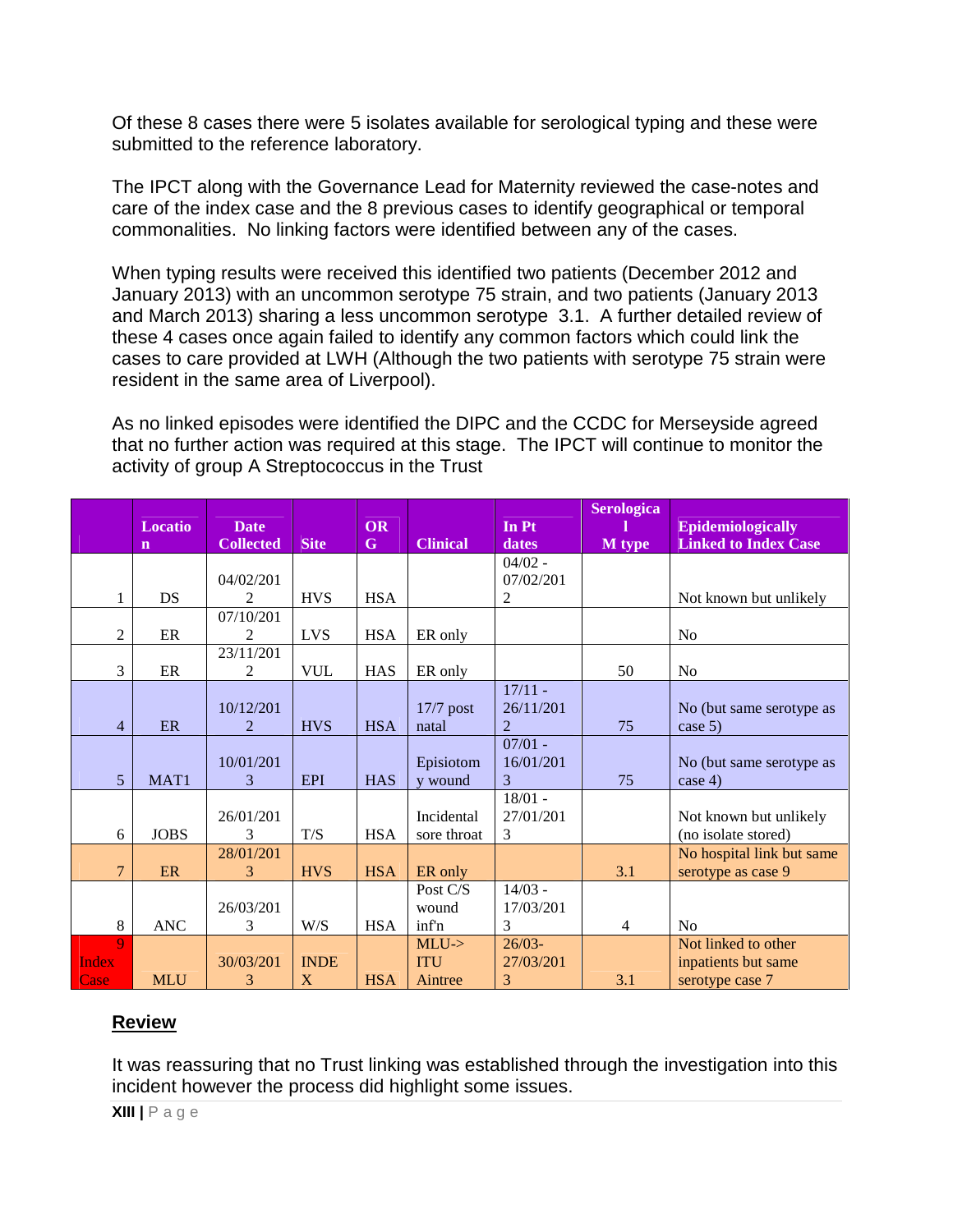The co-operation between the IPCT and the maternity division was excellent and there were good records of e.g. pool decontamination/cleaning between patients. The review did highlight some areas of clinical management which are to be investigated by the clinical team but were not relevant to this infection incident. Also the communication between the IPCT and PHE was excellent and supportive.

However the investigation of this cluster of cases was complicated by the recent decrease in the Infection Prevention and Control Team (since January 2013 there has only been 0.5 WTE Infection Prevention and Control Practitioner in the Trust). Due to annual leave at the time the index case was identified there was no Infection Prevention and Control Practitioner expertise in the Trust. Furthermore the lack of access to 'realtime' surveillance data and a reliance on either laboratory reports delivered by post (up to 10 days delay) or retrospective gathering from the laboratory database introduces a delay in information, analysis and subsequent action. The DIPC and IPCT have made representations to the Trust regarding both the current inadequacy of staffing in the Team and the need to purchase surveillance software (business case submitted February 2010) to allow access to 'real-time' data and facilitate the management of potential infection and cross infection risks.

Dr Tim Neal Director of Infection Prevention and Control Liverpool Women's NHS Foundation Trust

10th May 2013